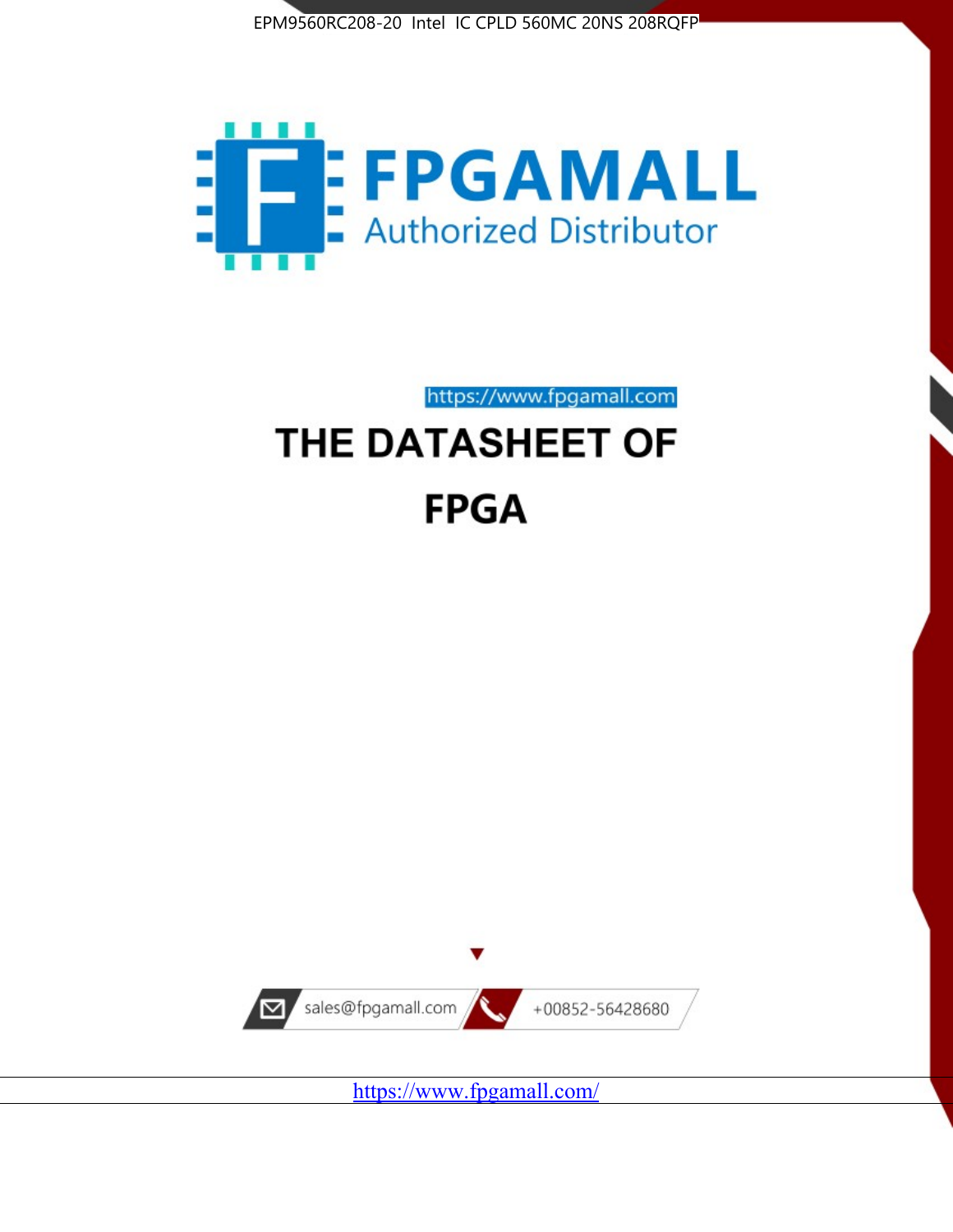



# **MAX 9000**

**Programmable Logic Device Family**

#### **June 2003, ver. 6.5 Data Sheet**

- **Features...** High-performance CMOS EEPROM-based programmable logic devices (PLDs) built on third-generation Multiple Array MatriX (MAX®) architecture
	- 5.0-V in-system programmability (ISP) through built-in IEEE Std. 1149.1 Joint Test Action Group (JTAG) interface
	- Built-in JTAG boundary-scan test (BST) circuitry compliant with IEEE Std. 1149.1-1990
	- High-density erasable programmable logic device (EPLD) family ranging from 6,000 to 12,000 usable gates (see Table 1)
	- 10-ns pin-to-pin logic delays with counter frequencies of up to 144 MHz
	- Fully compliant with the peripheral component interconnect Special Interest Group's (PCI SIG) *PCI Local Bus Specification, Revision 2.2*
	- Dual-output macrocell for independent use of combinatorial and registered logic
	- FastTrack<sup>®</sup> Interconnect for fast, predictable interconnect delays
	- $\blacksquare$  Input/output registers with clear and clock enable on all I/O pins
	- Programmable output slew-rate control to reduce switching noise
	- $Multivolt <sup>$\infty$</sup>  I/O interface operation, allowing devices to interface with$ 3.3-V and 5.0-V devices
	- Configurable expander product-term distribution allowing up to 32 product terms per macrocell
	- Programmable power-saving mode for more than 50% power reduction in each macrocell

| Table 1. MAX 9000 Device Features |                                   |                |                |                                   |  |
|-----------------------------------|-----------------------------------|----------------|----------------|-----------------------------------|--|
| Feature                           | <b>EPM9320</b><br><b>EPM9320A</b> | <b>EPM9400</b> | <b>EPM9480</b> | <b>EPM9560</b><br><b>EPM9560A</b> |  |
| Usable gates                      | 6,000                             | 8,000          | 10,000         | 12,000                            |  |
| <b>Flipflops</b>                  | 484                               | 580            | 676            | 772                               |  |
| Macrocells                        | 320                               | 400            | 480            | 560                               |  |
| Logic array blocks (LABs)         | 20                                | 25             | 30             | 35                                |  |
| Maximum user I/O pins             | 168                               | 159            | 175            | 216                               |  |
| $t_{PD1}$ (ns)                    | 10                                | 15             | 10             | 10                                |  |
| $t_{\text{FSU}}$ (ns)             | 3.0                               | 5              | 3.0            | 3.0                               |  |
| $t_{FCO}$ (ns)                    | 4.5                               | 7              | 4.8            | 4.8                               |  |
| $f_{\text{CNT}}$ (MHz)            | 144                               | 118            | 144            | 144                               |  |

#### **Altera Corporation 1**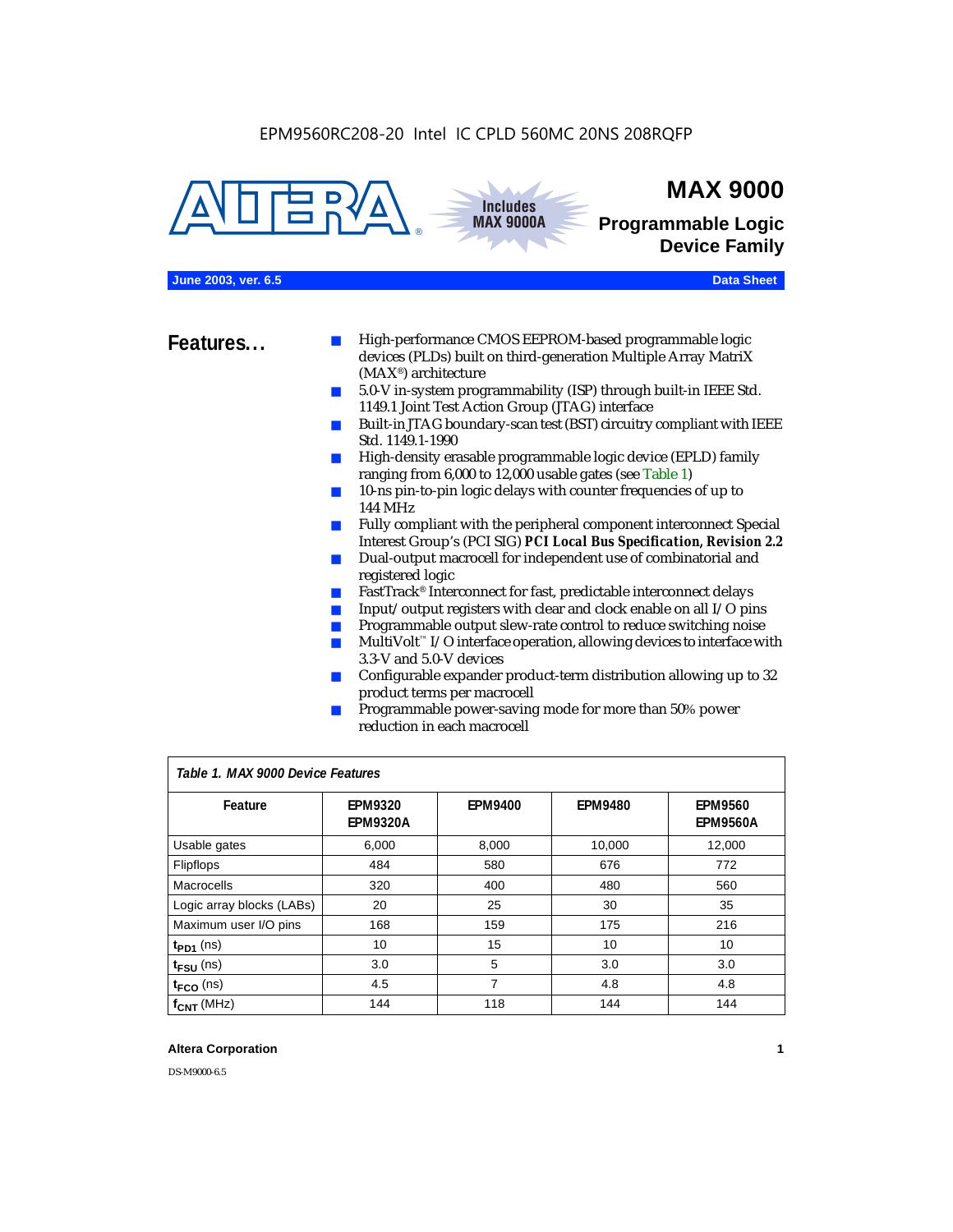- **...and More Features** Programmable macrocell flipflops with individual clear, preset, clock, and clock enable controls
	- Programmable security bit for protection of proprietary designs
	- Software design support and automatic place-and-route provided by Altera's MAX+PLUS® II development system on Windows-based PCs as well as Sun SPARCstation, HP 9000 Series 700/800, and IBM RISC System/6000 workstations
	- Additional design entry and simulation support provided by EDIF 2 0 0 and 3 0 0 netlist files, library of parameterized modules (LPM), Verilog HDL, VHDL, and other interfaces to popular EDA tools from manufacturers such as Cadence, Exemplar Logic, Mentor Graphics, OrCAD, Synopsys, Synplicity, and VeriBest
	- Programming support with Altera's Master Programming Unit (MPU), BitBlaster™ serial download cable, ByteBlaster™ parallel port download cable, and ByteBlasterMV™ parallel port download cable, as well as programming hardware from third-party manufacturers
	- Offered in a variety of package options with 84 to 356 pins (see Table 2)

| Table 2. MAX 9000 Package Options & I/O Counts<br>Note $(1)$ |                |                        |                        |                |                        |                       |
|--------------------------------------------------------------|----------------|------------------------|------------------------|----------------|------------------------|-----------------------|
| Device                                                       | 84-Pin<br>PLCC | 208-Pin<br><b>ROFP</b> | 240-Pin<br><b>ROFP</b> | 280-Pin<br>PGA | 304-Pin<br><b>ROFP</b> | 356-Pin<br><b>BGA</b> |
| EPM9320                                                      | 60(2)          | 132                    |                        | 168            |                        | 168                   |
| <b>EPM9320A</b>                                              | 60(2)          | 132                    |                        |                |                        | 168                   |
| EPM9400                                                      | 59(2)          | 139                    | 159                    |                |                        |                       |
| EPM9480                                                      |                | 146                    | 175                    |                |                        |                       |
| EPM9560                                                      |                | 153                    | 191                    | 216            | 216                    | 216                   |
| <b>EPM9560A</b>                                              |                | 153                    | 191                    |                |                        | 216                   |

#### *Notes:*

- (1) MAX 9000 device package types include plastic J-lead chip carrier (PLCC), power quad flat pack (RQFP), ceramic pin-grid array (PGA), and ball-grid array (BGA) packages.
- (2) Perform a complete thermal analysis before committing a design to this device package. See *Application Note 74 (Evaluating Power for Altera Devices)*.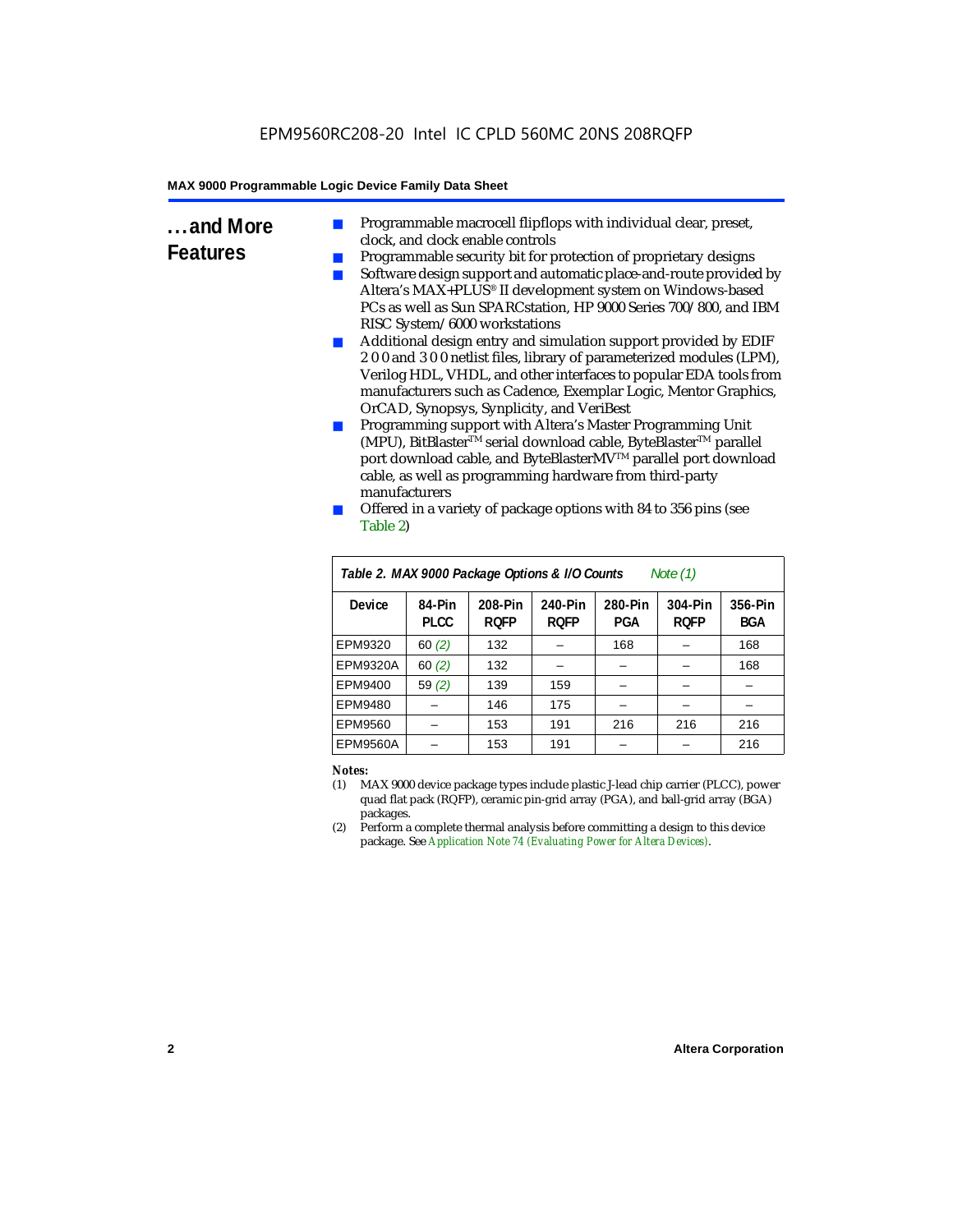#### **General Description** The MAX 9000 family of in-system-programmable, high-density, highperformance EPLDs is based on Altera's third-generation MAX architecture. Fabricated on an advanced CMOS technology, the EEPROMbased MAX 9000 family provides 6,000 to 12,000 usable gates, pin-to-pin delays as fast as 10 ns, and counter speeds of up to 144 MHz. The -10 speed grade of the MAX 9000 family is compliant with the *PCI Local Bus Specification, Revision 2.2*. Table 3 shows the speed grades available for MAX 9000 devices.

| Table 3. MAX 9000 Speed Grade Availability |       |                    |       |  |  |  |
|--------------------------------------------|-------|--------------------|-------|--|--|--|
| <b>Device</b>                              |       | <b>Speed Grade</b> |       |  |  |  |
|                                            | $-10$ | $-15$              | $-20$ |  |  |  |
| EPM9320                                    |       |                    |       |  |  |  |
| <b>EPM9320A</b>                            |       |                    |       |  |  |  |
| EPM9400                                    |       |                    |       |  |  |  |
| EPM9480                                    |       |                    |       |  |  |  |
| EPM9560                                    |       |                    |       |  |  |  |
| <b>EPM9560A</b>                            |       |                    |       |  |  |  |

Table 4 shows the performance of MAX 9000 devices for typical functions.

| Table 4. MAX 9000 Performance<br>Note $(1)$ |                 |                                    |          |         |            |  |
|---------------------------------------------|-----------------|------------------------------------|----------|---------|------------|--|
| Application                                 | Macrocells Used | <b>Units</b><br><b>Speed Grade</b> |          |         |            |  |
|                                             |                 | $-10$                              | $-15$    | $-20$   |            |  |
| 16-bit loadable counter                     | 16              | 144                                | 118      | 100     | <b>MHz</b> |  |
| 16-bit up/down counter                      | 16              | 144                                | 118      | 100     | <b>MHz</b> |  |
| 16-bit prescaled counter                    | 16              | 144                                | 118      | 100     | <b>MHz</b> |  |
| 16-bit address decode                       |                 | 5.6(10)                            | 7.9(15)  | 10(20)  | ns         |  |
| 16-to-1 multiplexer                         |                 | 7.7(12.1)                          | 10.9(18) | 16 (26) | ns         |  |

*Note:*

(1) Internal logic array block (LAB) performance is shown. Numbers in parentheses show external delays from row input pin to row I/O pin.

> The MAX 9000 architecture supports high-density integration of systemlevel logic functions. It easily integrates multiple programmable logic devices ranging from PALs, GALs, and 22V10s to field-programmable gate array (FPGA) devices and EPLDs.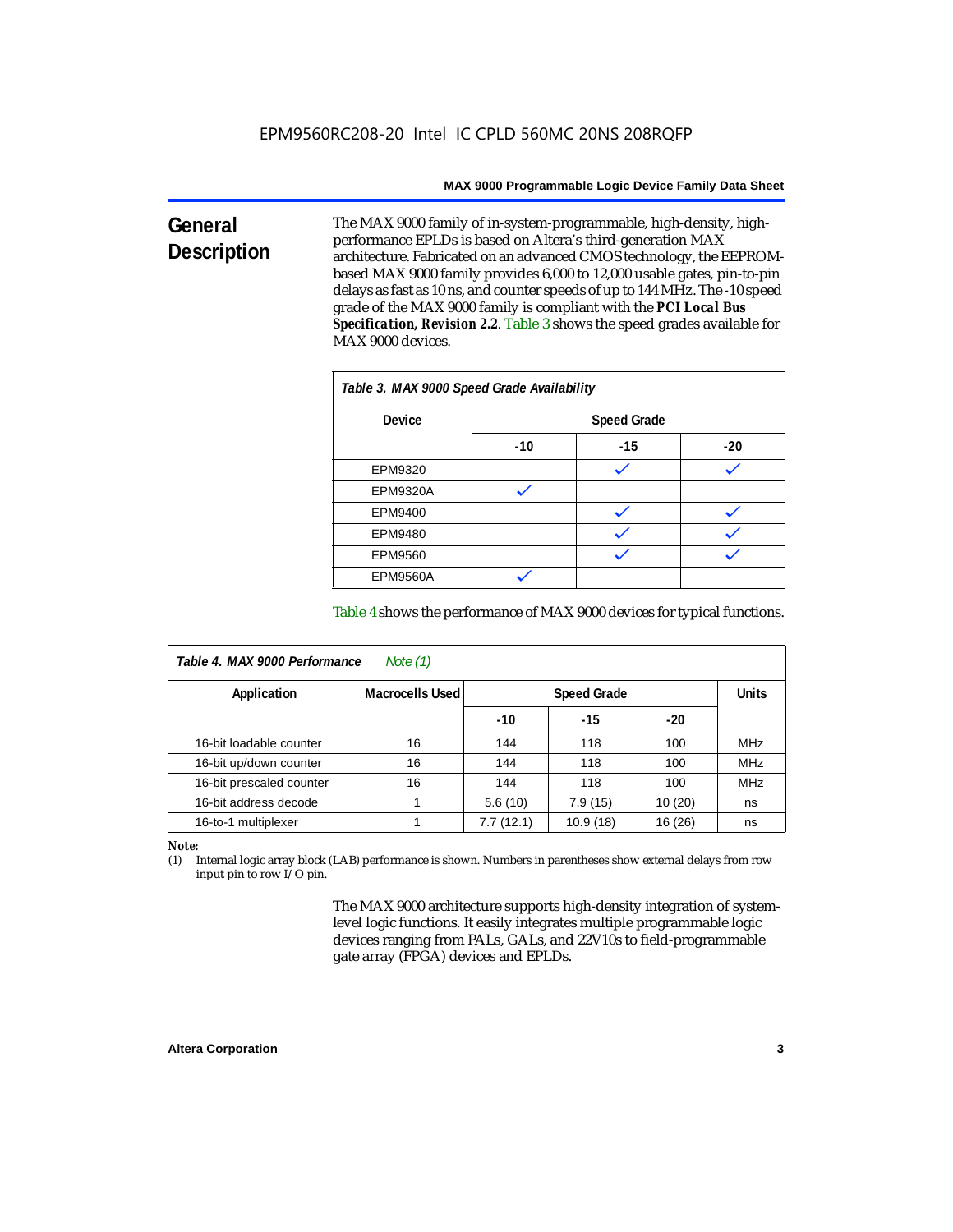All MAX 9000 device packages provide four dedicated inputs for global control signals with large fan-outs. Each I/O pin has an associated I/O cell register with a clock enable control on the periphery of the device. As outputs, these registers provide fast clock-to-output times; as inputs, they offer quick setup times.

MAX 9000 EPLDs provide 5.0-V in-system programmability (ISP). This feature allows the devices to be programmed and reprogrammed on the printed circuit board (PCB) for quick and efficient iterations during design development and debug cycles. MAX 9000 devices are guaranteed for 100 program and erase cycles.

MAX 9000 EPLDs contain 320 to 560 macrocells that are combined into groups of 16 macrocells, called logic array blocks (LABs). Each macrocell has a programmable-AND/fixed-OR array and a configurable register with independently programmable clock, clock enable, clear, and preset functions. For increased flexibility, each macrocell offers a dual-output structure that allows the register and the product terms to be used independently. This feature allows register-rich and combinatorialintensive designs to be implemented efficiently. The dual-output structure of the MAX 9000 macrocell also improves logic utilization, thus increasing the effective capacity of the devices. To build complex logic functions, each macrocell can be supplemented with both shareable expander product terms and high-speed parallel expander product terms to provide up to 32 product terms per macrocell.

The MAX 9000 family provides programmable speed/power optimization. Speed-critical portions of a design can run at high speed/full power, while the remaining portions run at reduced speed/low power. This speed/power optimization feature enables the user to configure one or more macrocells to operate at 50% or less power while adding only a nominal timing delay. MAX 9000 devices also provide an option that reduces the slew rate of the output buffers, minimizing noise transients when non-speed-critical signals are switching. MAX 9000 devices offer the MultiVolt feature, which allows output drivers to be set for either 3.3-V or 5.0-V operation in mixedvoltage systems.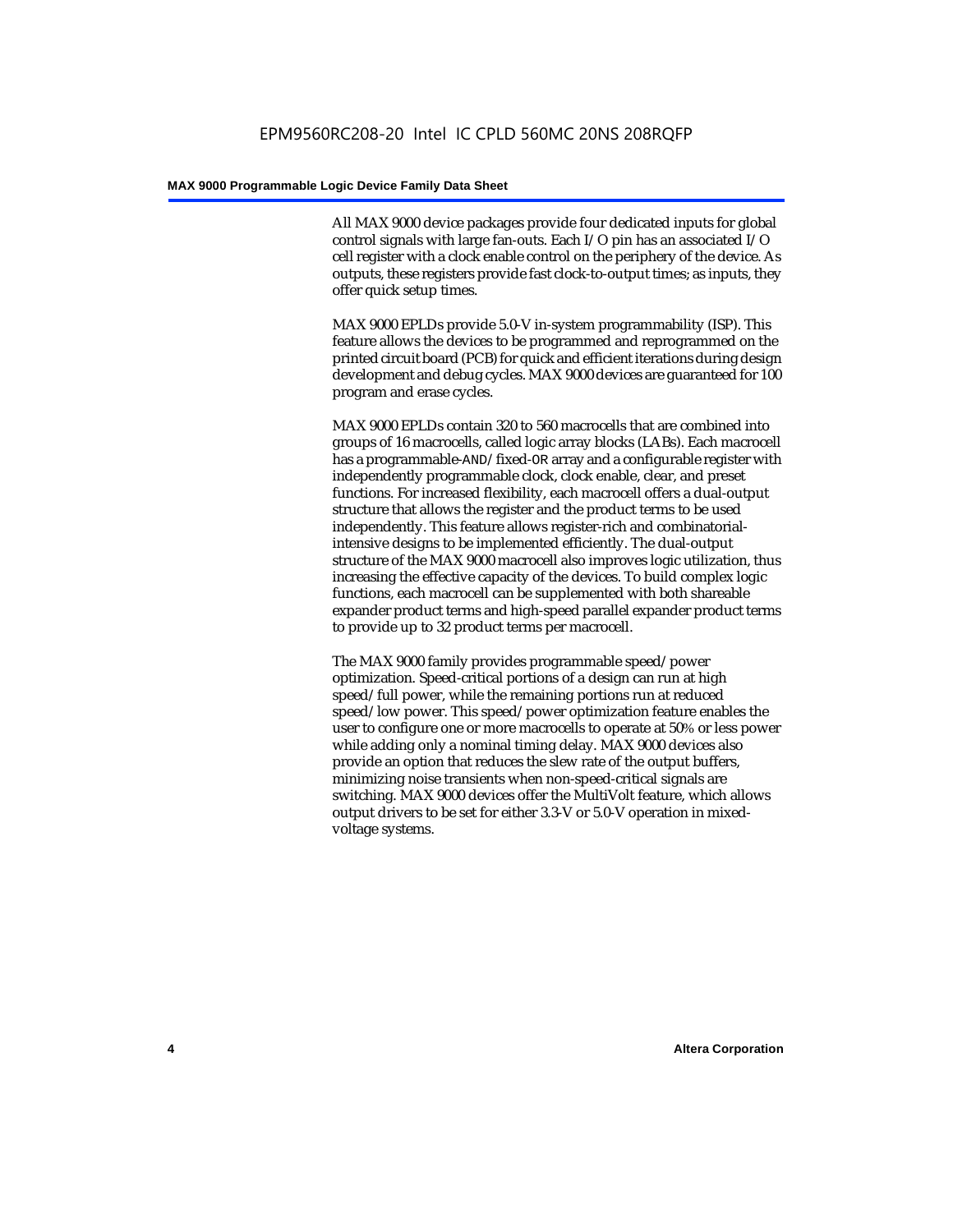The MAX 9000 family is supported by Altera's MAX+PLUS II development system, a single, integrated software package that offers schematic, text—including VHDL, Verilog HDL, and the Altera Hardware Description Language (AHDL)—and waveform design entry, compilation and logic synthesis, simulation and timing analysis, and device programming. The MAX+PLUS II software provides EDIF 2 0 0 and 3 0 0, LPM, and other interfaces for additional design entry and simulation support from other industry-standard PC- and UNIXworkstation-based EDA tools. The MAX+PLUS II software runs on Windows-based PCs as well as Sun SPARCstation, HP 9000 Series 700/800, and IBM RISC System/6000 workstations.

For more information on development tools, see the  $MAX+PLUS$  II *Programmable Logic Development System & Software Data Sheet*.

# **Functional Description**

MAX 9000 devices use a third-generation MAX architecture that yields both high performance and a high degree of utilization for most applications. The MAX 9000 architecture includes the following elements:

- Logic array blocks
- Macrocells
- Expander product terms (shareable and parallel)
- FastTrack Interconnect
- Dedicated inputs
- I/O cells

Figure 1 shows a block diagram of the MAX 9000 architecture.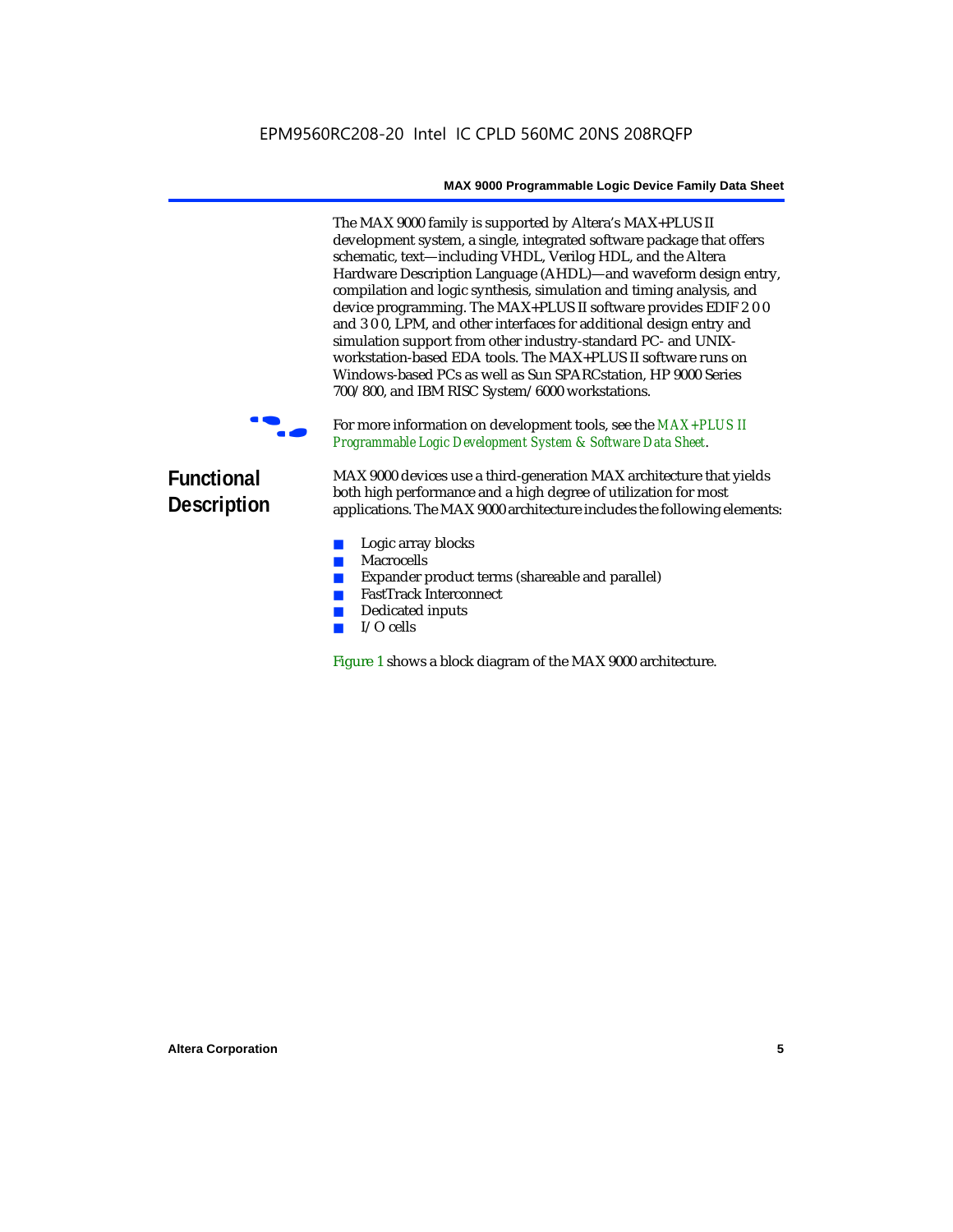

# IOC IOC IOC IOC |IOC|•••|IOC| |IOC|•••|IOC *Macrocell LAB Local Array*

#### *Figure 1. MAX 9000 Device Block Diagram*

## **Logic Array Blocks**

The MAX 9000 architecture is based on linking high-performance, flexible logic array modules called logic array blocks (LABs). LABs consist of 16-macrocell arrays that are fed by the LAB local array, as shown in Figure 2 on page 7. Multiple LABs are linked together via the FastTrack Interconnect, a series of fast, continuous channels that run the entire length and width of the device. The I/O pins are supported by I/O cells (IOCs) located at the end of each row (horizontal) and column (vertical) path of the FastTrack Interconnect.

Each LAB is fed by 33 inputs from the row interconnect and 16 feedback signals from the macrocells within the LAB. All of these signals are available within the LAB in their true and inverted form. In addition, 16 shared expander product terms ("expanders") are available in their inverted form, for a total of 114 signals that feed each product term in the LAB. Each LAB is also fed by two low-skew global clocks and one global clear that can be used for register control signals in all 16 macrocells.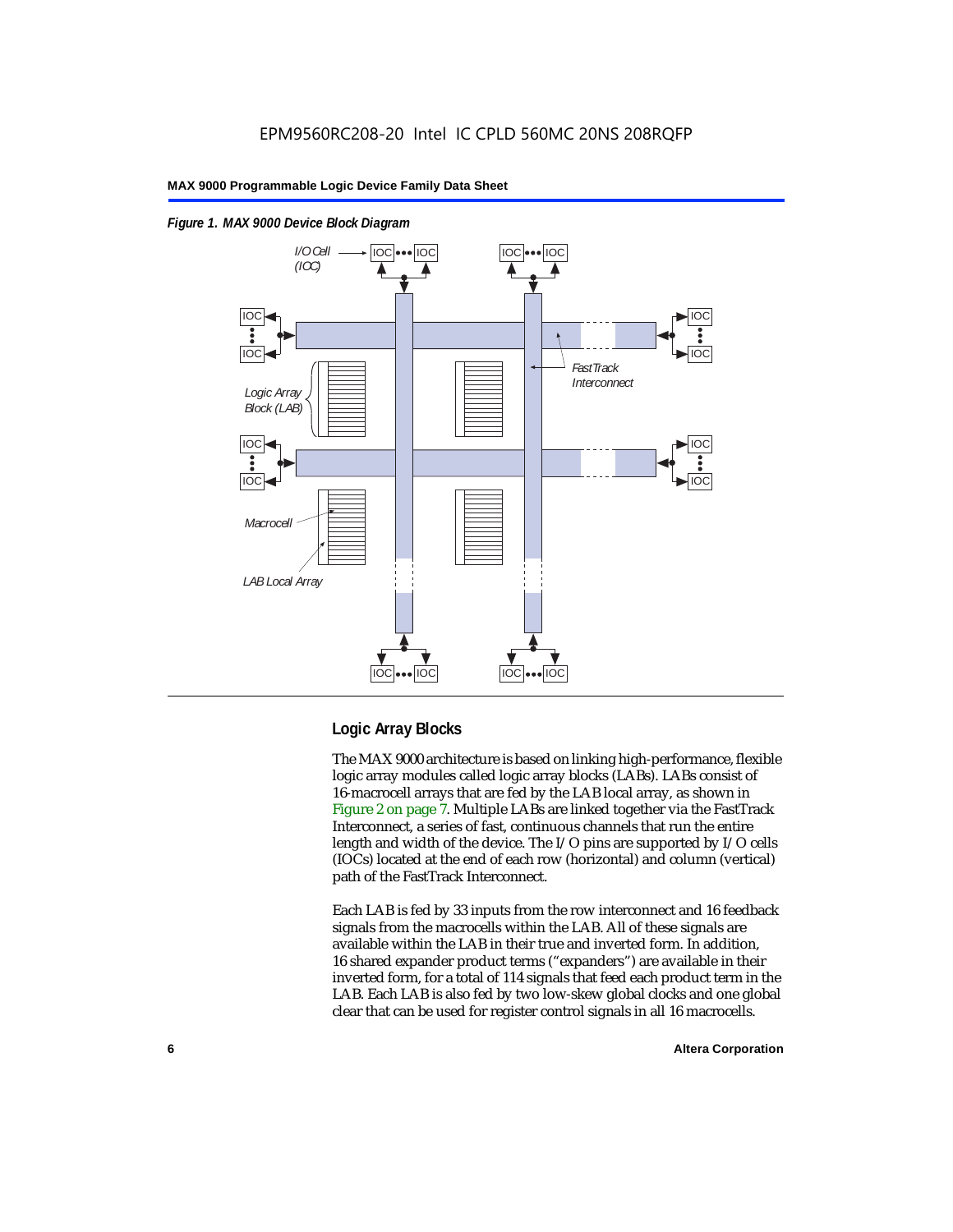LABs drive the row and column interconnect directly. Each macrocell can drive out of the LAB onto one or both routing resources. Once on the row or column interconnect, signals can traverse to other LABs or to the IOCs.



*Figure 2. MAX 9000 Logic Array Block*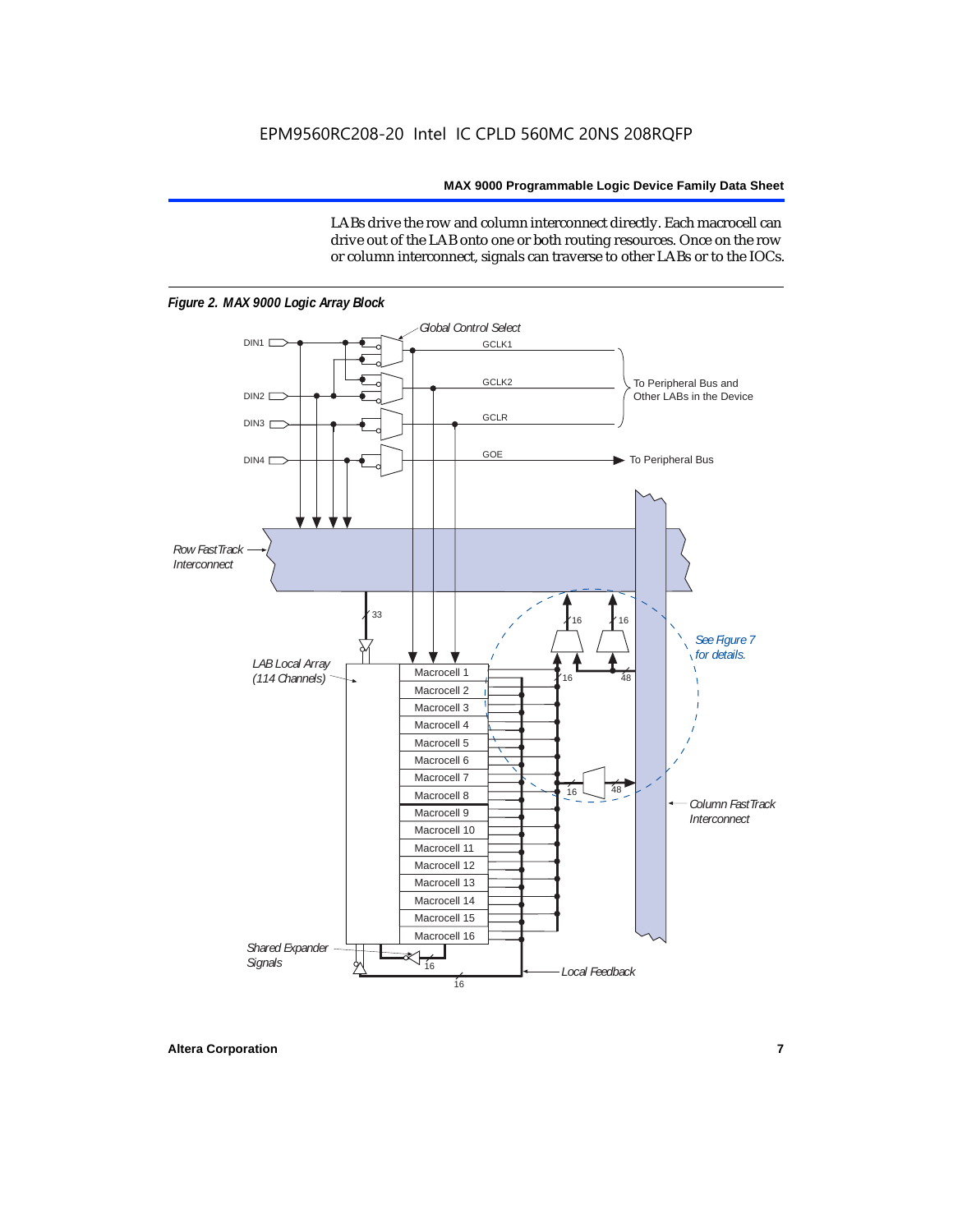#### **Macrocells**

The MAX 9000 macrocell consists of three functional blocks: the product terms, the product-term select matrix, and the programmable register. The macrocell can be individually configured for both sequential and combinatorial logic operation. See Figure 3.



Combinatorial logic is implemented in the local array, which provides five product terms per macrocell. The product-term select matrix allocates these product terms for use as either primary logic inputs (to the OR and XOR gates) to implement combinatorial functions, or as secondary inputs to the macrocell's register clear, preset, clock, and clock enable control functions. Two kinds of expander product terms ("expanders") are available to supplement macrocell logic resources:

- Shareable expanders, which are inverted product terms that are fed back into the logic array
- Parallel expanders, which are product terms borrowed from adjacent macrocells

The MAX+PLUS II software automatically optimizes product-term allocation according to the logic requirements of the design.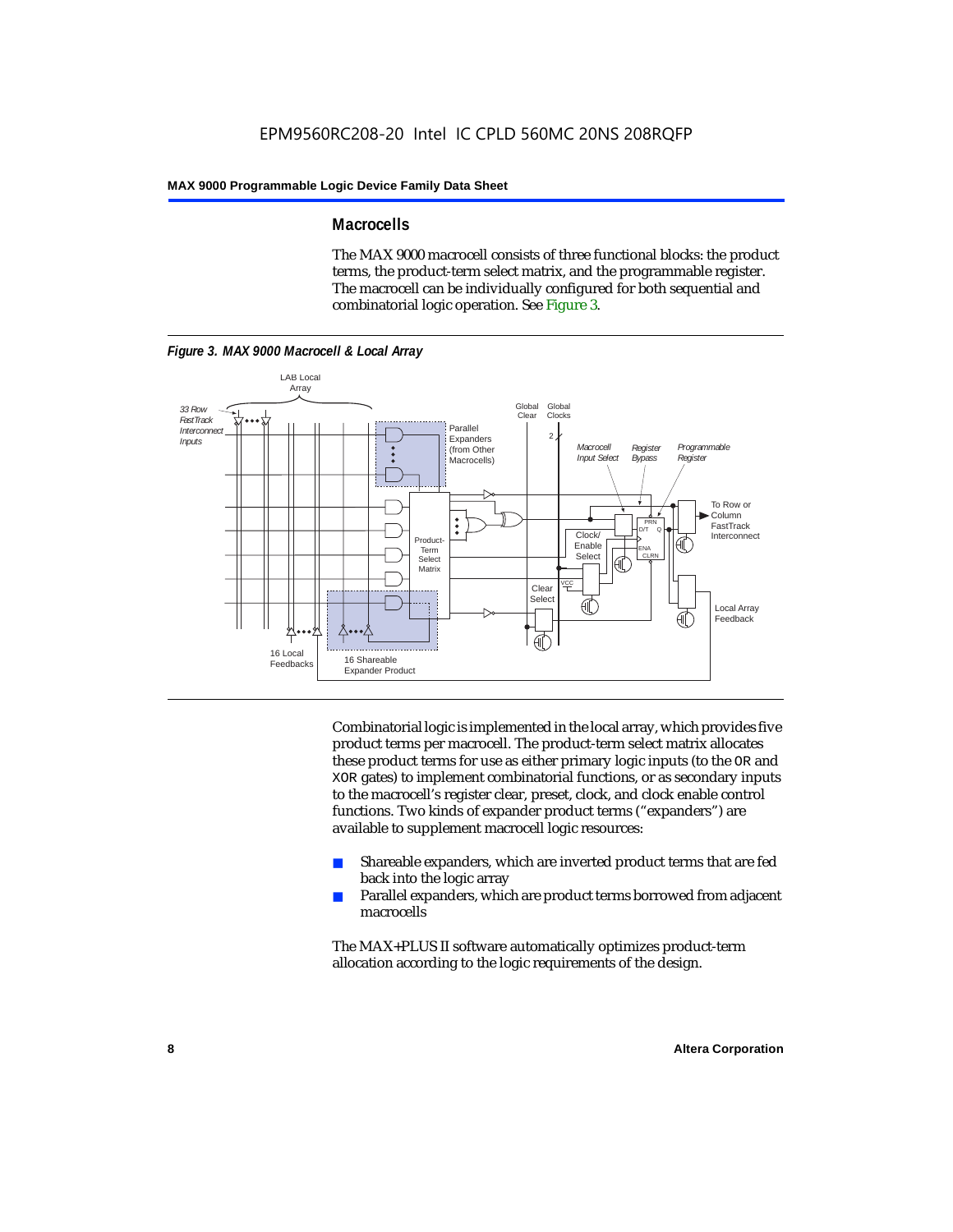For registered functions, each macrocell register can be individually programmed for D, T, JK, or SR operation with programmable clock control. The flipflop can also be bypassed for combinatorial operation. During design entry, the user specifies the desired register type; the MAX+PLUS II software then selects the most efficient register operation for each registered function to optimize resource utilization.

Each programmable register can be clocked in three different modes:

- By either global clock signal. This mode achieves the fastest clock-tooutput performance.
- By a global clock signal and enabled by an active-high clock enable. This mode provides an enable on each flipflop while still achieving the fast clock-to-output performance of the global clock.
- By an array clock implemented with a product term. In this mode, the flipflop can be clocked by signals from buried macrocells or I/O pins.

Two global clock signals are available. As shown in Figure 2, these global clock signals can be the true or the complement of either of the global clock pins (DIN1 and DIN2).

Each register also supports asynchronous preset and clear functions. As shown in Figure 3, the product-term select matrix allocates product terms to control these operations. Although the product-term-driven preset and clear inputs to registers are active high, active-low control can be obtained by inverting the signal within the logic array. In addition, each register clear function can be individually driven by the dedicated global clear pin (DIN3). The global clear can be programmed for active-high or active-low operation.

All MAX 9000 macrocells offer a dual-output structure that provides independent register and combinatorial logic output within the same macrocell. This function is implemented by a process called register packing. When register packing is used, the product-term select matrix allocates one product term to the D input of the register, while the remaining product terms can be used to implement unrelated combinatorial logic. Both the registered and the combinatorial output of the macrocell can feed either the FastTrack Interconnect or the LAB local array.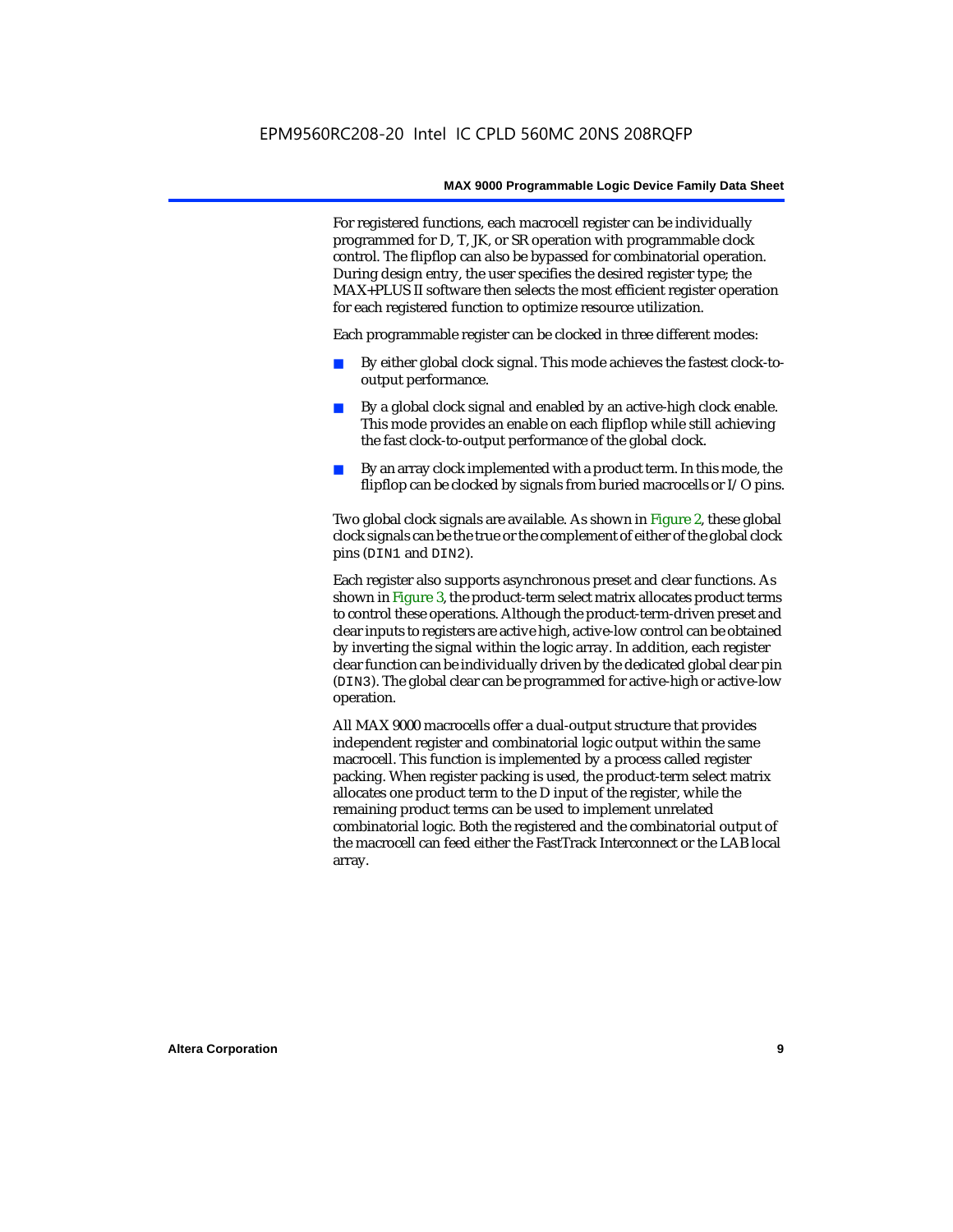#### **Expander Product Terms**

Although most logic functions can be implemented with the five product terms available in each macrocell, some logic functions are more complex and require additional product terms. Although another macrocell can supply the required logic resources, the MAX 9000 architecture also offers both shareable and parallel expander product terms that provide additional product terms directly to any macrocell in the same LAB. These expanders help ensure that logic is synthesized with the fewest possible logic resources to obtain the fastest possible speed.

#### *Shareable Expanders*

Each LAB has 16 shareable expanders that can be viewed as a pool of uncommitted single product terms (one from each macrocell) with inverted outputs that feed back into the LAB local array. Each shareable expander can be used and shared by any or all macrocells in the LAB to build complex logic functions. A small delay ( $t_{LOCAL} + t_{SEXP}$ ) is incurred when shareable expanders are used. Figure 4 shows how shareable expanders can feed multiple macrocells.



*Shareable expanders can be shared by any or all macrocells in the LAB.*



**10 Altera Corporation**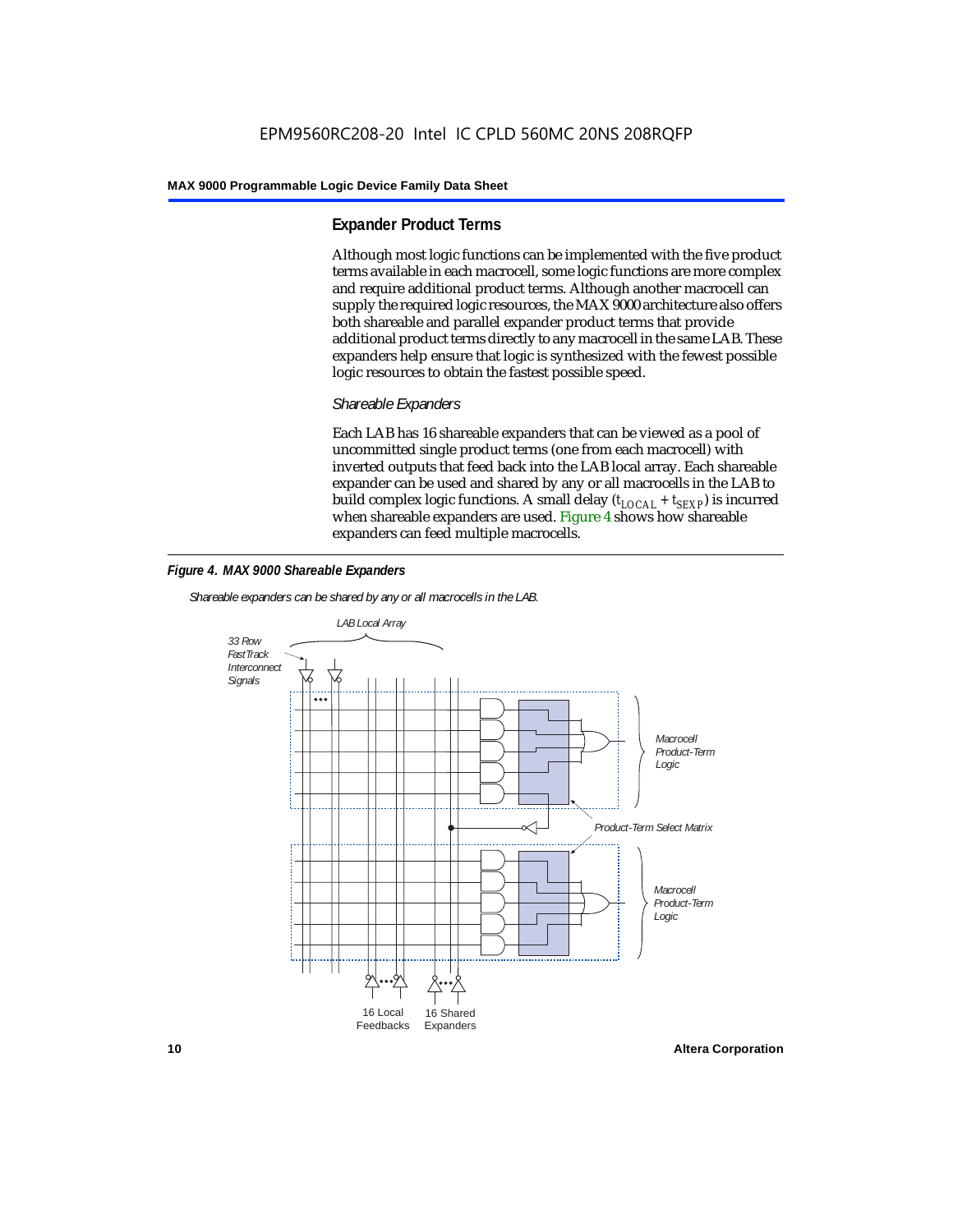#### *Parallel Expanders*

Parallel expanders are unused product terms that can be allocated to a neighboring macrocell to implement fast, complex logic functions. Parallel expanders allow up to 20 product terms to directly feed the macrocell OR logic, with five product terms provided by the macrocell and 15 parallel expanders provided by neighboring macrocells in the LAB. Figure 5 shows how parallel expanders can feed the neighboring macrocell.

#### *Figure 5. MAX 9000 Parallel Expanders*

*Unused product terms in a macrocell can be allocated to a neighboring macrocell.*

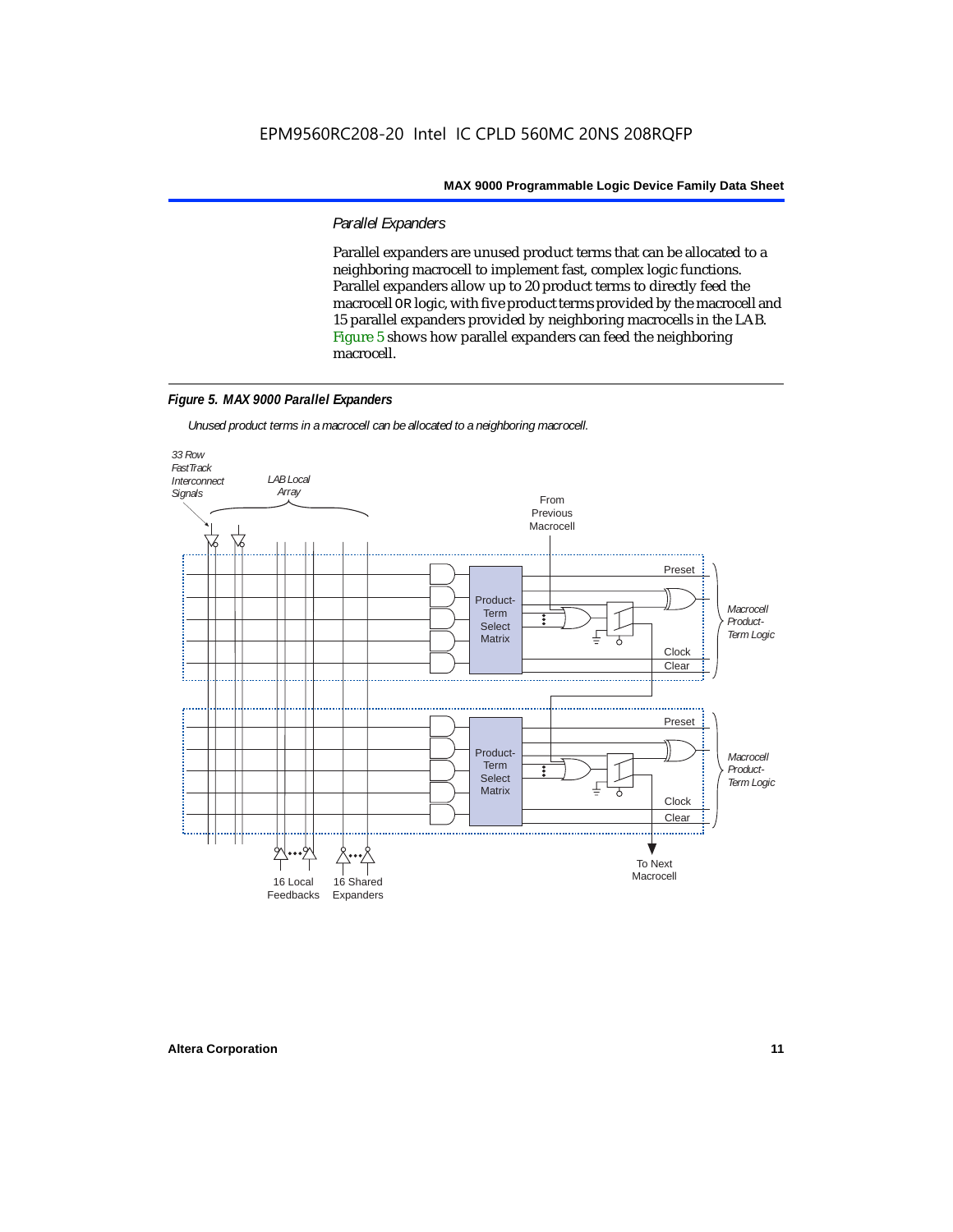The MAX+PLUS II Compiler automatically allocates as many as three sets of up to five parallel expanders to macrocells that require additional product terms. Each set of expanders incurs a small, incremental timing delay (*t<sub>PEXP</sub>*). For example, if a macrocell requires 14 product terms, the Compiler uses the five dedicated product terms within the macrocell and allocates two sets of parallel expanders; the first set includes five product terms and the second set includes four product terms, increasing the total delay by  $2 \times t_{PFXP}$ .

Two groups of eight macrocells within each LAB (e.g., macrocells 1 through 8 and 9 through 16) form two chains to lend or borrow parallel expanders. A macrocell borrows parallel expanders from lowernumbered macrocells. For example, macrocell 8 can borrow parallel expanders from macrocell 7, from macrocells 7 and 6, or from macrocells 7, 6, and 5. Within each group of 8, the lowest-numbered macrocell can only lend parallel expanders and the highest-numbered macrocell can only borrow them.

#### **FastTrack Interconnect**

In the MAX 9000 architecture, connections between macrocells and device I/O pins are provided by the FastTrack Interconnect, a series of continuous horizontal and vertical routing channels that traverse the entire device. This device-wide routing structure provides predictable performance even in complex designs. In contrast, the segmented routing in FPGAs requires switch matrices to connect a variable number of routing paths, increasing the delays between logic resources and reducing performance. Figure 6 shows the interconnection of four adjacent LABs with row and column interconnects.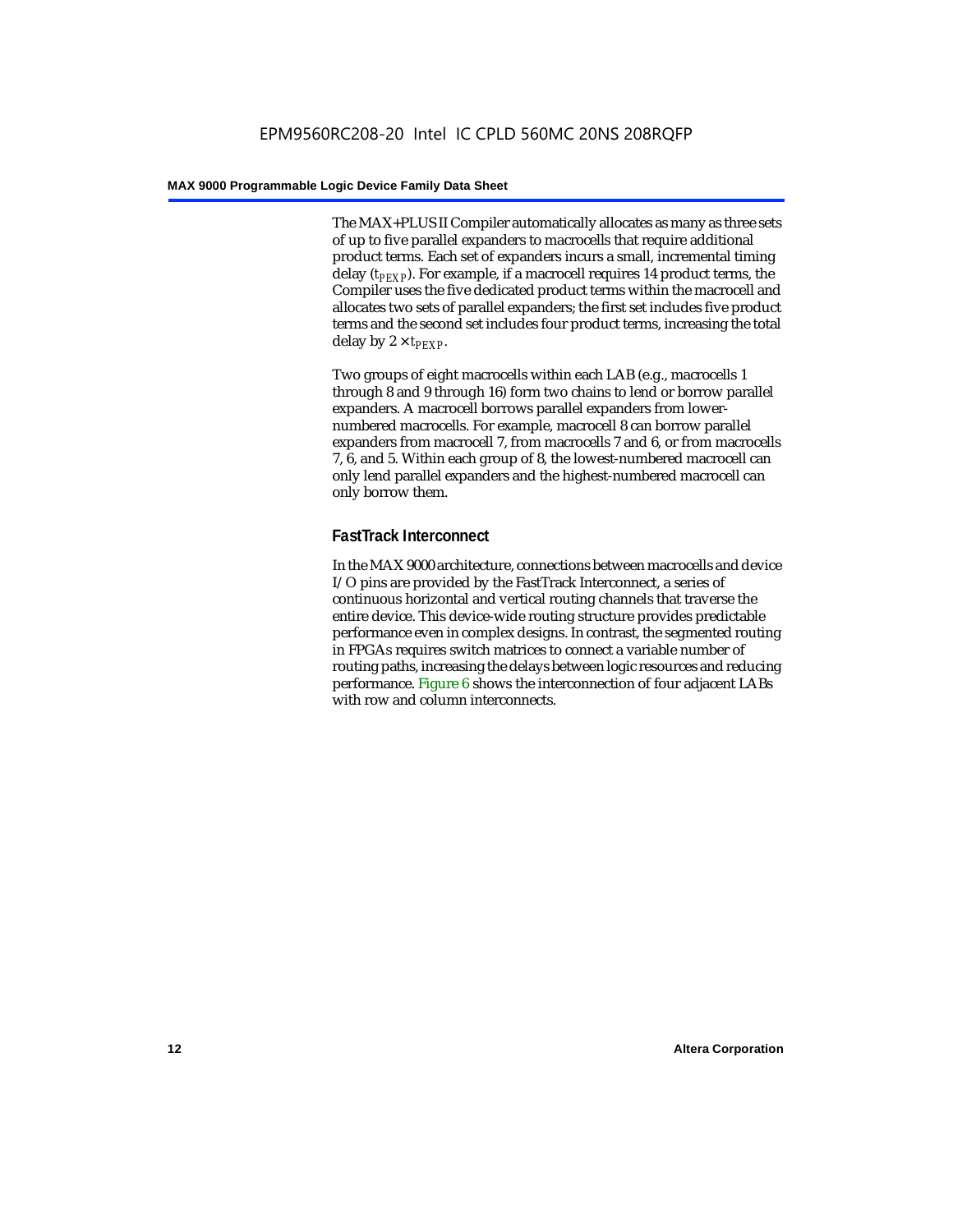#### *Figure 6. MAX 9000 Device Interconnect Resources*

*Each LAB is named on the basis of its physical row (A, B, C, etc.) and column (1, 2, 3, etc.) position within the device.*



The LABs within MAX 9000 devices are arranged into a matrix of columns and rows. Table 5 shows the number of columns and rows in each MAX 9000 device.

| Table 5, MAX 9000 Rows & Columns |             |         |  |  |
|----------------------------------|-------------|---------|--|--|
| <b>Devices</b>                   | <b>Rows</b> | Columns |  |  |
| EPM9320, EPM9320A                |             |         |  |  |
| EPM9400                          |             |         |  |  |
| EPM9480                          |             |         |  |  |
| EPM9560, EPM9560A                |             |         |  |  |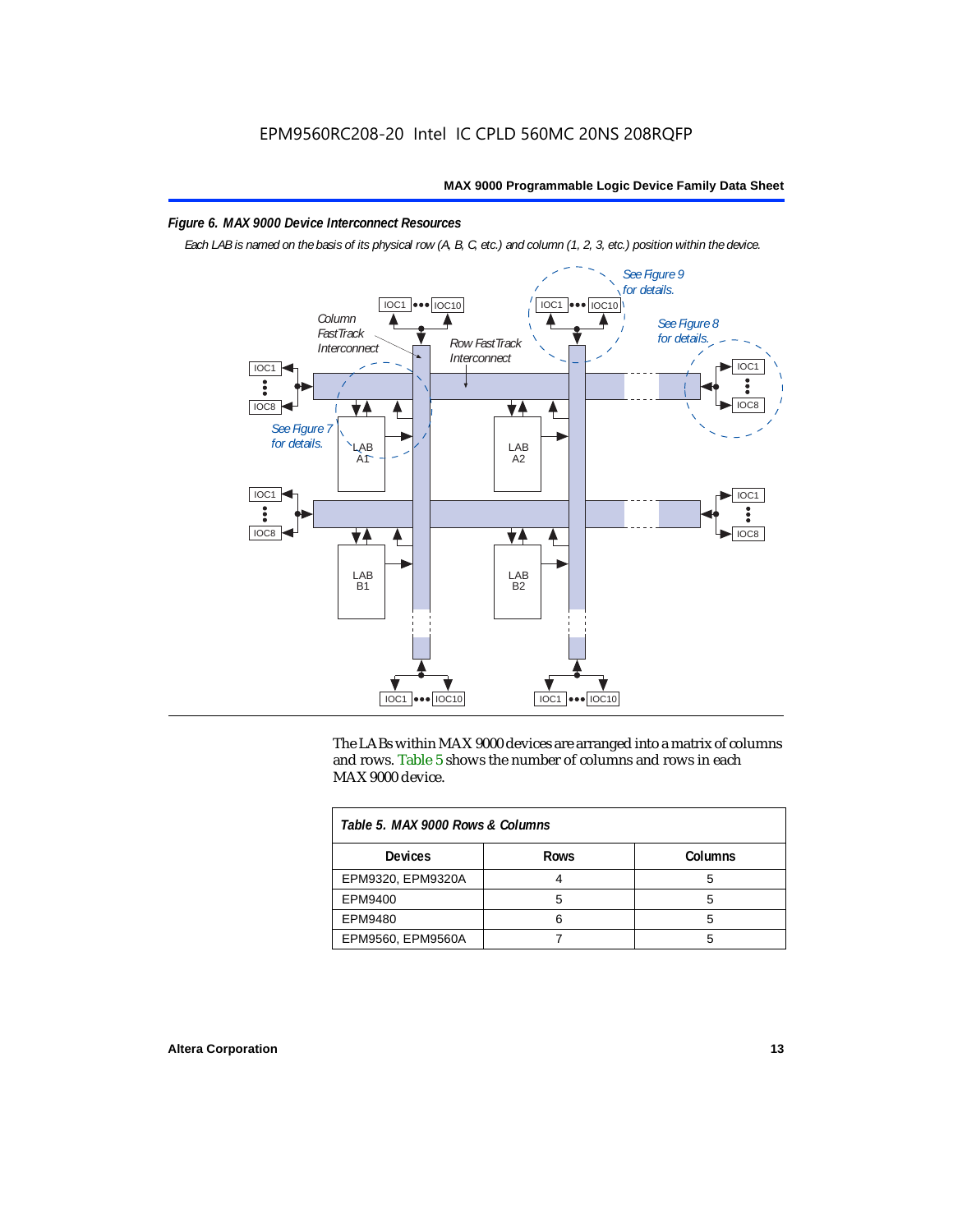Each row of LABs has a dedicated row interconnect that routes signals both into and out of the LABs in the row. The row interconnect can then drive I/O pins or feed other LABs in the device. Each row interconnect has a total of 96 channels. Figure 7 shows how a macrocell drives the row and column interconnect.





Each macrocell in the LAB can drive one of three separate column interconnect channels. The column channels run vertically across the entire device, and are shared by the macrocells in the same column. The MAX+PLUS II Compiler optimizes connections to a column channel automatically.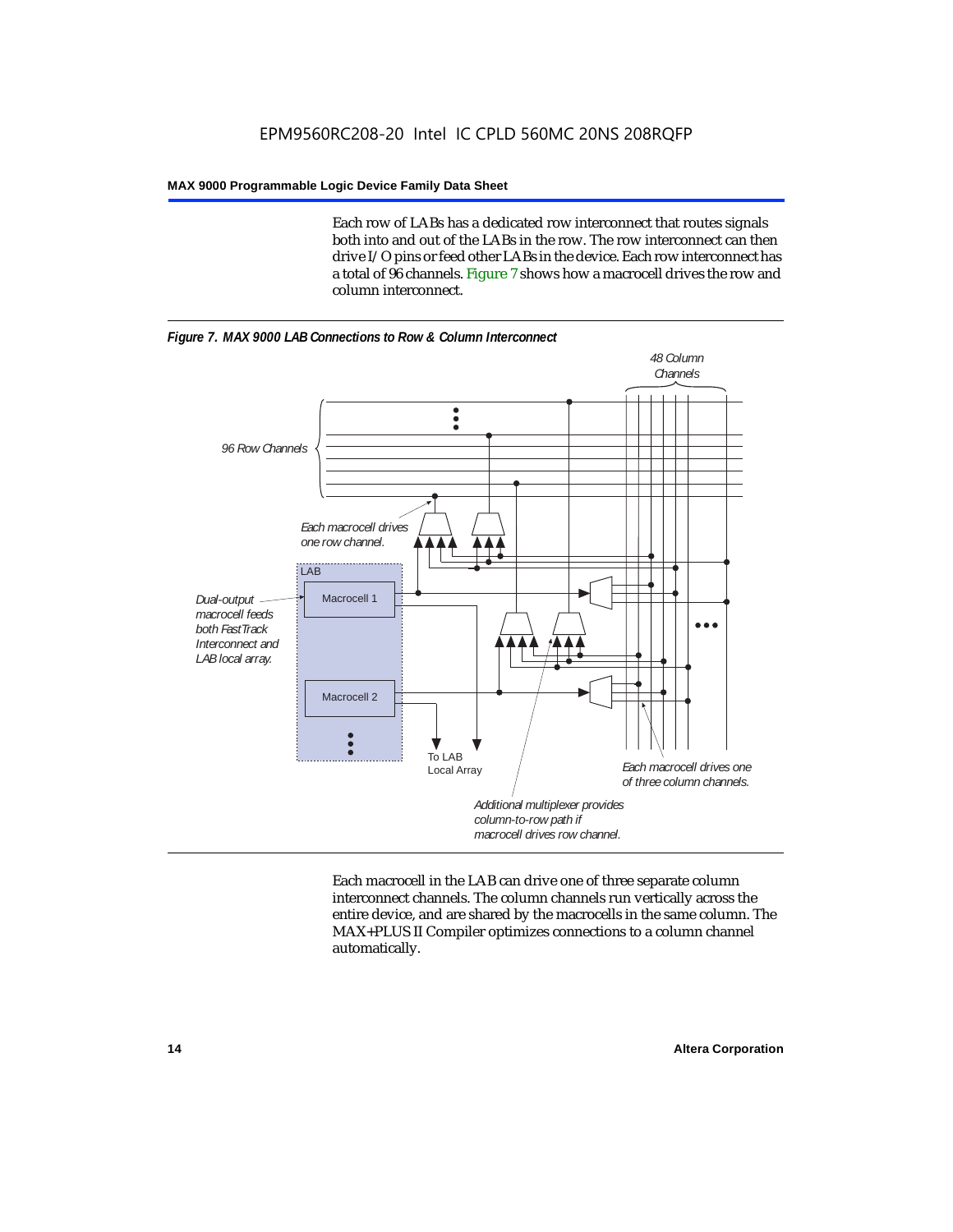A row interconnect channel can be fed by the output of the macrocell through a 4-to-1 multiplexer that the macrocell shares with three column channels. If the multiplexer is used for a macrocell-to-row connection, the three column signals can access another row channel via an additional 3-to-1 multiplexer. Within any LAB, the multiplexers provide all 48 column channels with access to 32 row channels.

#### *Row-to-I/O Cell Connections*

Figure 8 illustrates the connections between row interconnect channels and IOCs. An input signal from an IOC can drive two separate row channels. When an IOC is used as an output, the signal is driven by a 10-to-1 multiplexer that selects the row channels. Each end of the row channel feeds up to eight IOCs on the periphery of the device.



*Column-to-I/O Cell Connections*

Each end of a column channel has up to 10 IOCs (see Figure 9). An input signal from an IOC can drive two separate column channels. When an IOC is used as an output, the signal is driven by a 17-to-1 multiplexer that selects the column channels.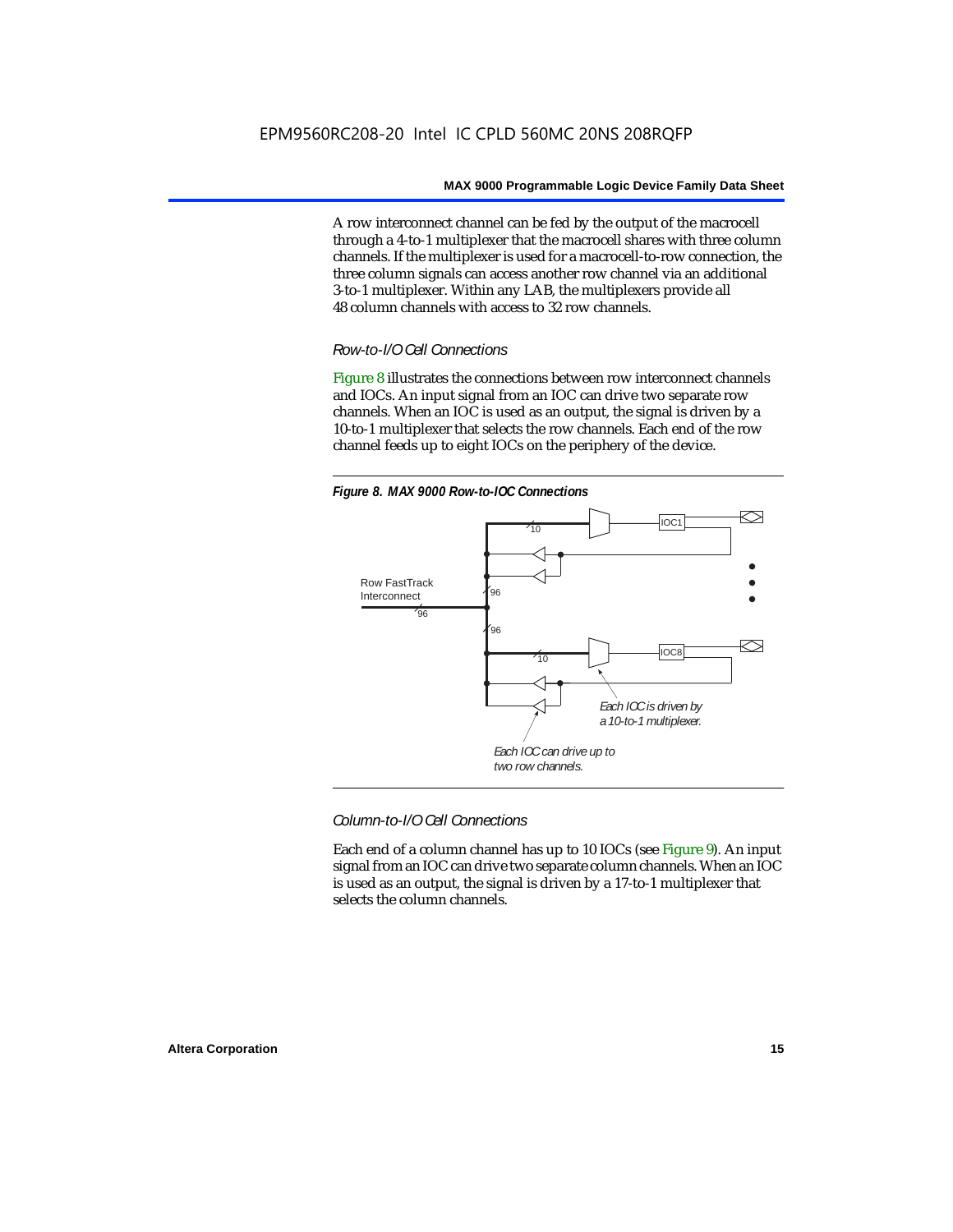

## **Dedicated Inputs**

In addition to the general-purpose I/O pins, MAX 9000 devices have four dedicated input pins. These dedicated inputs provide low-skew, devicewide signal distribution to the LABs and IOCs in the device, and are typically used for global clock, clear, and output enable control signals. The global control signals can feed the macrocell or IOC clock and clear inputs, as well as the IOC output enable. The dedicated inputs can also be used as general-purpose data inputs because they can feed the row FastTrack Interconnect (see Figure 2 on page 7).

#### **I/O Cells**

Figure 10 shows the IOC block diagram. Signals enter the MAX 9000 device from either the I/O pins that provide general-purpose input capability or from the four dedicated inputs. The IOCs are located at the ends of the row and column interconnect channels.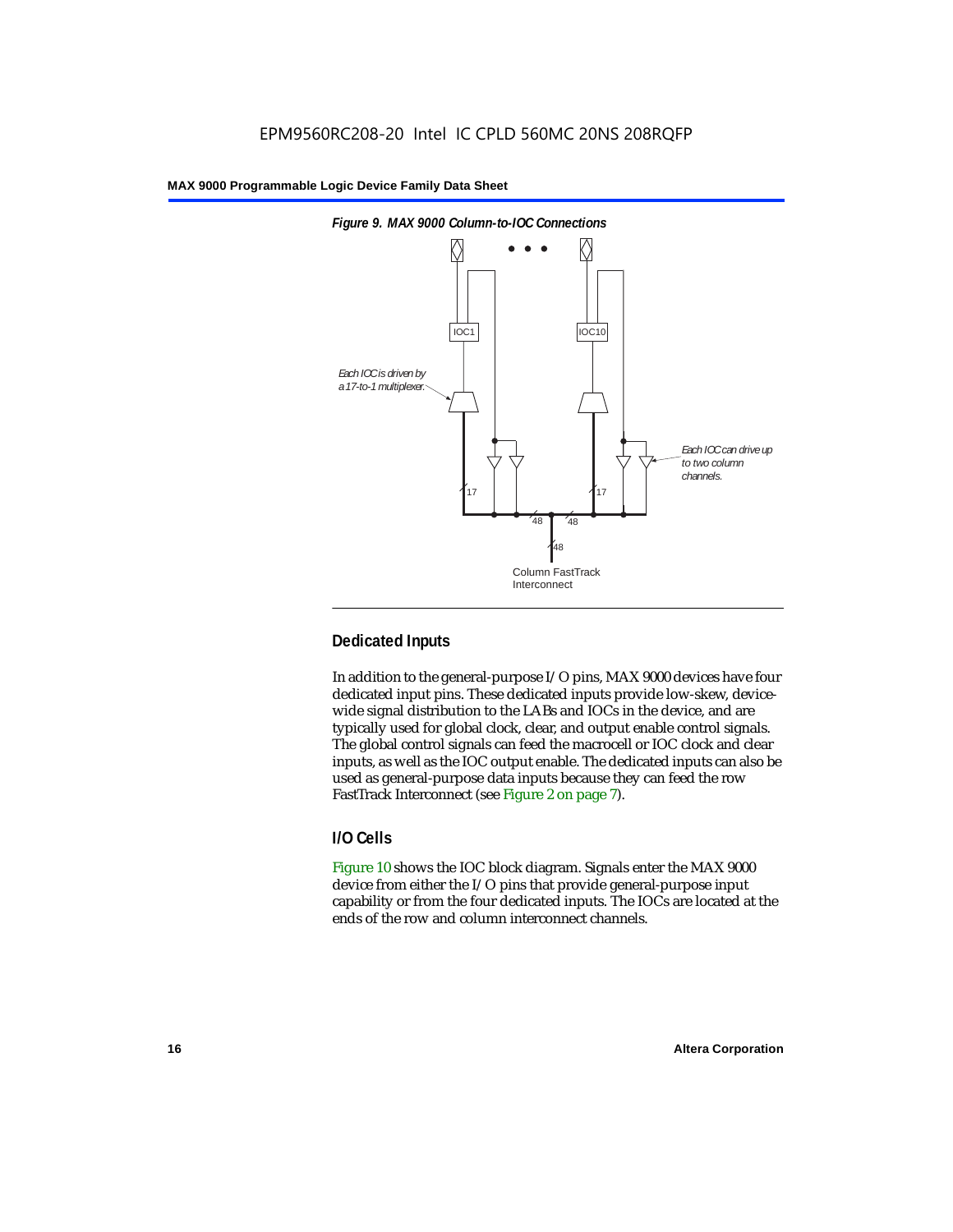

I/O pins can be used as input, output, or bidirectional pins. Each IOC has an IOC register with a clock enable input. This register can be used either as an input register for external data that requires fast setup times, or as an output register for data that requires fast clock-to-output performance. The IOC register clock enable allows the global clock to be used for fast clock-to-output performance, while maintaining the flexibility required for selective clocking.

The clock, clock enable, clear, and output enable controls for the IOCs are provided by a network of I/O control signals. These signals can be supplied by either the dedicated input pins or internal logic. The IOC control-signal paths are designed to minimize the skew across the device. All control-signal sources are buffered onto high-speed drivers that drive the signals around the periphery of the device. This "peripheral bus" can be configured to provide up to eight output enable signals, up to four clock signals, up to six clock enable signals, and up to two clear signals. Table 6 on page 18 shows the sources that drive the peripheral bus and how the IOC control signals share the peripheral bus.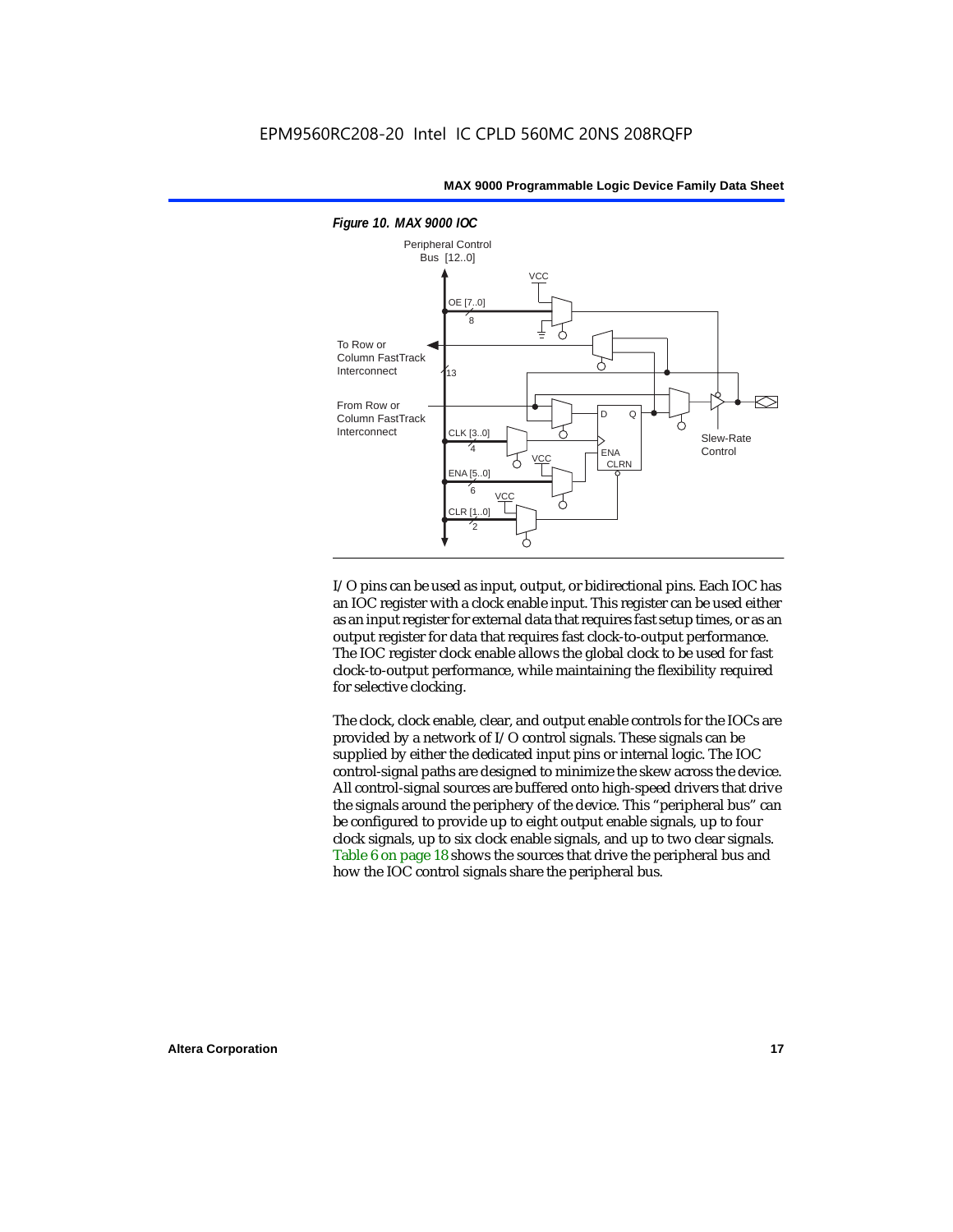The output buffer in each IOC has an adjustable output slew rate that can be configured for low-noise or high-speed performance. A slower slew rate reduces board-level noise and adds a nominal timing delay to the output buffer delay  $(t_{OD})$  parameter. The fast slew rate should be used for speed-critical outputs in systems that are adequately protected against noise. Designers can specify the slew rate on a pin-by-pin basis during design entry or assign a default slew rate to all pins on a global basis. The slew rate control affects both rising and falling edges of the output signals.

| Table 6. Peripheral Bus Sources |                                   |                |                |                                   |
|---------------------------------|-----------------------------------|----------------|----------------|-----------------------------------|
| <b>Peripheral Control</b>       |                                   |                | Source         |                                   |
| Signal                          | <b>EPM9320</b><br><b>EPM9320A</b> | <b>EPM9400</b> | <b>EPM9480</b> | <b>EPM9560</b><br><b>EPM9560A</b> |
| OE0/ENA0                        | Row C                             | Row E          | Row F          | Row G                             |
| OE1/ENA1                        | Row B                             | Row E          | Row F          | Row F                             |
| OE2/ENA2                        | Row A                             | Row E          | Row E          | Row E                             |
| OE3/ENA3                        | Row B                             | Row B          | Row B          | Row B                             |
| OE4/ENA4                        | Row A                             | Row A          | Row A          | Row A                             |
| OE5                             | Row D                             | Row D          | Row D          | Row D                             |
| OE6                             | Row C                             | Row C          | Row C          | Row C                             |
| OE7/CLR1                        | Row B/GOE                         | Row B/GOE      | Row B/GOE      | <b>Row B/GOE</b>                  |
| CLR0/ENA5                       | Row A/GCLR                        | Row A/GCLR     | Row A/GCLR     | <b>Row A/GCLR</b>                 |
| CLKO                            | GCLK1                             | GCLK1          | GCLK1          | GCLK1                             |
| CLK1                            | GCLK2                             | GCLK2          | GCLK2          | GCLK2                             |
| CLK <sub>2</sub>                | Row D                             | Row D          | Row D          | Row D                             |
| CLK3                            | Row C                             | Row C          | Row C          | Row C                             |

## **Output Configuration**

The MAX 9000 device architecture supports the MultiVolt I/O interface feature, which allows MAX 9000 devices to interface with systems of differing supply voltages. The 5.0-V devices in all packages can be set for 3.3-V or 5.0-V I/O pin operation. These devices have one set of  $V_{CC}$  pins for internal operation and input buffers (VCCINT), and another set for I/O output drivers (VCCIO).

The VCCINT pins must always be connected to a 5.0-V power supply. With a 5.0-V  $V_{\rm CCINT}$  level, input voltages are at TTL levels and are therefore compatible with 3.3-V and 5.0-V inputs.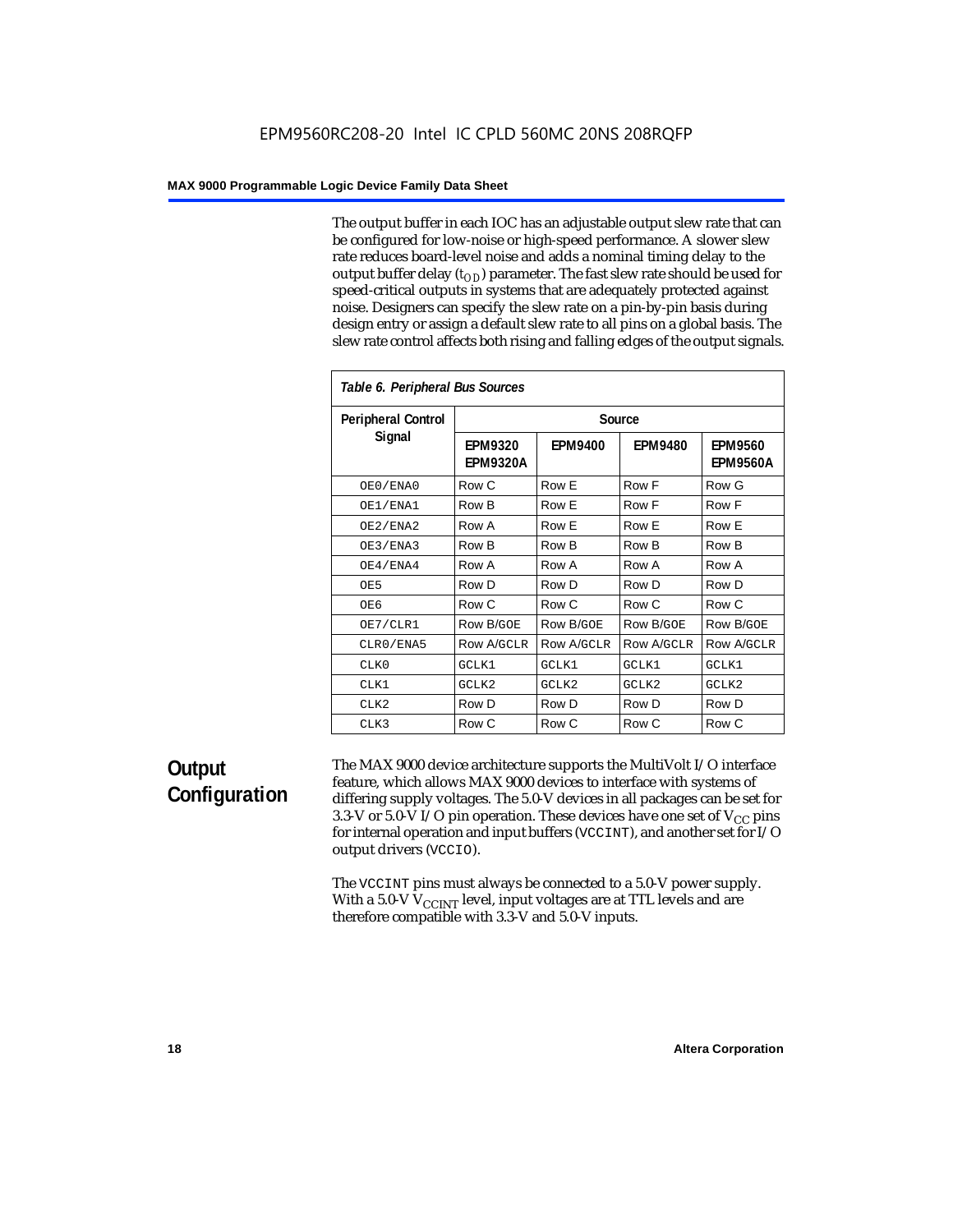The VCCIO pins can be connected to either a 3.3-V or 5.0-V power supply, depending on the output requirements. When the VCCIO pins are connected to a 5.0-V power supply, the output levels are compatible with 5.0-V systems. When the VCCIO pins are connected to a 3.3-V power supply, the output high is at 3.3 V and is therefore compatible with 3.3-V or 5.0-V systems. Devices operating with  $V_{\text{CCIO}}$  levels lower than 4.75 V incur a nominally greater timing delay of  $t_{OD2}$  instead of  $t_{OD1}$ .

# **In-System Programmability (ISP)**

MAX 9000 devices can be programmed in-system through a 4-pin JTAG interface. ISP offers quick and efficient iterations during design development and debug cycles. The MAX 9000 architecture internally generates the 12.0-V programming voltage required to program EEPROM cells, eliminating the need for an external 12.0-V power supply to program the devices on the board. During ISP, the I/O pins are tri-stated to eliminate board conflicts.

ISP simplifies the manufacturing flow by allowing the devices to be mounted on a printed circuit board with standard pick-and-place equipment before they are programmed. MAX 9000 devices can be programmed by downloading the information via in-circuit testers, embedded processors, or the Altera BitBlaster, ByteBlaster, or ByteBlasterMV download cable. (The ByteBlaster cable is obsolete and has been replaced by the ByteBlasterMV cable, which can interface with 2.5-V, 3.3-V, and 5.0-V devices.) Programming the devices after they are placed on the board eliminates lead damage on high pin-count packages (e.g., QFP packages) due to device handling. MAX 9000 devices can also be reprogrammed in the field (i.e., product upgrades can be performed in the field via software or modem).

In-system programming can be accomplished with either an adaptive or constant algorithm. An adaptive algorithm reads information from the unit and adapts subsequent programming steps to achieve the fastest possible programming time for that unit. Because some in-circuit testers platforms have difficulties supporting an adaptive algorithm, Altera offers devices tested with a constant algorithm. Devices tested to the constant algorithm have an "F" suffix in the ordering code.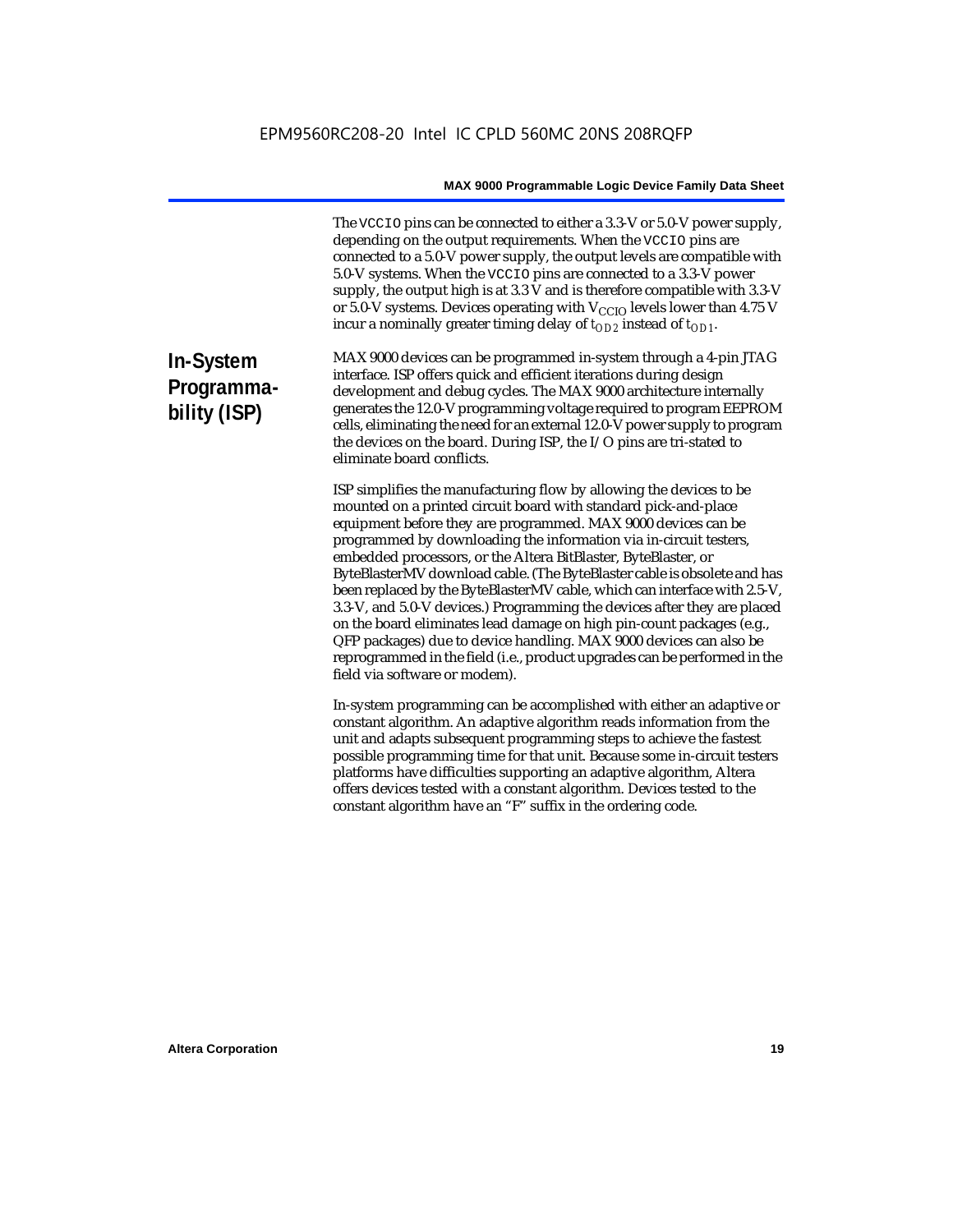#### **Programming Sequence**

During in-system programming, instructions, addresses, and data are shifted into the MAX 9000 device through the TDI input pin. Data is shifted out through the TDO output pin and compared against the expected data.

Programming a pattern into the device requires the following six ISP stages. A stand-alone verification of a programmed pattern involves only stages 1, 2, 5, and 6.

- 1. *Enter ISP*. The enter ISP stage ensures that the I/O pins transition smoothly from user mode to ISP mode. The enter ISP stage requires 1 ms.
- 2. *Check ID*. Before any program or verify process, the silicon ID is checked. The time required to read this silicon ID is relatively small compared to the overall programming time.
- 3. *Bulk Erase*. Erasing the device in-system involves shifting in the instructions to erase the device and applying one erase pulse of 100 ms.
- 4. *Program*. Programming the device in-system involves shifting in the address and data and then applying the programming pulse to program the EEPROM cells. This process is repeated for each EEPROM address.
- 5. *Verify*. Verifying an Altera device in-system involves shifting in addresses, applying the read pulse to verify the EEPROM cells, and shifting out the data for comparison. This process is repeated for each EEPROM address.
- 6. *Exit ISP*. An exit ISP stage ensures that the I/O pins transition smoothly from ISP mode to user mode. The exit ISP stage requires 1 ms.

#### **Programming Times**

The time required to implement each of the six programming stages can be broken into the following two elements:

- A pulse time to erase, program, or read the EEPROM cells.
- A shifting time based on the test clock (TCK) frequency and the number of TCK cycles to shift instructions, address, and data into the device.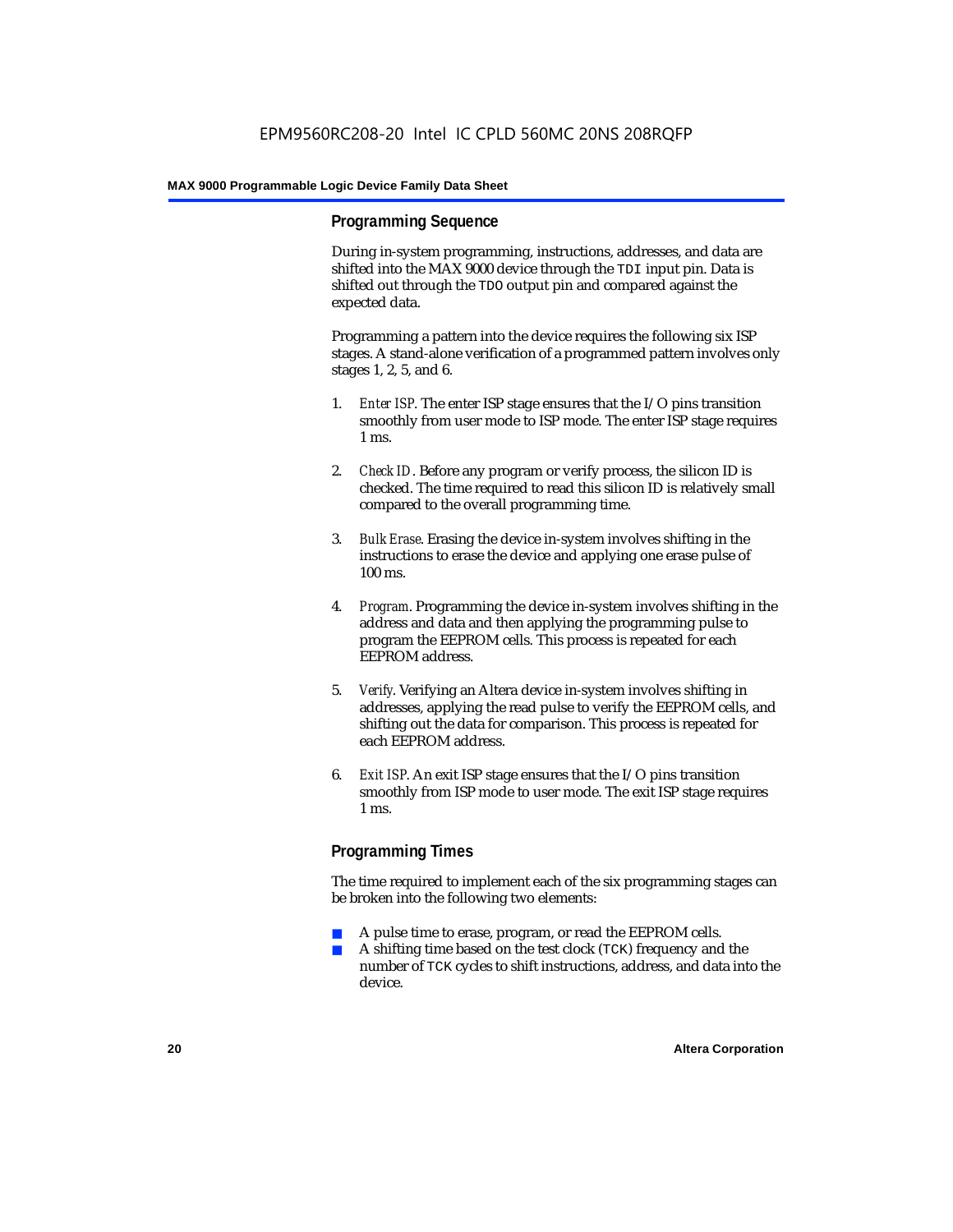By combining the pulse and shift times for each of the programming stages, the program or verify time can be derived as a function of the TCK frequency, the number of devices, and specific target device(s). Because different ISP-capable devices have a different number of EEPROM cells, both the total fixed and total variable times are unique for a single device.

*Programming a Single MAX 9000 Device*

The time required to program a single MAX 9000 device in-system can be calculated from the following formula:

|                   | $t_{PROG} = t_{PPULSE} + \frac{Cycle_{PTCK}}{f_{TCK}}$ |                                                                                                    |
|-------------------|--------------------------------------------------------|----------------------------------------------------------------------------------------------------|
| where: $t_{PROG}$ | $t_{PPULSE}$                                           | $=$ Programming time<br>= Sum of the fixed times to erase, program, and<br>verify the EEPROM cells |
|                   | $f_{TCK}$                                              | $Cycle_{PTCK}$ = Number of TCK cycles to program a device<br>$=$ TCK frequency                     |

The ISP times for a stand-alone verification of a single MAX 9000 device can be calculated from the following formula:

|                  | $t_{VER} = t_{VPULSE} + \frac{t_{TCK}}{t_{TCK}}$ | $Cycle_{VTCK}$                                                                                                                     |
|------------------|--------------------------------------------------|------------------------------------------------------------------------------------------------------------------------------------|
| where: $t_{VFR}$ | $t_{VPULSE}$                                     | $=$ Verify time<br>= Sum of the fixed times to verify the EEPROM cells<br>$Cycle_{VTCK}$ = Number of TCK cycles to verify a device |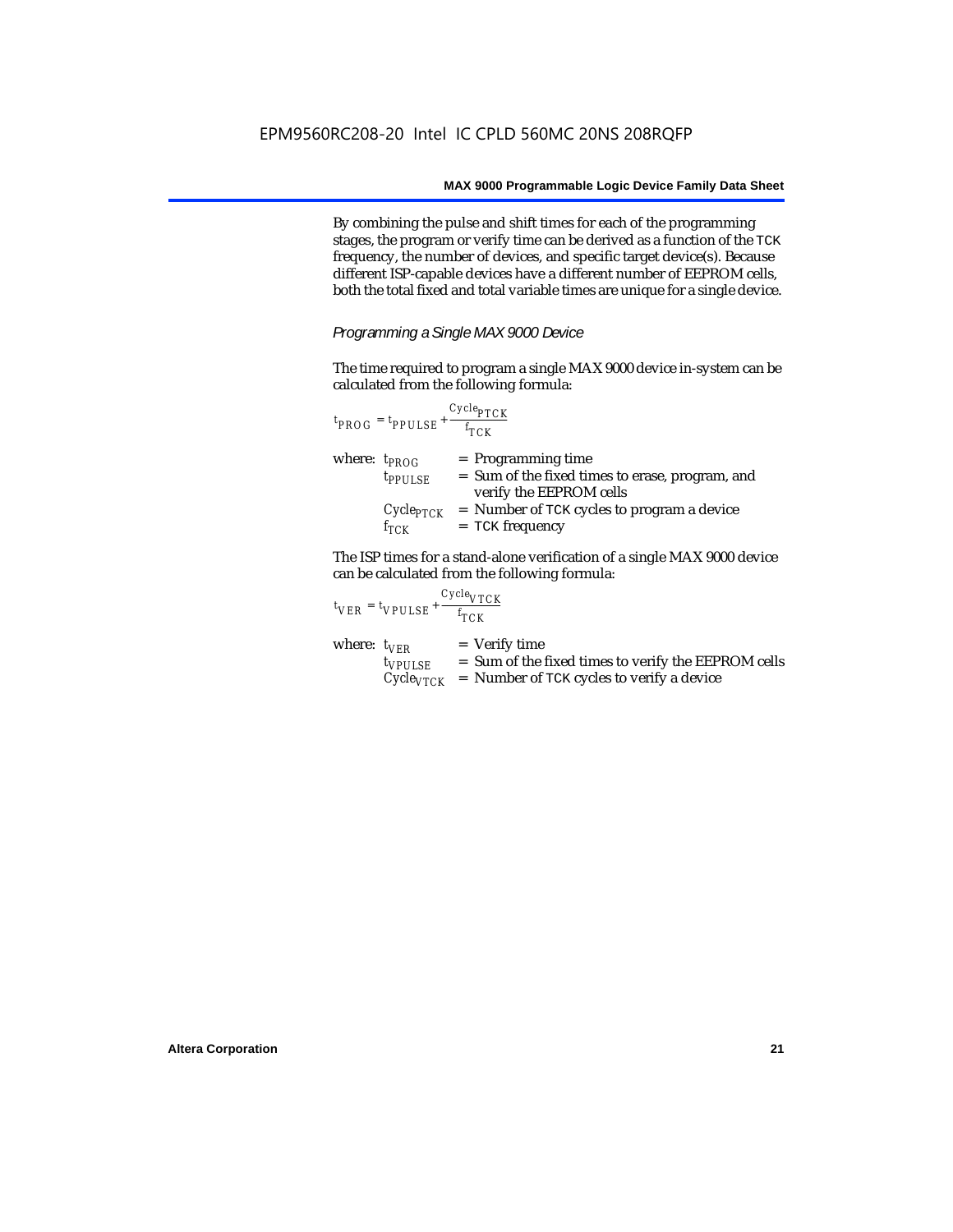The programming times described in Tables 7 through 9 are associated with the worst-case method using the ISP algorithm.

| Table 7. MAX 9000 t <sub>PULSE</sub> & Cycle <sub>TCK</sub> Values |                                                |                       |                  |                       |  |
|--------------------------------------------------------------------|------------------------------------------------|-----------------------|------------------|-----------------------|--|
| <b>Device</b>                                                      | <b>Stand-Alone Verification</b><br>Programming |                       |                  |                       |  |
|                                                                    | t <sub>PPULSE</sub> (S)                        | Cycle <sub>PTCK</sub> | $t_{VPULSE}$ (s) | Cycle <sub>VTCK</sub> |  |
| EPM9320<br>EPM9320A                                                | 11.79                                          | 2,966,000             | 0.15             | 1,806,000             |  |
| EPM9400                                                            | 12.00                                          | 3,365,000             | 0.15             | 2,090,000             |  |
| EPM9480                                                            | 12.21                                          | 3,764,000             | 0.15             | 2,374,000             |  |
| EPM9560<br>EPM9560A                                                | 12.42                                          | 4,164,000             | 0.15             | 2,658,000             |  |

Tables 8 and 9 show the in-system programming and stand alone verification times for several common test clock frequencies.

| Table 8. MAX 9000 In-System Programming Times for Different Test Clock Frequencies |        |       |       |       |           |         |         |        |              |
|------------------------------------------------------------------------------------|--------|-------|-------|-------|-----------|---------|---------|--------|--------------|
| <b>Device</b>                                                                      |        |       |       |       | $f_{TCK}$ |         |         |        | <b>Units</b> |
|                                                                                    | 10 MHz | 5 MHz | 2 MHz | 1 MHz | 500 kHz   | 200 kHz | 100 kHz | 50 kHz |              |
| EPM9320                                                                            | 12.09  | 12.38 | 13.27 | 14.76 | 17.72     | 26.62   | 41.45   | 71.11  | s            |
| EPM9320A                                                                           |        |       |       |       |           |         |         |        |              |
| EPM9400                                                                            | 12.34  | 12.67 | 13.68 | 15.37 | 18.73     | 28.83   | 45.65   | 79.30  | s            |
| EPM9480                                                                            | 12.59  | 12.96 | 14.09 | 15.98 | 19.74     | 31.03   | 49.85   | 87.49  | s            |
| EPM9560                                                                            | 12.84  | 13.26 | 14.50 | 16.59 | 20.75     | 33.24   | 54.06   | 95.70  | s            |
| <b>EPM9560A</b>                                                                    |        |       |       |       |           |         |         |        |              |

| Table 9. MAX 9000 Stand-Alone Verification Times for Different Test Clock Frequencies |           |       |       |       |         |         |         |              |   |
|---------------------------------------------------------------------------------------|-----------|-------|-------|-------|---------|---------|---------|--------------|---|
| <b>Device</b>                                                                         | $f_{TCK}$ |       |       |       |         |         |         | <b>Units</b> |   |
|                                                                                       | 10 MHz    | 5 MHz | 2 MHz | 1 MHz | 500 kHz | 200 kHz | 100 kHz | 50 kHz       |   |
| EPM9320<br><b>EPM9320A</b>                                                            | 0.33      | 0.52  | 1.06  | 1.96  | 3.77    | 9.18    | 18.21   | 36.27        | s |
| EPM9400                                                                               | 0.36      | 0.57  | 1.20  | 2.24  | 4.33    | 10.60   | 21.05   | 41.95        | s |
| EPM9480                                                                               | 0.39      | 0.63  | 1.34  | 2.53  | 4.90    | 12.02   | 23.89   | 47.63        | s |
| EPM9560<br><b>EPM9560A</b>                                                            | 0.42      | 0.69  | 1.48  | 2.81  | 5.47    | 13.44   | 26.73   | 53.31        | s |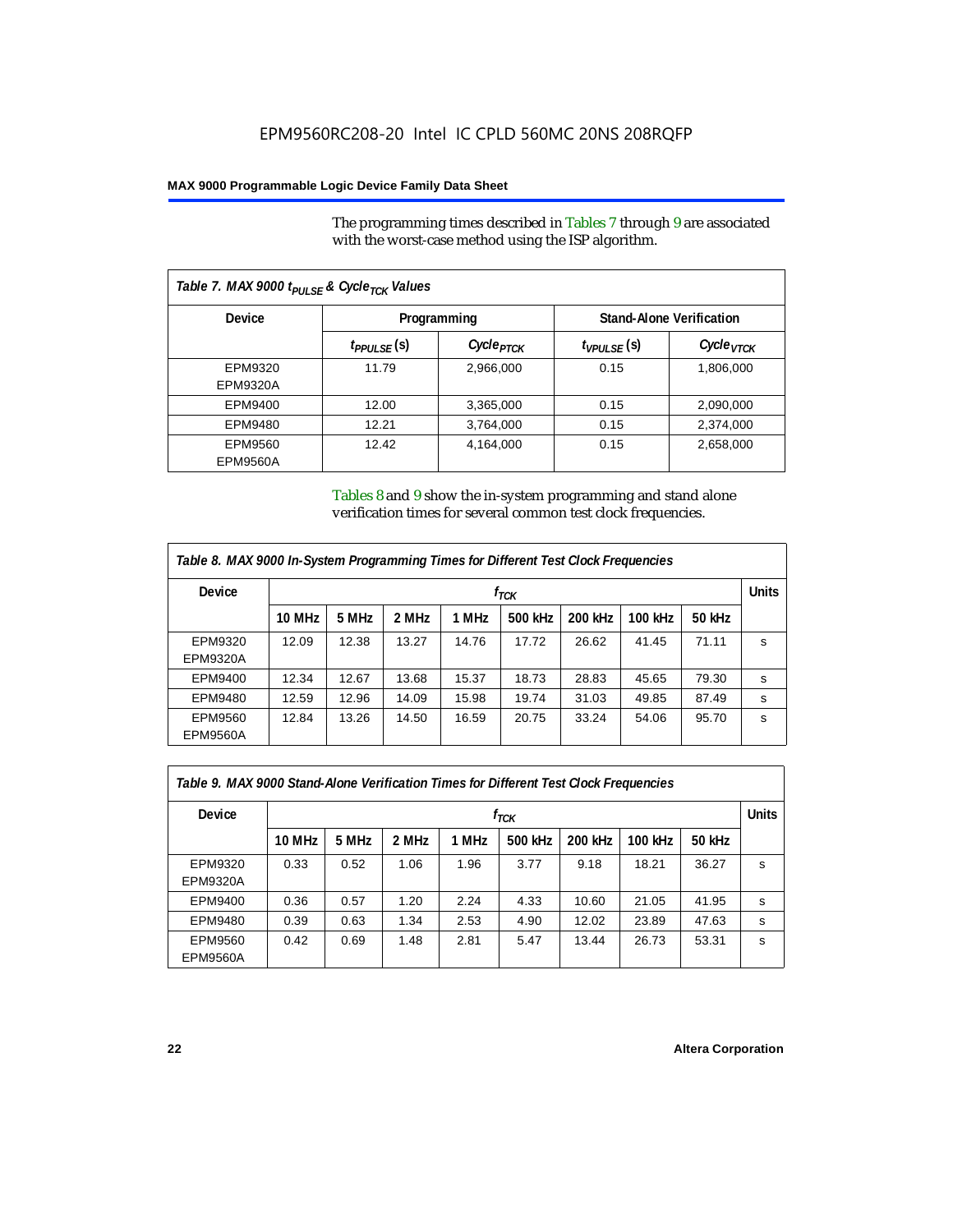**Programming with External Hardware**



the device.

f For more information, see the *Altera Programming Hardware Data Sheet*.

MAX 9000 devices can be programmed on Windows-based PCs with an Altera Logic Programmer card, the Master Programming Unit (MPU), and the appropriate device adapter. The MPU performs continuity checking to ensure adequate electrical contact between the adapter and

The MAX+PLUS II software can use text- or waveform-format test vectors created with the MAX+PLUS II Text Editor or Waveform Editor to test a programmed device. For added design verification, designers can perform functional testing to compare the functional behavior of a MAX 9000 device with the results of simulation.

Data I/O, BP Microsystems, and other programming hardware manufacturers also provide programming support for Altera devices.



f For more information, see *Programming Hardware Manufacturers*.

# **IEEE Std. 1149.1 (JTAG) Boundary-Scan Support**

MAX 9000 devices support JTAG BST circuitry as specified by IEEE Std. 1149.1-1990. Table 10 describes the JTAG instructions supported by the MAX 9000 family. The pin-out tables starting on page 38 show the location of the JTAG control pins for each device. If the JTAG interface is not required, the JTAG pins are available as user I/O pins.

| Table 10. MAX 9000 JTAG Instructions |                                                                                                                                                                                                                                                                                        |  |  |  |
|--------------------------------------|----------------------------------------------------------------------------------------------------------------------------------------------------------------------------------------------------------------------------------------------------------------------------------------|--|--|--|
| <b>JTAG Instruction</b>              | <b>Description</b>                                                                                                                                                                                                                                                                     |  |  |  |
| SAMPLE/PRELOAD I                     | Allows a snapshot of signals at the device pins to be captured and examined during<br>normal device operation, and permits an initial data pattern output at the device pins.                                                                                                          |  |  |  |
| <b>EXTEST</b>                        | Allows the external circuitry and board-level interconnections to be tested by forcing a test<br>pattern at the output pins and capturing test results at the input pins.                                                                                                              |  |  |  |
| <b>BYPASS</b>                        | Places the 1-bit bypass register between the TDI and TDO pins, which allows the BST<br>data to pass synchronously through a selected device to adjacent devices during normal<br>device operation.                                                                                     |  |  |  |
| <b>IDCODE</b>                        | Selects the IDCODE register and places it between TDI and TDO, allowing the IDCODE<br>to be shifted out of TDO. Supported by the EPM9320A, EPM9400, EPM9480, and<br>EPM9560A devices only.                                                                                             |  |  |  |
| <b>UESCODE</b>                       | Selects the user electronic signature (UESCODE) register and allows the UESCODE to<br>be shifted out of TDO serially. This instruction is supported by MAX 9000A devices only.                                                                                                         |  |  |  |
| <b>ISP Instructions</b>              | These instructions are used when programming MAX 9000 devices via the JTAG ports<br>with the BitBlaster or ByteBlasterMV download cable, or using a Jam File (.jam), Jam<br>Byte-Code File (.jbc), or Serial Vector Format (.svf) File via an embedded processor or<br>test equipment. |  |  |  |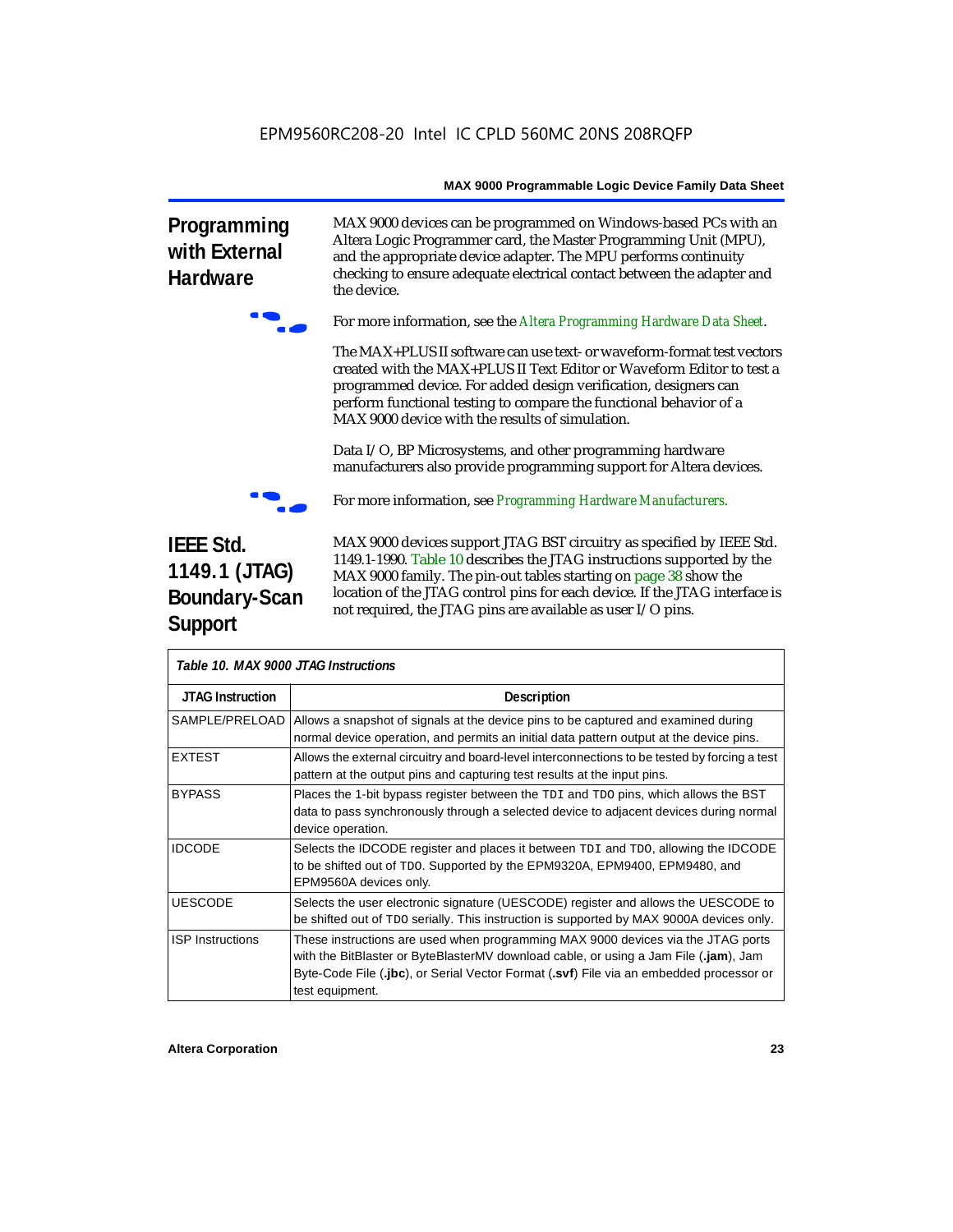The instruction register length for MAX 9000 devices is 10 bits. EPM9320A and EPM9560A devices support a 16-bit UESCODE register. Tables 11 and 12 show the boundary-scan register length and device IDCODE information for MAX 9000 devices.

| Table 11. MAX 9000 Boundary-Scan Register Length |     |  |  |  |  |  |
|--------------------------------------------------|-----|--|--|--|--|--|
| Boundary-Scan Register Length<br>Device          |     |  |  |  |  |  |
| EPM9320, EPM9320A                                | 504 |  |  |  |  |  |
| EPM9400                                          | 552 |  |  |  |  |  |
| EPM9480                                          | 600 |  |  |  |  |  |
| EPM9560, EPM9560A                                | 648 |  |  |  |  |  |

| Table 12. 32-Bit MAX 9000 Device IDCODE<br>Note (1) |                                                                                  |                        |                                      |      |  |  |  |  |
|-----------------------------------------------------|----------------------------------------------------------------------------------|------------------------|--------------------------------------|------|--|--|--|--|
| <b>Device</b>                                       |                                                                                  | IDCODE (32 Bits)       |                                      |      |  |  |  |  |
|                                                     | Version<br><b>Part Number</b><br>$(4 \text{ Bits})$<br>$(16 \text{ Bits})$ $(2)$ |                        | Manufacturer's<br>Identity (11 Bits) | Bit) |  |  |  |  |
| EPM9320A (3)                                        | 0000                                                                             | 1001 0011 0010 0000    | 00001101110                          |      |  |  |  |  |
| EPM9400                                             | 0000                                                                             | 1001 0100 0000 0000    | 00001101110                          | 1    |  |  |  |  |
| EPM9480                                             | 0000                                                                             | 1001 0100 1000 0000    | 00001101110                          | 1    |  |  |  |  |
| EPM9560A (3)                                        | 0000                                                                             | 1001 0101 0110<br>0000 | 00001101110                          | 1    |  |  |  |  |

*Notes:*<br>(1) The IDCODE's least significant bit (LSB) is always 1. (1) The IDCODE's least significant bit (LSB) is always 1.

(2) The most significant bit (MSB) is on the left.

Although the EPM9320A and EPM9560A devices support the IDCODE instruction, the EPM9320 and EPM9560 devices do not.

Figure 11 shows the timing requirements for the JTAG signals.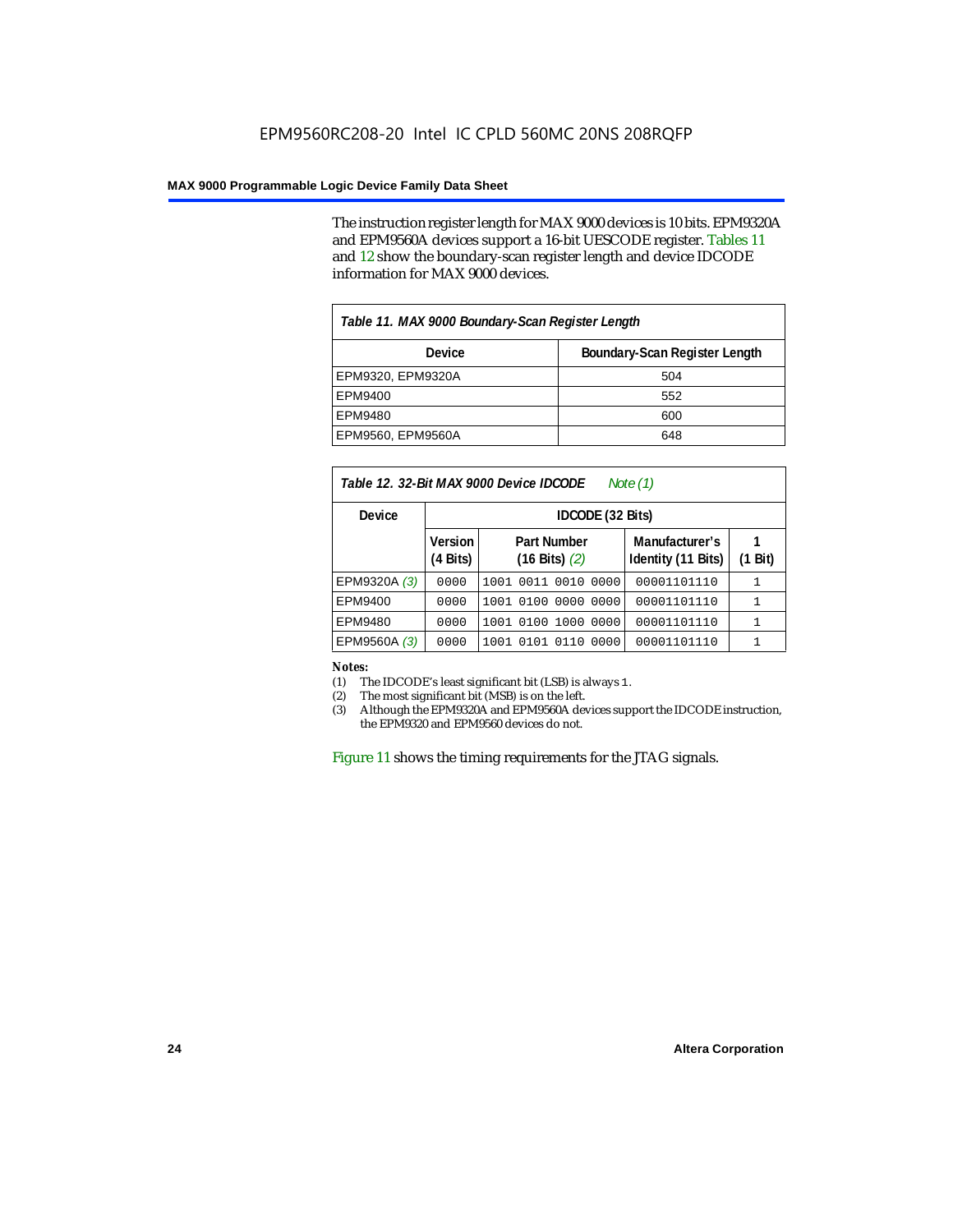

*Figure 11. MAX 9000 JTAG Waveforms*

Table 13 shows the JTAG timing parameters and values for MAX 9000 devices.

| Table 13. JTAG Timing Parameters & Values for MAX 9000 Devices |                                                |     |     |      |  |  |  |
|----------------------------------------------------------------|------------------------------------------------|-----|-----|------|--|--|--|
| Symbol                                                         | Parameter                                      | Min | Max | Unit |  |  |  |
| $t_{\rm JCP}$                                                  | <b>TCK clock period</b>                        | 100 |     | ns   |  |  |  |
| $t_{JCH}$                                                      | TCK clock high time                            | 50  |     | ns   |  |  |  |
| $t_{\rm JCL}$                                                  | <b>TCK clock low time</b>                      | 50  |     | ns   |  |  |  |
| tjpsu                                                          | JTAG port setup time                           | 20  |     | ns   |  |  |  |
| t <sub>JPH</sub>                                               | JTAG port hold time                            | 45  |     | ns   |  |  |  |
| tJPCO                                                          | JTAG port clock to output                      |     | 25  | ns   |  |  |  |
| t <sub>JPZX</sub>                                              | JTAG port high impedance to valid output       |     | 25  | ns   |  |  |  |
| t <sub>JPXZ</sub>                                              | JTAG port valid output to high impedance       |     | 25  | ns   |  |  |  |
| t <sub>JSSU</sub>                                              | Capture register setup time                    | 20  |     | ns   |  |  |  |
| It <sub>JSH</sub>                                              | Capture register hold time                     | 45  |     | ns   |  |  |  |
| t <sub>JSCO</sub>                                              | Update register clock to output                |     | 25  | ns   |  |  |  |
| t <sub>JSZX</sub>                                              | Update register high impedance to valid output |     | 25  | ns   |  |  |  |
| t <sub>JSXZ</sub>                                              | Update register valid output to high impedance |     | 25  | ns   |  |  |  |

For detailed information on JTAG operation in MAX 9000 devices, refer to *Application Note 39 (IEEE 1149.1 (JTAG) Boundary-Scan Testing in Altera Devices)*.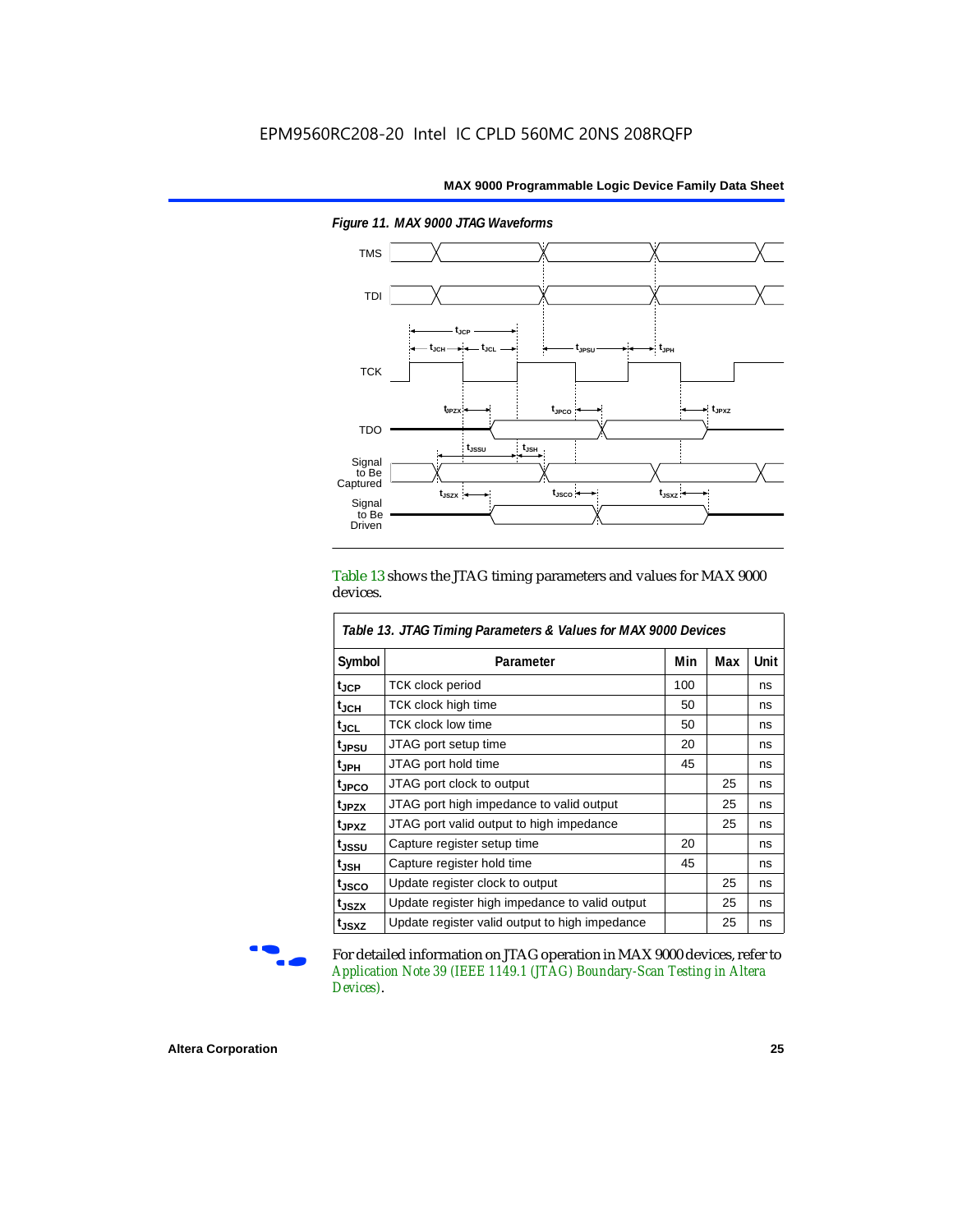| Programmable<br><b>Speed/Power</b><br>Control | MAX 9000 devices offer a power-saving mode that supports low-power<br>operation across user-defined signal paths or the entire device. Because<br>most logic applications require only a small fraction of all gates to operate<br>at maximum frequency, this feature allows total power dissipation to be<br>reduced by 50% or more.                                                                                                                                                             |
|-----------------------------------------------|---------------------------------------------------------------------------------------------------------------------------------------------------------------------------------------------------------------------------------------------------------------------------------------------------------------------------------------------------------------------------------------------------------------------------------------------------------------------------------------------------|
|                                               | The designer can program each individual macrocell in a MAX 9000<br>device for either high-speed (i.e., with the Turbo Bit <sup>™</sup> option turned on) or<br>low-power (i.e., with the Turbo Bit option turned off) operation. As a<br>result, speed-critical paths in the design can run at high speed, while<br>remaining paths operate at reduced power. Macrocells that run at low<br>power incur a nominal timing delay adder $(t_{LPA})$ for the LAB local array<br>delay $(t_{LOCAI}).$ |
| <b>Design Security</b>                        | All MAX 9000 EPLDs contain a programmable security bit that controls<br>access to the data programmed into the device. When this bit is<br>programmed, a proprietary design implemented in the device cannot be<br>copied or retrieved. This feature provides a high level of design security,<br>because programmed data within EEPROM cells is invisible. The security<br>bit that controls this function, as well as all other programmed data, is<br>reset only when the device is erased.    |
| <b>Generic Testing</b>                        | MAX 9000 EPLDs are fully functionally tested. Complete testing of each<br>programmable EEPROM bit and all logic functionality ensures 100%<br>programming yield. AC test measurements are taken under conditions<br>equivalent to those shown in Figure 12. Test patterns can be used and then<br>erased during the early stages of the production flow.                                                                                                                                          |

#### *Figure 12. MAX 9000 AC Test Conditions*

*Power supply transients can affect AC measurements. Simultaneous transitions of multiple outputs should be avoided for accurate measurement. Threshold tests must not be performed under AC conditions. Large-amplitude, fast groundcurrent transients normally occur as the device outputs discharge the load capacitances. When these transients flow through the parasitic inductance between the device ground pin and the test system ground, significant reductions in observable noise immunity can result. Numbers in parentheses are for 3.3-V outputs. Numbers without parentheses are for 5.0-V devices or outputs.*

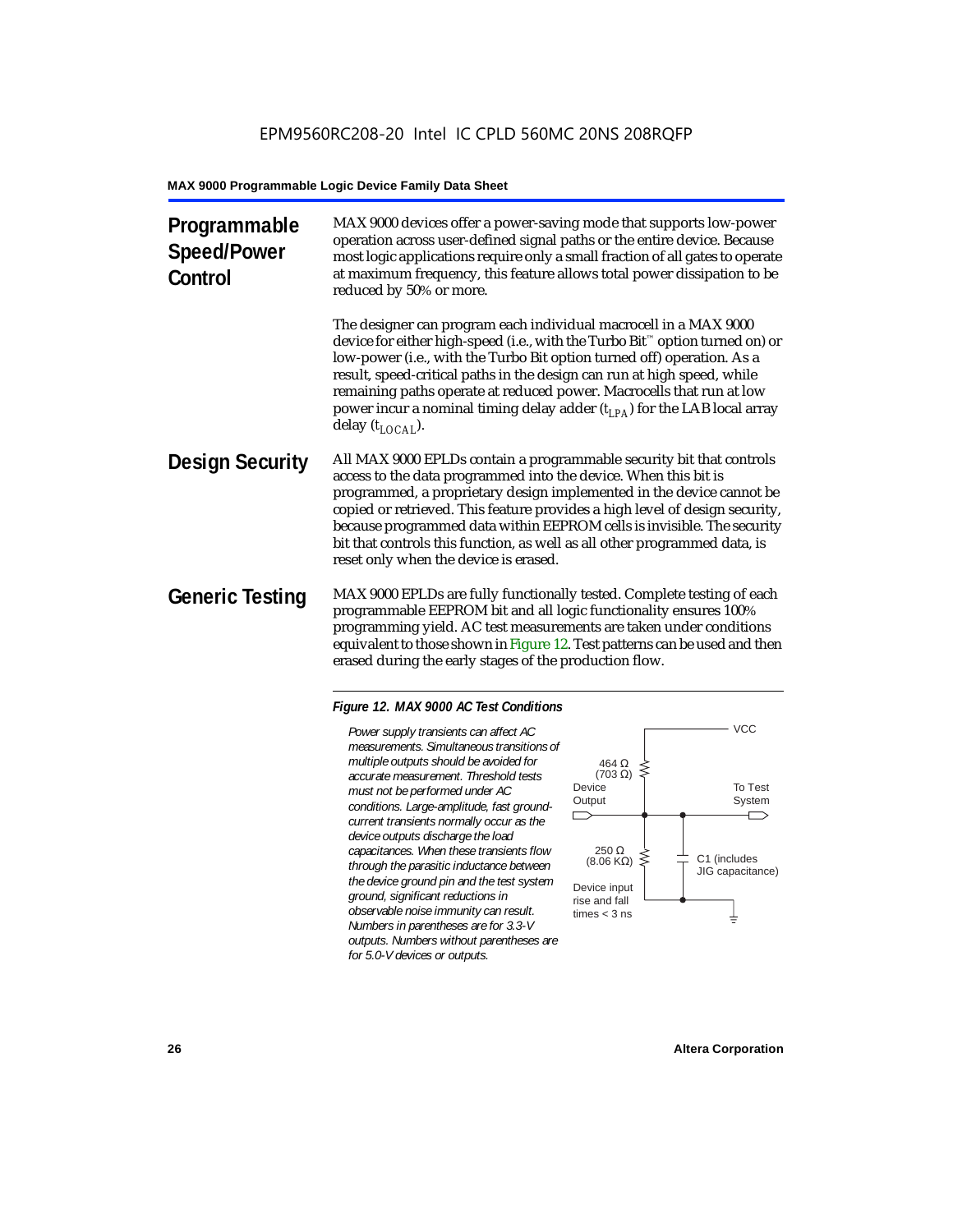# **Operating Conditions**

 $\Gamma$ 

Tables 14 through 20 provide information on absolute maximum ratings, recommended operating conditions, operating conditions, and capacitance for MAX 9000 devices.

| Table 14. MAX 9000 Device Absolute Maximum Ratings<br>Note (1) |                                                |                                    |        |     |              |  |  |  |
|----------------------------------------------------------------|------------------------------------------------|------------------------------------|--------|-----|--------------|--|--|--|
| Symbol                                                         | Parameter                                      | <b>Conditions</b>                  | Min    | Max | Unit         |  |  |  |
| $V_{\rm CC}$                                                   | Supply voltage                                 | With respect to ground (2)         | $-2.0$ | 7.0 | V            |  |  |  |
| $V_{1}$                                                        | DC input voltage                               |                                    | $-2.0$ | 7.0 | V            |  |  |  |
| V <sub>CCISP</sub>                                             | Supply voltage during in-system<br>programming |                                    | $-2.0$ | 7.0 | $\vee$       |  |  |  |
| $I_{OUT}$                                                      | DC output current, per pin                     |                                    | $-25$  | 25  | mA           |  |  |  |
| $\mathsf{T}_{\text{STG}}$                                      | Storage temperature                            | No bias                            | $-65$  | 150 | $^{\circ}$ C |  |  |  |
| $\mathsf{T}_{\mathsf{AMB}}$                                    | Ambient temperature                            | Under bias                         | $-65$  | 135 | $^{\circ}$ C |  |  |  |
| $T_{\rm J}$                                                    | Junction temperature                           | Ceramic packages, under bias       |        | 150 | $^{\circ}$ C |  |  |  |
|                                                                |                                                | PQFP and RQFP packages, under bias |        | 135 | $^{\circ}$ C |  |  |  |

|                          | Table 15. MAX 9000 Device Recommended Operating Conditions |                    |                |                      |               |  |  |  |
|--------------------------|------------------------------------------------------------|--------------------|----------------|----------------------|---------------|--|--|--|
| Symbol                   | Parameter                                                  | <b>Conditions</b>  | Min            | Max                  | Unit          |  |  |  |
| <b>V<sub>CCINT</sub></b> | Supply voltage for internal logic and<br>input buffers     | (3), (4)           | 4.75<br>(4.50) | 5.25<br>(5.50)       | $\vee$        |  |  |  |
| V <sub>CCIO</sub>        | Supply voltage for output drivers,<br>5.0-V operation      | (3), (4)           | 4.75<br>(4.50) | 5.25<br>(5.50)       | $\vee$        |  |  |  |
|                          | Supply voltage for output drivers,<br>3.3-V operation      | (3), (4)           | 3.00<br>(3.00) | 3.60<br>(3.60)       | $\vee$        |  |  |  |
| V <sub>CCISP</sub>       | Supply voltage during in-system<br>programming             |                    | 4.75           | 5.25                 | $\vee$        |  |  |  |
| $V_{1}$                  | Input voltage                                              |                    | $-0.5$         | $V_{CClNT}$ +<br>0.5 | $\vee$        |  |  |  |
| $V_{\rm O}$              | Output voltage                                             |                    | $\mathbf 0$    | V <sub>CCIO</sub>    | V             |  |  |  |
| $T_A$                    | Ambient temperature                                        | For commercial use | $\Omega$       | 70                   | $^{\circ}$ C  |  |  |  |
|                          |                                                            | For industrial use | $-40$          | 85                   | $^{\circ}$ C  |  |  |  |
| $T_{\rm J}$              | Junction temperature                                       | For commercial use | $\Omega$       | 90                   | $^{\circ}$ C  |  |  |  |
|                          |                                                            | For industrial use | $-40$          | 105                  | $^{\circ}$ C. |  |  |  |
| $t_{\mathsf{R}}$         | Input rise time                                            |                    |                | 40                   | ns            |  |  |  |
| $t_{\mathsf{F}}$         | Input fall time                                            |                    |                | 40                   | ns            |  |  |  |

٦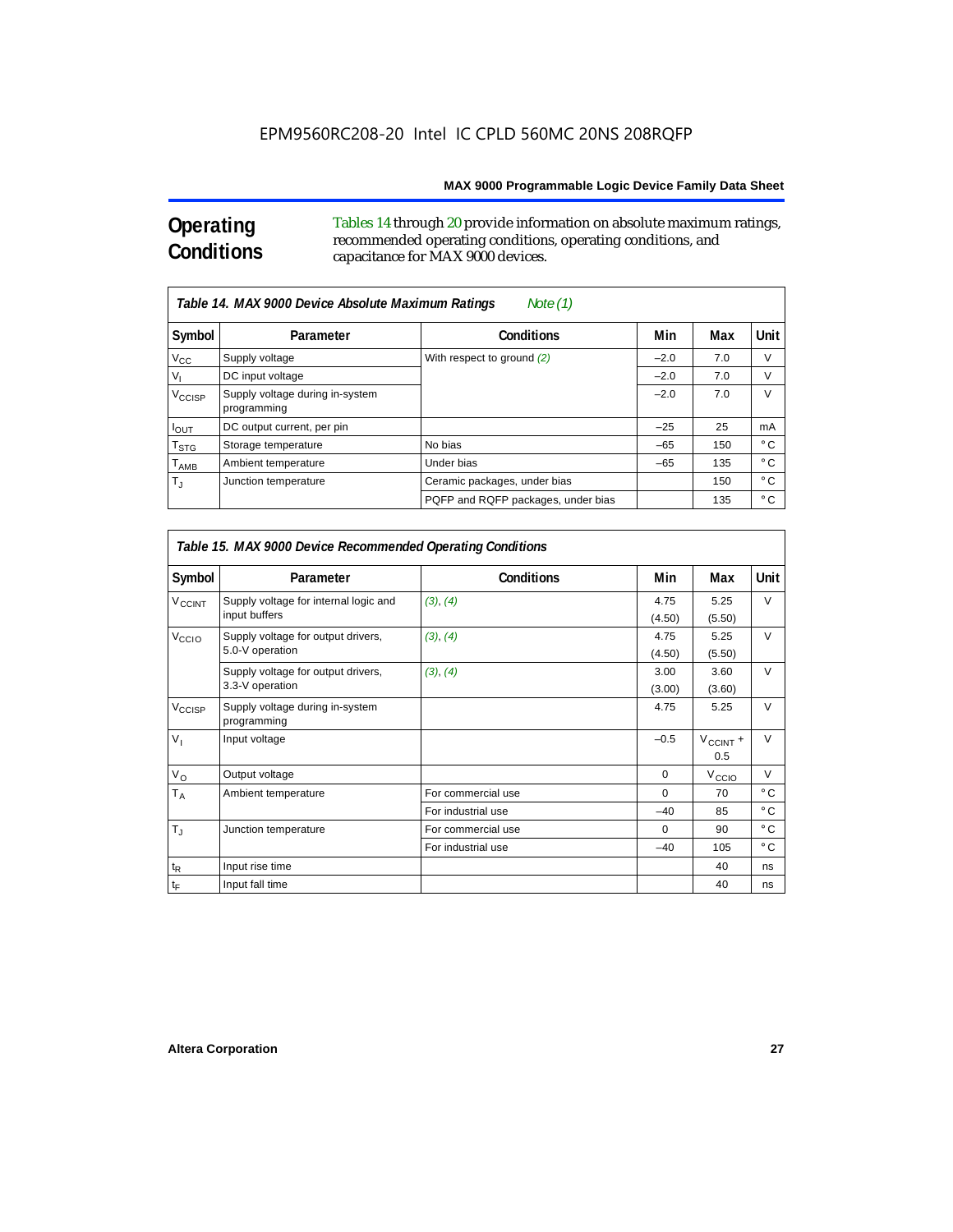## EPM9560RC208-20 Intel IC CPLD 560MC 20NS 208RQFP

#### **MAX 9000 Programmable Logic Device Family Data Sheet**

| Symbol           | Parameter                                          | <b>Conditions</b>                              | Min                        | Max                         | Unit   |
|------------------|----------------------------------------------------|------------------------------------------------|----------------------------|-----------------------------|--------|
| V <sub>IH</sub>  | High-level input voltage                           | (7)                                            | 2.0                        | $V_{\text{CCINT}} +$<br>0.5 | $\vee$ |
| $V_{IL}$         | Low-level input voltage                            |                                                | $-0.5$                     | 0.8                         | V      |
| V <sub>OH</sub>  | 5.0-V high-level TTL output voltage                | $I_{OH} = -4$ mA DC, $V_{CCIO} = 4.75$ V (8)   | 2.4                        |                             | $\vee$ |
|                  | 3.3-V high-level TTL output voltage                | $I_{OH} = -4$ mA DC, $V_{CCIO} = 3.00$ V (8)   | 2.4                        |                             | $\vee$ |
|                  | 3.3-V high-level CMOS output voltage               | $I_{OH} = -0.1$ mA DC, $V_{CClO} = 3.00$ V (8) | $V_{\text{CCIO}}$ –<br>0.2 |                             | $\vee$ |
| $V_{OL}$         | 5.0-V low level TTL output voltage                 | $I_{OL}$ = 12 mA DC, $V_{CCIO}$ = 4.75 V (8)   |                            | 0.45                        | $\vee$ |
|                  | 3.3-V low-level TTL output voltage                 | $I_{OL}$ = 12 mA DC, $V_{CClO}$ = 3.00 V (8)   |                            | 0.45                        | $\vee$ |
|                  | 3.3-V low-level CMOS output voltage                | $I_{OL}$ = 0.1 mA DC, $V_{CClO}$ = 3.00 V (8)  |                            | 0.2                         | $\vee$ |
| $\mathbf{I}_{1}$ | I/O pin leakage current of dedicated input<br>pins | $V_1 = -0.5$ to 5.5 V (9)                      | $-10$                      | 10                          | μA     |
| $I_{OZ}$         | Tri-state output off-state current                 | $V_1 = -0.5$ to 5.5 V                          | $-40$                      | 40                          | μA     |

| Table 17. MAX 9000 Device Capacitance: EPM9320, EPM9400, EPM9480 & EPM9560 Devices<br>Note (10) |                             |                              |     |     |      |  |
|-------------------------------------------------------------------------------------------------|-----------------------------|------------------------------|-----|-----|------|--|
| Symbol                                                                                          | Parameter                   | <b>Conditions</b>            | Min | Max | Unit |  |
| C <sub>DIN1</sub>                                                                               | Dedicated input capacitance | $V_{IN} = 0 V$ , f = 1.0 MHz |     | 18  | pF   |  |
| C <sub>DIN2</sub>                                                                               | Dedicated input capacitance | $V_{IN} = 0 V$ , f = 1.0 MHz |     | 18  | pF   |  |
| C <sub>DIN3</sub>                                                                               | Dedicated input capacitance | $V_{IN} = 0 V$ , f = 1.0 MHz |     | 17  | pF   |  |
| C <sub>DIN4</sub>                                                                               | Dedicated input capacitance | $V_{IN} = 0 V$ , f = 1.0 MHz |     | 20  | pF   |  |
| $C_{I/O}$                                                                                       | I/O pin capacitance         | $V_{IN} = 0 V$ , f = 1.0 MHz |     | 12  | pF   |  |

#### *Table 18. MAX 9000A Device Capacitance: EPM9320A & EPM9560A Devices Note (10)*

| Symbol            | Parameter                   | <b>Conditions</b>            | Min | Max | Unit |
|-------------------|-----------------------------|------------------------------|-----|-----|------|
| C <sub>DIN1</sub> | Dedicated input capacitance | $V_{IN} = 0 V$ , f = 1.0 MHz |     | 16  | pF   |
| C <sub>DIN2</sub> | Dedicated input capacitance | $V_{IN} = 0 V$ , f = 1.0 MHz |     | 10  | pF   |
| C <sub>DIN3</sub> | Dedicated input capacitance | $V_{IN} = 0 V$ , f = 1.0 MHz |     | 10  | pF   |
| $C_{DIN4}$        | Dedicated input capacitance | $V_{1N} = 0 V$ , f = 1.0 MHz |     | 12  | pF   |
| $C_{1/O}$         | I/O pin capacitance         | $V_{IN} = 0 V$ , f = 1.0 MHz |     | 8   | pF   |

| Table 19. MAX 9000 Device Typical $I_{CC}$ Supply Current Values |                                                                                     |                   |     |     |     |                                              |    |  |
|------------------------------------------------------------------|-------------------------------------------------------------------------------------|-------------------|-----|-----|-----|----------------------------------------------|----|--|
| Symbol                                                           | Parameter                                                                           | <b>Conditions</b> |     |     |     | EPM9320   EPM9400   EPM9480   EPM9560   Unit |    |  |
| $I_{\rm CC1}$                                                    | $H_{\rm CC}$ supply current (low-power mode, $ V_1 $ = ground,<br>standby, typical) | no load $(11)$    | 106 | 132 | 140 | 146                                          | mA |  |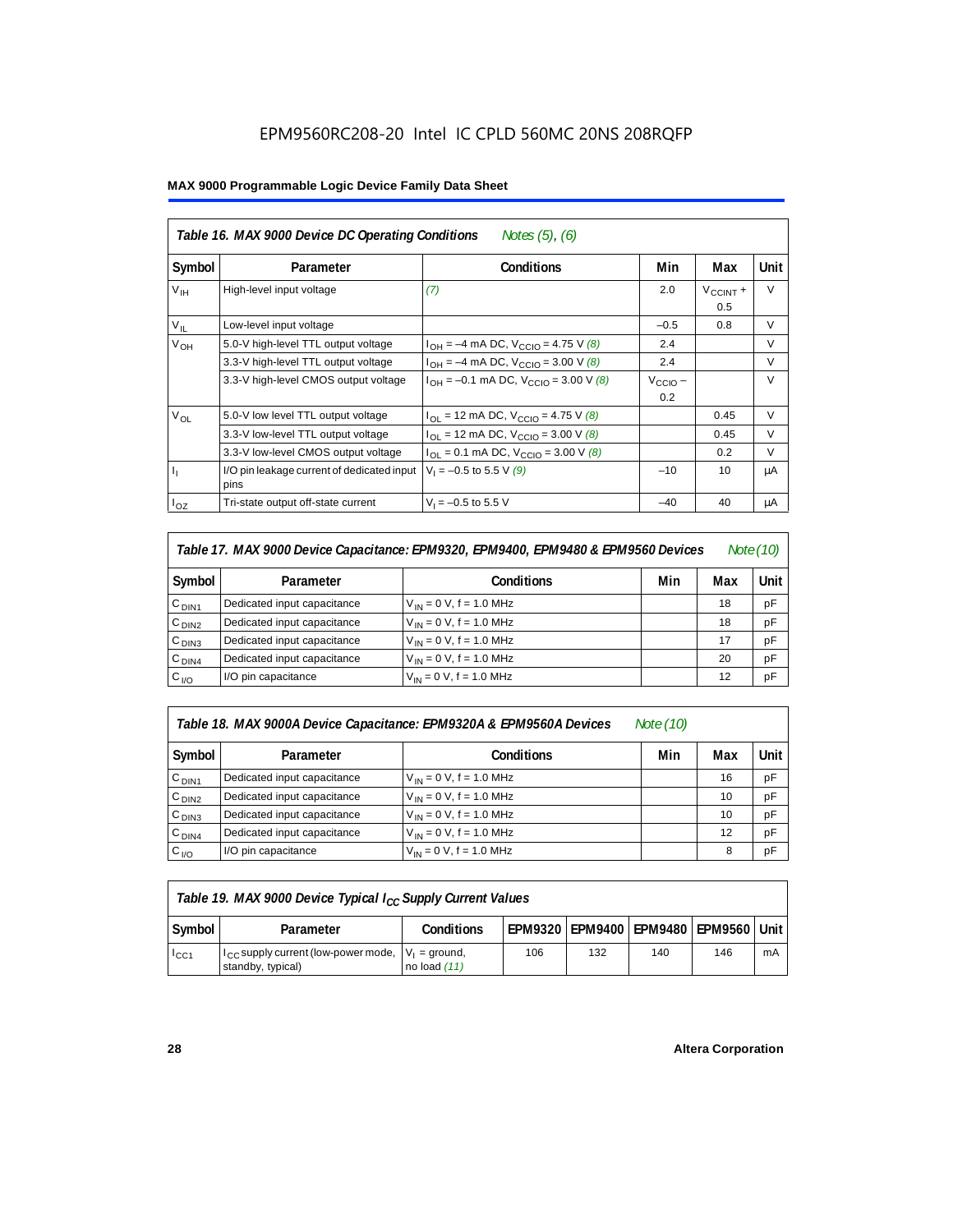| Table 20. MAX 9000A Device Typical I <sub>CC</sub> Supply Current Values |                                                                                               |                   |    |                            |    |  |  |
|--------------------------------------------------------------------------|-----------------------------------------------------------------------------------------------|-------------------|----|----------------------------|----|--|--|
| Symbol                                                                   | Parameter                                                                                     | <b>Conditions</b> |    | EPM9320A   EPM9560A   Unit |    |  |  |
| $1_{CC1}$                                                                | $ I_{CC}$ supply current (low-power mode, $ V_1 $ = ground, no load (11)<br>standby, typical) |                   | 99 | 174                        | mA |  |  |

#### *Notes to tables:*

- (1) See the *Operating Requirements for Altera Devices Data Sheet*.
- (2) Minimum DC input on I/O pins is –0.5 V and on the four dedicated input pins is –0.3 V. During transitions, the inputs may undershoot to –2.0 V or overshoot to 7.0 V for periods shorter than 20 ns under no-load conditions.
- (3)  $V_{CC}$  must rise monotonically.<br>(4) Numbers in parentheses are for
- (4) Numbers in parentheses are for industrial-temperature-range devices.<br>(5) Typical values are for  $T_A = 25^\circ$  C and  $V_{CC} = 5.0$  V.
- (5) Typical values are for  $T_A = 25^\circ$  C and  $V_{CC} = 5.0$  V.<br>(6) These values are specified under the MAX 9000 rec
- (6) These values are specified under the MAX 9000 recommended operating conditions, shown in Table 15 on page 27.<br>(7) During in-system programming, the minimum  $V_{H}$  of the JTAG TCK pin is 3.6 V. The minimum  $V_{H}$  of th
- During in-system programming, the minimum V<sub>IH</sub> of the JTAG TCK pin is 3.6 V. The minimum V<sub>IH</sub> of this pin during JTAG testing remains at 2.0 V. To attain this 3.6-V V<sub>IH</sub> during programming, the ByteBlaster and ByteBlasterMV download cables must have a 5.0-V  $V_{CC}$ .
- (8) This parameter is measured with 50% of the outputs each sinking 12 mA. The  $I<sub>OH</sub>$  parameter refers to high-level TTL or CMOS output current; the I<sub>OL</sub> parameter refers to the low-level TTL or CMOS output current.
- (9) JTAG pin input leakage is typically –60 µΑ.
- (10) Capacitance is sample-tested only and is measured at 25° C.
- (11) Measured with a 16-bit loadable, enabled, up/down counter programmed into each LAB. I<sub>CC</sub> is measured at  $0^{\circ}$  C.

Figure 13 shows typical output drive characteristics for MAX 9000 devices with 5.0-V and 3.3-V  $V_{CCIO}$ .



#### *Note:*

(1) Output drive characteristics include the JTAG TDO pin.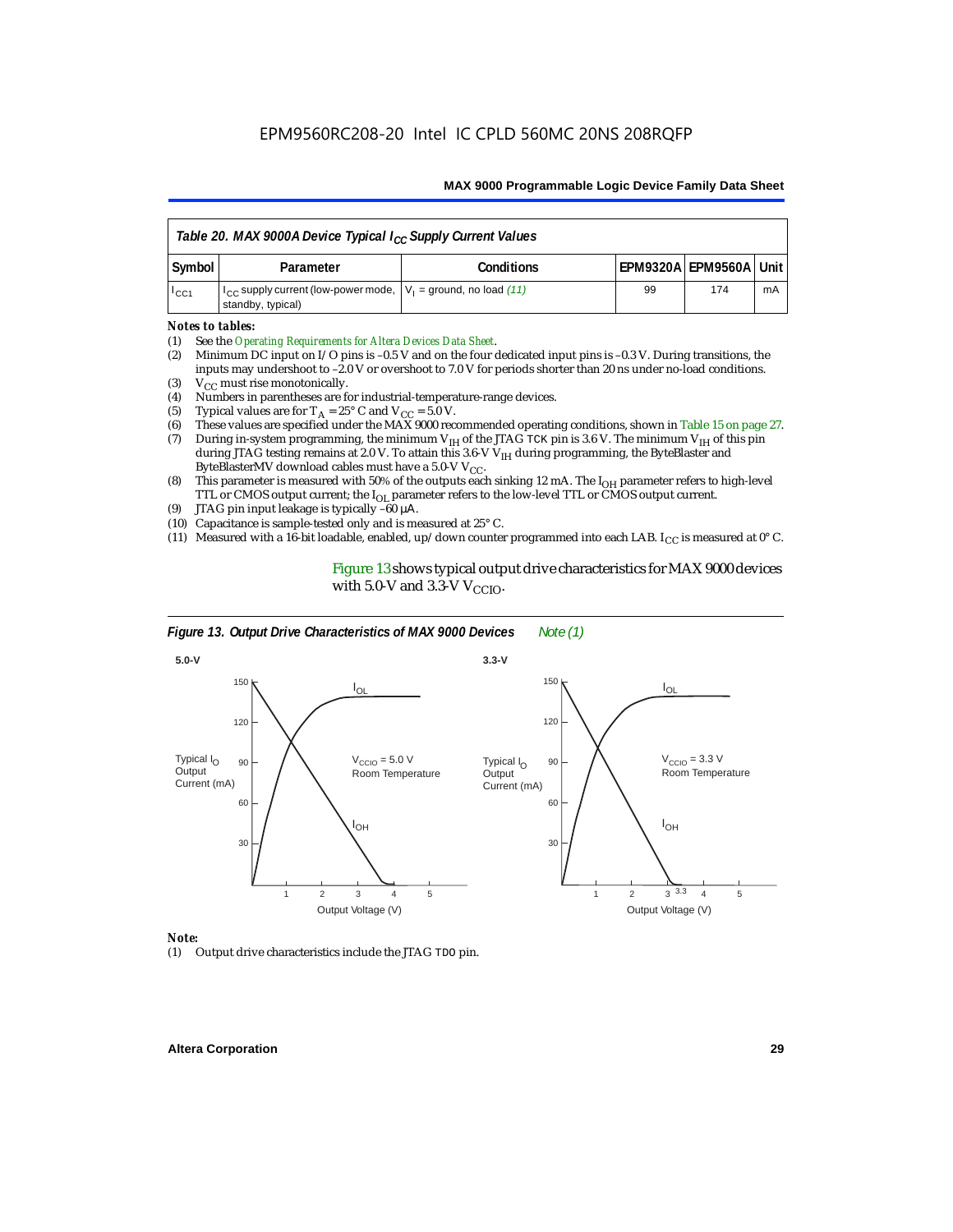**Timing Model** The continuous, high-performance FastTrack Interconnect ensures predictable performance and accurate simulation and timing analysis. This predictable performance contrasts with that of FPGAs, which use a segmented connection scheme and hence have unpredictable performance. Timing simulation and delay prediction are available with the MAX+PLUS II Simulator and Timing Analyzer, or with industrystandard EDA tools. The Simulator offers both pre-synthesis functional simulation to evaluate logic design accuracy and post-synthesis timing simulation with 0.1-ns resolution. The Timing Analyzer provides pointto-point timing delay information, setup and hold time prediction, and device-wide performance analysis.

> The MAX 9000 timing model in Figure 14 shows the delays that correspond to various paths and functions in the circuit. This model contains three distinct parts: the macrocell, IOC, and interconnect, including the row and column FastTrack Interconnect and LAB local array paths. Each parameter shown in Figure 14 is expressed as a worst-case value in the internal timing characteristics tables in this data sheet. Handcalculations that use the MAX 9000 timing model and these timing parameters can be used to estimate MAX 9000 device performance.



For more information on calculating MAX 9000 timing delays, see *Application Note 77 (Understanding MAX 9000 Timing)*.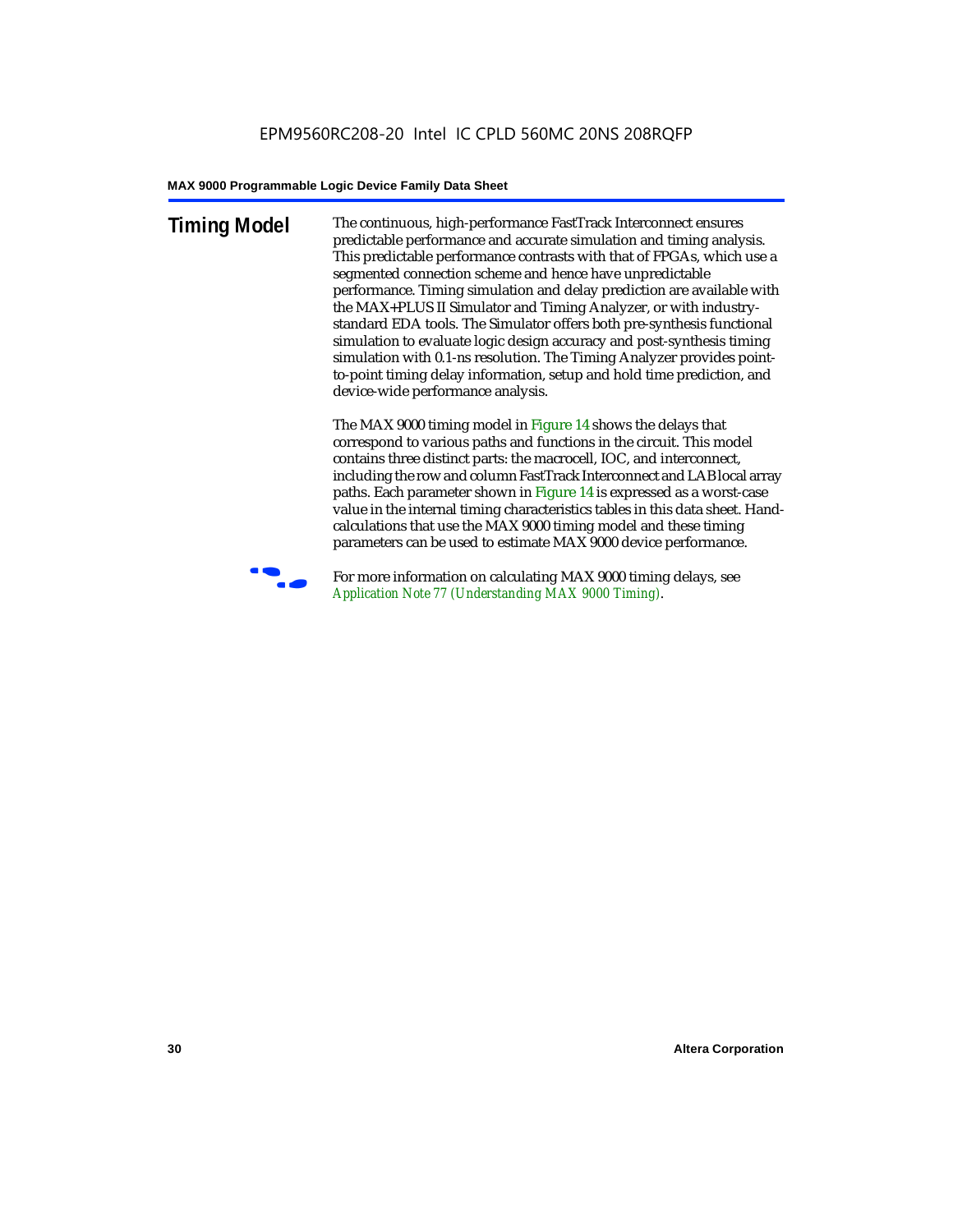

**Altera Corporation 31**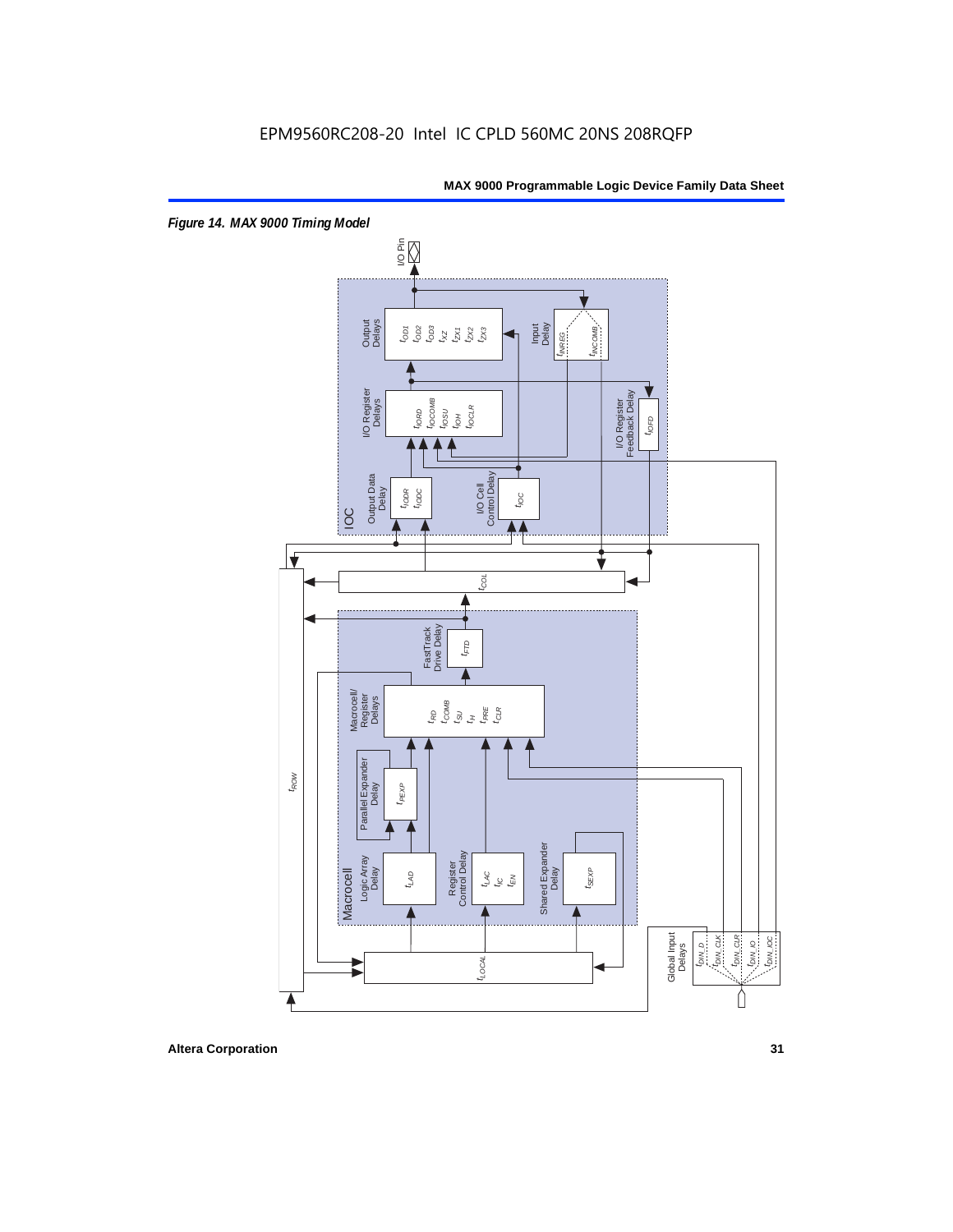### Tables 21 through 24 show timing for MAX 9000 devices.

|                  | Table 21. MAX 9000 External Timing Characteristics |              |                   | Note (1) |       |        |                    |        |      |             |
|------------------|----------------------------------------------------|--------------|-------------------|----------|-------|--------|--------------------|--------|------|-------------|
| Symbol           | Parameter                                          |              | <b>Conditions</b> |          |       |        | <b>Speed Grade</b> |        |      | <b>Unit</b> |
|                  |                                                    |              |                   |          | $-10$ | $-15$  |                    | $-20$  |      |             |
|                  |                                                    |              |                   | Min      | Max   | Min    | Max                | Min    | Max  |             |
| t <sub>PD1</sub> | Row I/O pin input to row I/O<br>pin output         |              | $C1 = 35 pF(2)$   |          | 10.0  |        | 15.0               |        | 20.0 | ns          |
| $t_{PD2}$        | Column I/O pin input to<br>column I/O pin output   | $C1 = 35 pF$ | <b>EPM9320A</b>   |          | 10.8  |        |                    |        |      | ns          |
|                  |                                                    | (2)          | EPM9320           |          |       |        | 16.0               |        | 23.0 | ns          |
|                  |                                                    |              | EPM9400           |          |       |        | 16.2               |        | 23.2 | ns          |
|                  |                                                    |              | EPM9480           |          |       |        | 16.4               |        | 23.4 | ns          |
|                  |                                                    |              | <b>EPM9560A</b>   |          | 11.4  |        |                    |        |      | ns          |
|                  |                                                    |              | EPM9560           |          |       |        | 16.6               |        | 23.6 | ns          |
| $t_{FSU}$        | Global clock setup time for I/O<br>cell            |              |                   | 3.0      |       | 5.0    |                    | 6.0    |      | ns          |
| $t_{FH}$         | Global clock hold time for I/O<br>cell             |              |                   | 0.0      |       | 0.0    |                    | 0.0    |      | ns          |
| $t_{FCO}$        | Global clock to I/O cell output<br>delay           | $C1 = 35 pF$ |                   |          | 4.8   | 1.0(3) | 7.0                | 1.0(3) | 8.5  | ns          |
| $t_{CNT}$        | Minimum internal global clock<br>period            | (4)          |                   |          | 6.9   |        | 8.5                |        | 10.0 | ns          |
| $f_{CNT}$        | Maximum internal global clock<br>frequency         | (4)          |                   | 144.9    |       | 117.6  |                    | 100.0  |      | <b>MHz</b>  |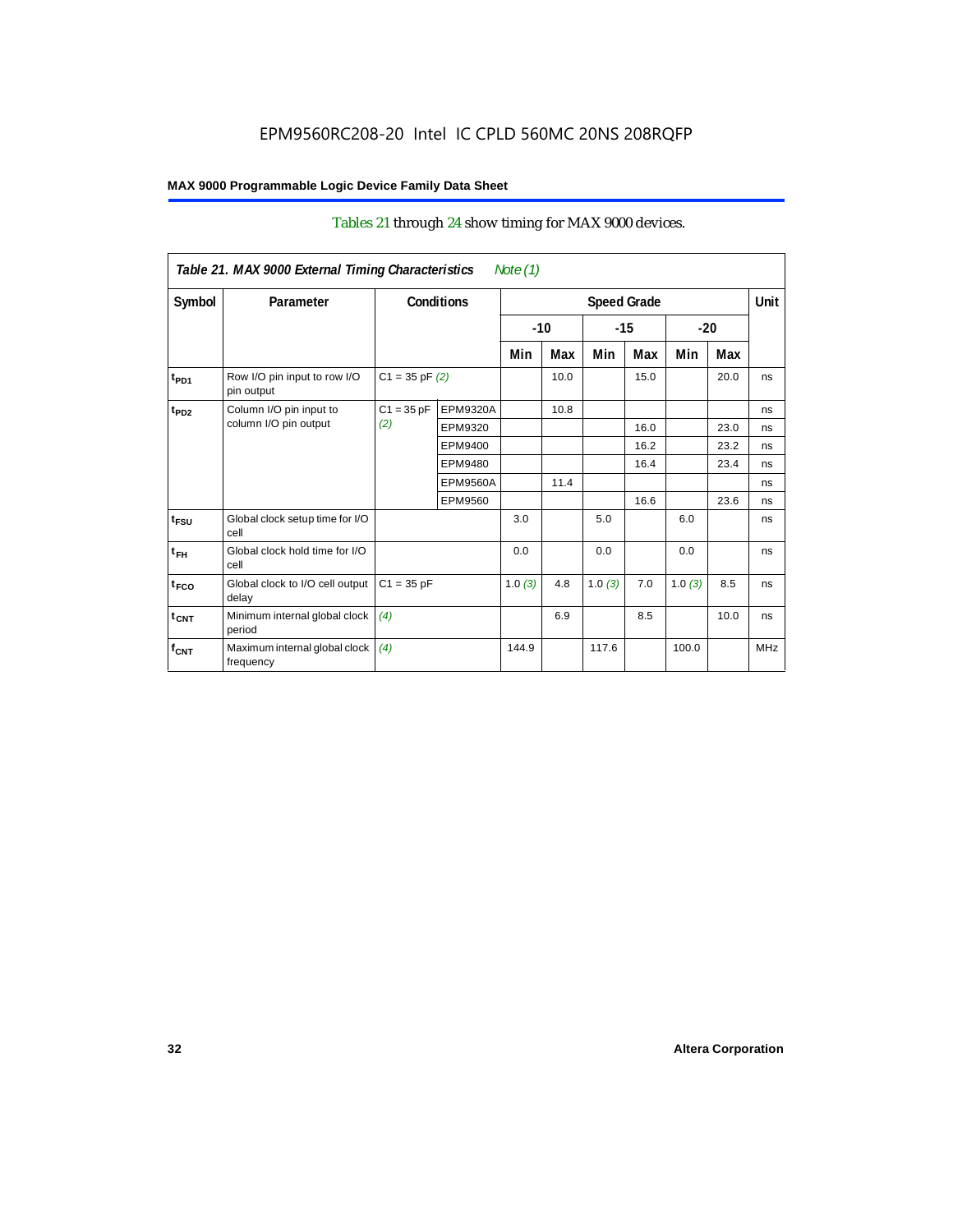| MAX 9000 Programmable Logic Device Family Data Sheet |  |  |
|------------------------------------------------------|--|--|
|------------------------------------------------------|--|--|

|                   | Table 22. MAX 9000 Internal Timing Characteristics<br>Note $(1)$ |                   |                    |       |       |      |       |      |    |
|-------------------|------------------------------------------------------------------|-------------------|--------------------|-------|-------|------|-------|------|----|
| Symbol            | Parameter                                                        | <b>Conditions</b> | <b>Speed Grade</b> |       |       |      |       | Unit |    |
|                   |                                                                  |                   |                    | $-10$ | $-15$ |      | $-20$ |      |    |
|                   |                                                                  |                   | Min                | Max   | Min   | Max  | Min   | Max  |    |
| $t_{LAD}$         | Logic array delay                                                |                   |                    | 3.5   |       | 4.0  |       | 4.5  | ns |
| $t_{LAC}$         | Logic control array delay                                        |                   |                    | 3.5   |       | 4.0  |       | 4.5  | ns |
| $t_{IC}$          | Array clock delay                                                |                   |                    | 3.5   |       | 4.0  |       | 4.5  | ns |
| $t_{EN}$          | Register enable time                                             |                   |                    | 3.5   |       | 4.0  |       | 4.5  | ns |
| $t_{SEXP}$        | Shared expander delay                                            |                   |                    | 3.5   |       | 5.0  |       | 7.5  | ns |
| $t_{PEXP}$        | Parallel expander delay                                          |                   |                    | 0.5   |       | 1.0  |       | 2.0  | ns |
| $t_{RD}$          | Register delay                                                   |                   |                    | 0.5   |       | 1.0  |       | 1.0  | ns |
| $t_{\text{COMB}}$ | Combinatorial delay                                              |                   |                    | 0.4   |       | 1.0  |       | 1.0  | ns |
| $t_{\rm SU}$      | Register setup time                                              |                   | 2.4                |       | 3.0   |      | 4.0   |      | ns |
| $t_H$             | Register hold time                                               |                   | 2.0                |       | 3.5   |      | 4.5   |      | ns |
| $t_{PRE}$         | Register preset time                                             |                   |                    | 3.5   |       | 4.0  |       | 4.5  | ns |
| $t_{CLR}$         | Register clear time                                              |                   |                    | 3.7   |       | 4.0  |       | 4.5  | ns |
| $t_{FTD}$         | FastTrack drive delay                                            |                   |                    | 0.5   |       | 1.0  |       | 2.0  | ns |
| $t_{LPA}$         | Low-power adder                                                  | (5)               |                    | 10.0  |       | 15.0 |       | 20.0 | ns |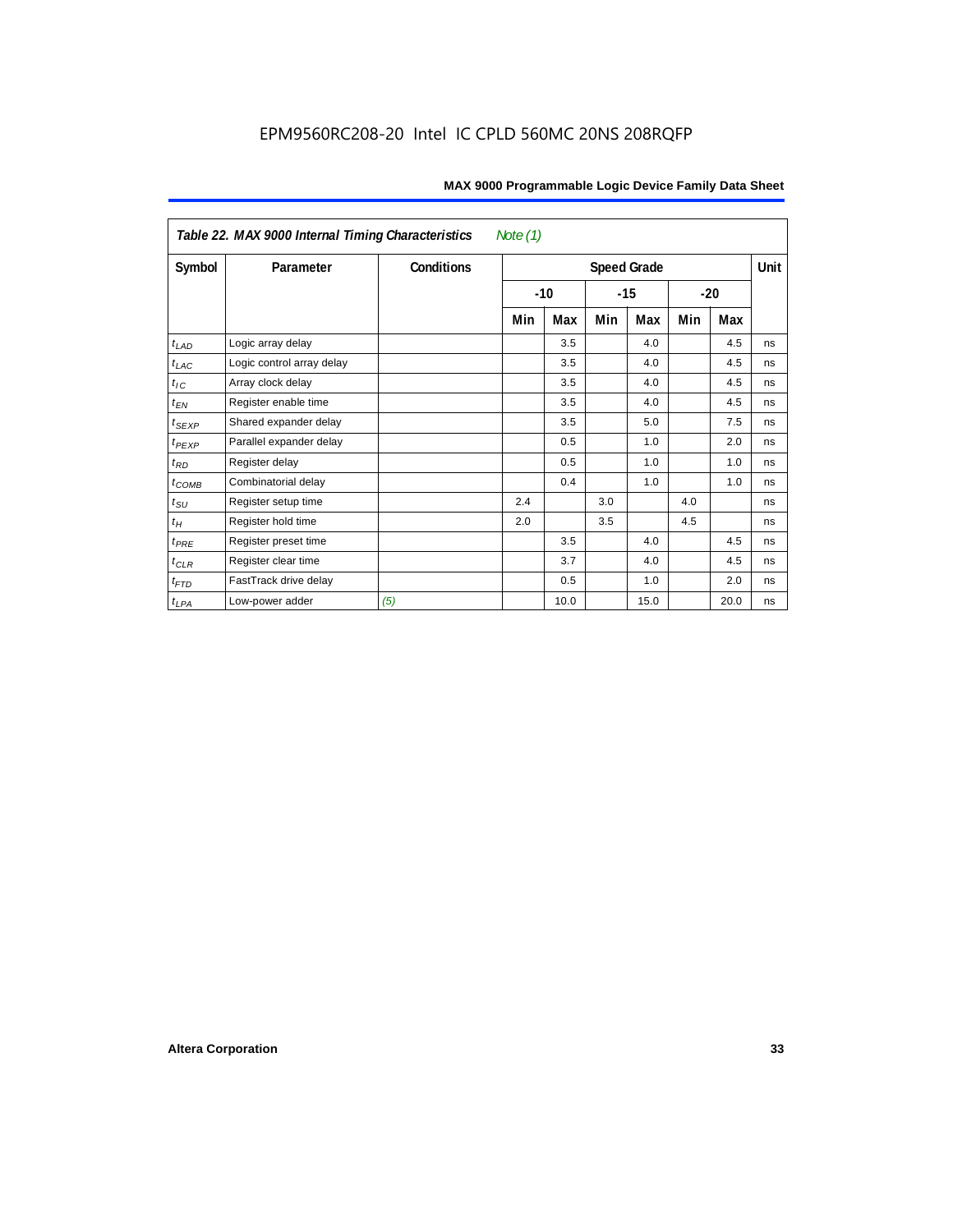## EPM9560RC208-20 Intel IC CPLD 560MC 20NS 208RQFP

#### **MAX 9000 Programmable Logic Device Family Data Sheet**

| Table 23. IOC Delays |                                                                                                               |                   |                    |       |     |       |      |       |    |
|----------------------|---------------------------------------------------------------------------------------------------------------|-------------------|--------------------|-------|-----|-------|------|-------|----|
| Symbol               | Parameter                                                                                                     | <b>Conditions</b> | <b>Speed Grade</b> |       |     |       | Unit |       |    |
|                      |                                                                                                               |                   |                    | $-10$ |     | $-15$ |      | $-20$ |    |
|                      |                                                                                                               |                   | Min                | Max   | Min | Max   | Min  | Max   |    |
| $t$ <sub>IODR</sub>  | I/O row output data delay                                                                                     |                   |                    | 0.2   |     | 0.2   |      | 1.5   | ns |
| t <sub>IODC</sub>    | I/O column output data delay                                                                                  |                   |                    | 0.4   |     | 0.2   |      | 1.5   | ns |
| $t_{\textit{IOC}}$   | I/O control delay                                                                                             | (6)               |                    | 0.5   |     | 1.0   |      | 2.0   | ns |
| $t_{IORD}$           | I/O register clock-to-output<br>delay                                                                         |                   |                    | 0.6   |     | 1.0   |      | 1.5   | ns |
| $t_{IOCOMB}$         | I/O combinatorial delay                                                                                       |                   |                    | 0.2   |     | 1.0   |      | 1.5   | ns |
| $t_{IOSU}$           | I/O register setup time before<br>clock                                                                       |                   | 2.0                |       | 4.0 |       | 5.0  |       | ns |
| $t_{IOH}$            | I/O register hold time after<br>clock                                                                         |                   | 1.0                |       | 1.0 |       | 1.0  |       | ns |
| $t_{IOCLR}$          | I/O register clear delay                                                                                      |                   |                    | 1.5   |     | 3.0   |      | 3.0   | ns |
| $t_{IOFD}$           | I/O register feedback delay                                                                                   |                   |                    | 0.0   |     | 0.0   |      | 0.5   | ns |
| $t_{INREG}$          | I/O input pad and buffer to I/O<br>register delay                                                             |                   |                    | 3.5   |     | 4.5   |      | 5.5   | ns |
| $t_{INCOMB}$         | I/O input pad and buffer to row<br>and column delay                                                           |                   |                    | 1.5   |     | 2.0   |      | 2.5   | ns |
| $t_{OD1}$            | Output buffer and pad delay,<br>Slow slew rate $=$ off,<br>$V_{\text{CCIO}} = 5.0 V$                          | $C1 = 35 pF$      |                    | 1.8   |     | 2.5   |      | 2.5   | ns |
| $t_{OD2}$            | Output buffer and pad delay,<br>Slow slew rate $=$ off,<br>$VCCIO = 3.3 V$                                    | $C1 = 35 pF$      |                    | 2.3   |     | 3.5   |      | 3.5   | ns |
| $t_{OD3}$            | Output buffer and pad delay,<br>Slow slew rate $=$ on,<br>$V_{\text{CCIO}} = 5.0 \text{ V or } 3.3 \text{ V}$ | $C1 = 35 pF$      |                    | 8.3   |     | 10.0  |      | 10.5  | ns |
| $t_{XZ}$             | Output buffer disable delay                                                                                   | $C1 = 5pF$        |                    | 2.5   |     | 2.5   |      | 2.5   | ns |
| $t_{ZX1}$            | Output buffer enable delay,<br>Slow slew rate $=$ off,<br>$V_{\text{CCIO}} = 5.0 V$                           | $C1 = 35 pF$      |                    | 2.5   |     | 2.5   |      | 2.5   | ns |
| $t_{ZX2}$            | Output buffer enable delay,<br>Slow slew rate $=$ off,<br>$V_{\text{CCIO}} = 3.3 \text{ V}$                   | $C1 = 35 pF$      |                    | 3.0   |     | 3.5   |      | 3.5   | ns |
| $t_{ZX3}$            | Output buffer enable delay,<br>Slow slew rate $=$ on,<br>$V_{\text{CGIO}} = 3.3 \text{ V or } 5.0 \text{ V}$  | $C1 = 35 pF$      |                    | 9.0   |     | 10.0  |      | 10.5  | ns |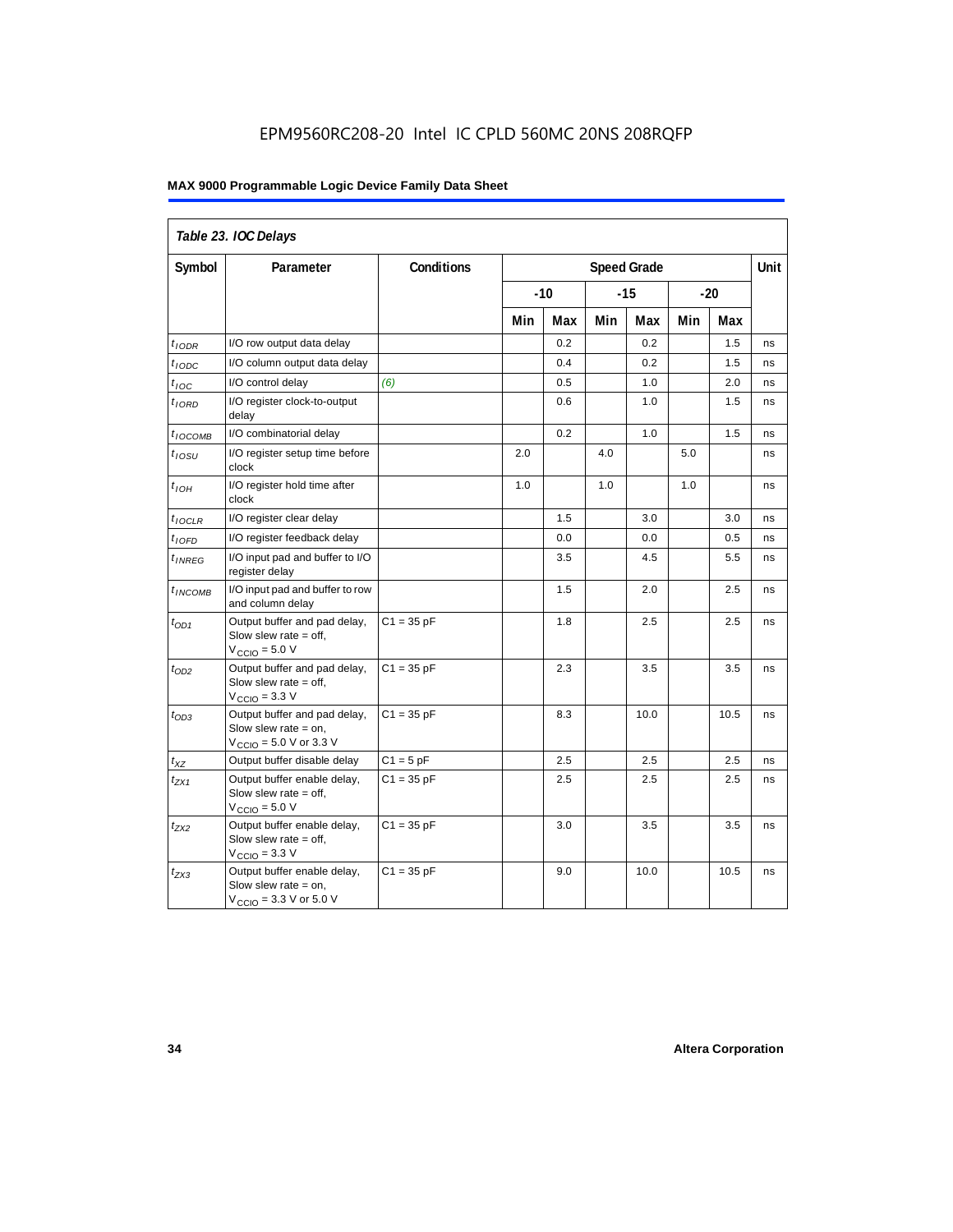| Table 24. Interconnect Delays |                                               |            |                    |       |       |     |     |       |    |
|-------------------------------|-----------------------------------------------|------------|--------------------|-------|-------|-----|-----|-------|----|
| Symbol                        | Parameter                                     | Conditions | <b>Speed Grade</b> |       |       |     |     | Unit  |    |
|                               |                                               |            |                    | $-10$ | $-15$ |     |     | $-20$ |    |
|                               |                                               |            | Min                | Max   | Min   | Max | Min | Max   |    |
| $t_{\text{LOCAL}}$            | LAB local array delay                         |            |                    | 0.5   |       | 0.5 |     | 0.5   | ns |
| $t_{ROW}$                     | FastTrack row delay                           | (6)        |                    | 0.9   |       | 1.4 |     | 2.0   | ns |
| $t_{COL}$                     | FastTrack column delay                        | (6)        |                    | 0.9   |       | 1.7 |     | 3.0   | ns |
| $t_{DIN}$ D                   | Dedicated input data delay                    |            |                    | 4.0   |       | 4.5 |     | 5.0   | ns |
| $t_{DIN\_CLK}$                | Dedicated input clock delay                   |            |                    | 2.7   |       | 3.5 |     | 4.0   | ns |
| $t_{DIN\_CLR}$                | Dedicated input clear delay                   |            |                    | 4.5   |       | 5.0 |     | 5.5   | ns |
| $t_{DIN}$ IOC                 | Dedicated input I/O register<br>clock delay   |            |                    | 2.5   |       | 3.5 |     | 4.5   | ns |
| $t_{DIN}$ 10                  | Dedicated input I/O register<br>control delay |            |                    | 5.5   |       | 6.0 |     | 6.5   | ns |

*Notes to tables:*

(1) These values are specified under the MAX 9000 device recommended operating conditions, shown in Table 15 on page 27.

- (2) See *Application Note 77 (Understanding MAX 9000 Timing)* for more information on test conditions for **t<sub>PD1</sub>** and **t**<sub>PD2</sub> delays.
- (3) This parameter is a guideline that is sample-tested only. It is based on extensive device characterization. This parameter applies for both global and array clocking as well as both macrocell and I/O cell registers.
- (4) Measured with a 16-bit loadable, enabled, up/down counter programmed in each LAB.
- (5) The  $t_{LPA}$  parameter must be added to the  $t_{LOCAL}$  parameter for macrocells running in low-power mode.<br>(6) The  $t_{POW}$   $t_{CO}$  and  $t_{IO}$  delays are worst-case values for typical applications. Post-compilation timing si
- The  $t_{ROW}$ ,  $t_{COU}$  and  $t_{IOC}$  delays are worst-case values for typical applications. Post-compilation timing simulation or timing analysis is required to determine actual worst-case performance.

# **Power Consumption**

The supply power (P) versus frequency  $(f_{MAX})$  for MAX 9000 devices can be calculated with the following equation:

 $P = P_{INT} + P_{IO} = I_{CCINT} \times V_{CC} + P_{IO}$ 

The  $P_{IO}$  value, which depends on the device output load characteristics and switching frequency, can be calculated using the guidelines given in *Application Note 74 (Evaluating Power for Altera Devices)*. The I<sub>CCINT</sub> value depends on the switching frequency and the application logic.

The  $I_{CCTNT}$  value is calculated with the following equation:

$$
I_{CCINT} = (A \times MC_{TON}) + [B \times (MC_{DEV} - MC_{TON})] + (C \times MC_{USED} \times f_{MAX} \times \text{tog}_{LC})
$$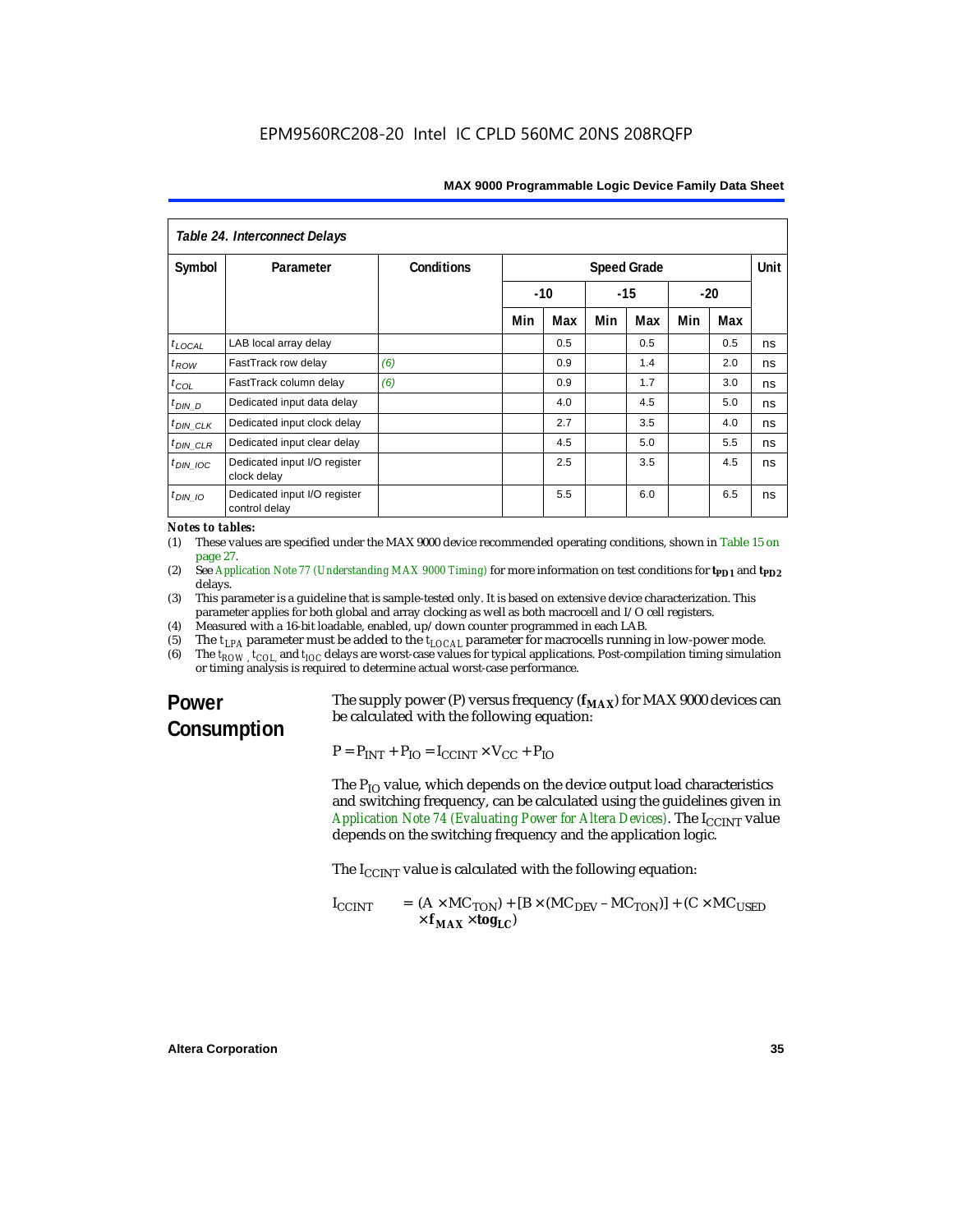The parameters in this equation are shown below:

|                 | $MC_{TON}$ = Number of macrocells with the Turbo Bit option turned on,     |
|-----------------|----------------------------------------------------------------------------|
|                 | as reported in the MAX+PLUS II Report File (.rpt)                          |
|                 | $MCDFV$ = Number of macrocells in the device                               |
|                 | $MC_{LISED}$ = Number of macrocells used in the design, as reported in the |
|                 | <b>MAX+PLUS II Report File</b>                                             |
| ${\bf f_{MAX}}$ | = Highest clock frequency to the device                                    |
| tog $_{\rm LC}$ | = Average percentage of logic cells toggling at each clock                 |
|                 | (typically 12.5%)                                                          |
| $\sqrt{2}$      | $\alpha$ 1 . m 11 or                                                       |

A, B, C = Constants, shown in Table  $25$ 

| Table 25. MAX 9000 I <sub>CC</sub> Equation Constants |                   |                   |                   |  |  |  |
|-------------------------------------------------------|-------------------|-------------------|-------------------|--|--|--|
| Device                                                | <b>Constant A</b> | <b>Constant B</b> | <b>Constant C</b> |  |  |  |
| EPM9320                                               | 0.81              | 0.33              | 0.056             |  |  |  |
| <b>EPM9320A</b>                                       | 0.56              | 0.31              | 0.024             |  |  |  |
| EPM9400                                               | 0.60              | 0.33              | 0.053             |  |  |  |
| EPM9480                                               | 0.68              | 0.29              | 0.064             |  |  |  |
| EPM9560                                               | 0.68              | 0.26              | 0.052             |  |  |  |
| <b>EPM9560A</b>                                       | 0.56              | 0.31              | 0.024             |  |  |  |

This calculation provides an  $I_{CC}$  estimate based on typical conditions with no output load, using a typical pattern of a 16-bit, loadable, enabled up/down counter in each LAB. Actual  $I_{CC}$  values should be verified during operation, because the measurement is sensitive to the actual pattern in the device and the environmental operating conditions. Figure 15 shows typical supply current versus frequency for MAX 9000 devices.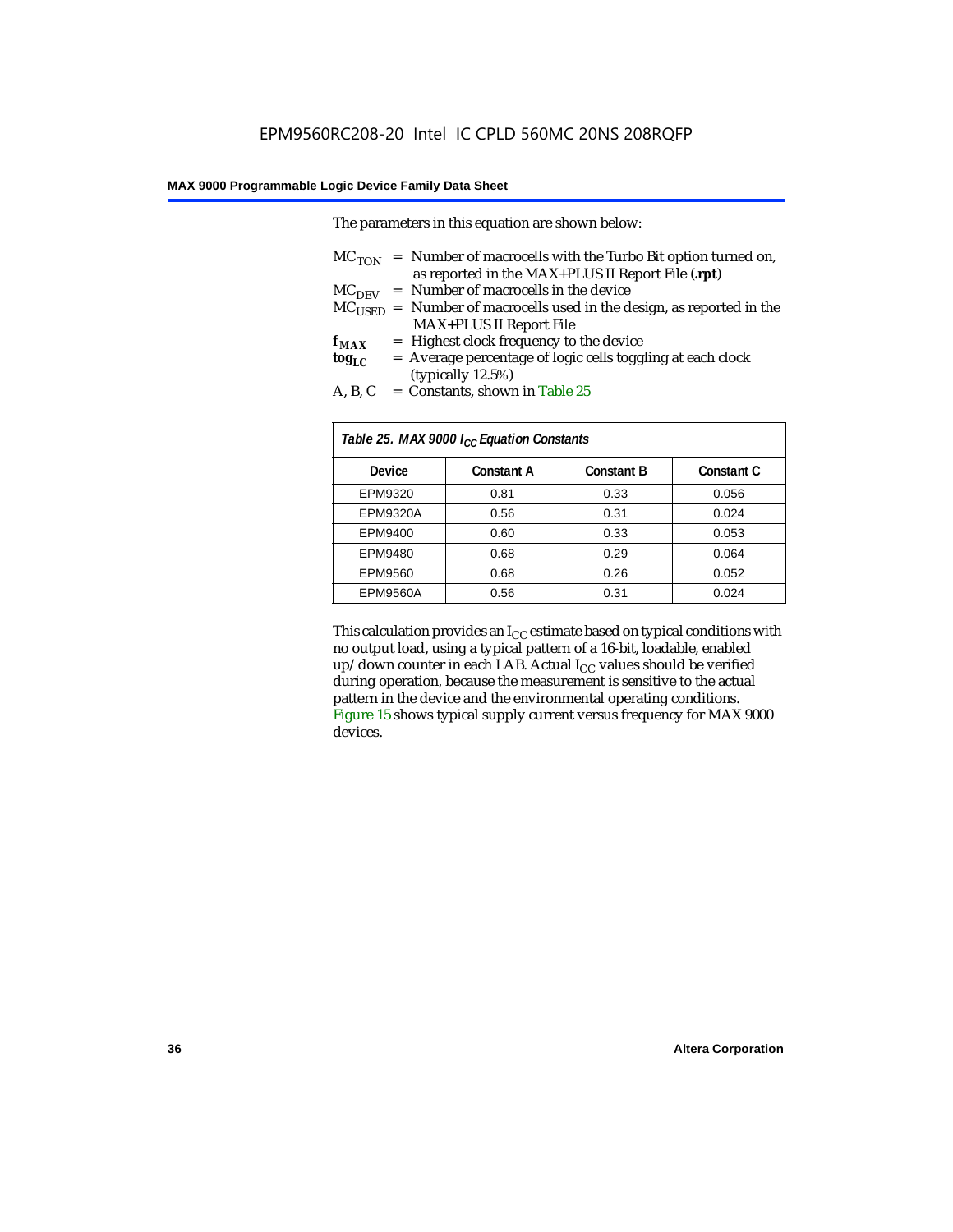



*Figure 15. I<sub>CC</sub> vs. Frequency for MAX 9000 Devices (Part 1 of 2)*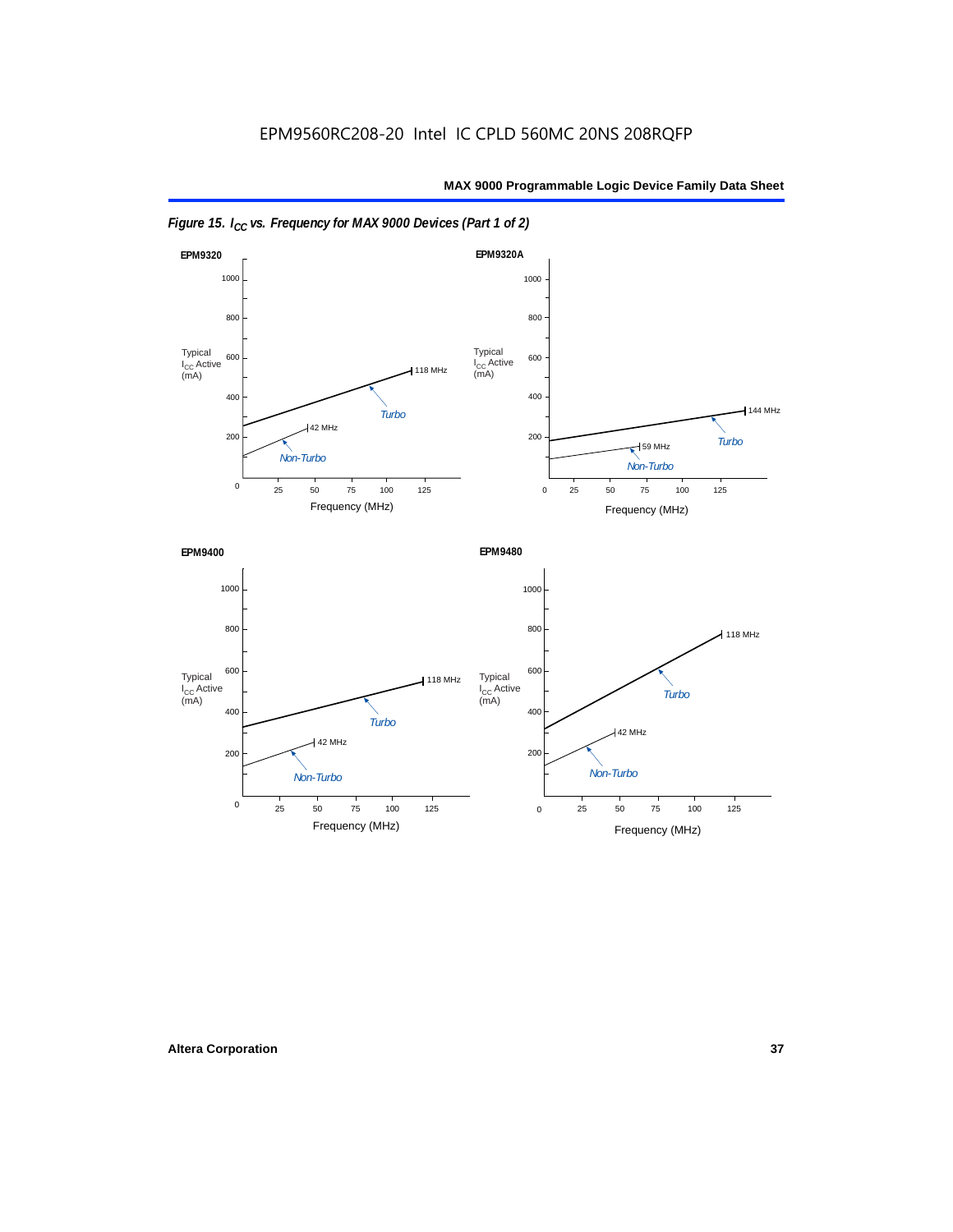



# **Device Pin-Outs**

Tables 26 through 29 show the dedicated pin names and numbers for each EPM9320, EPM9320A, EPM9400, EPM9480, EPM9560, and EPM9560A device package.

| Table 26. EPM9320 & EPM9320A Dedicated Pin-Outs (Part 1 of 2)<br>Note (1) |                 |              |                   |                 |  |  |
|---------------------------------------------------------------------------|-----------------|--------------|-------------------|-----------------|--|--|
| Pin Name                                                                  | 84-Pin PLCC (2) | 208-Pin RQFP | 280-Pin PGA $(3)$ | 356-Pin BGA     |  |  |
| DIN1<br>(GCLK1)                                                           |                 | 182          | V10               | AD13            |  |  |
| DIN2<br>(GCLK2)                                                           | 84              | 183          | U <sub>10</sub>   | AF14            |  |  |
| DIN3 (GCLR)                                                               | 13              | 153          | V <sub>17</sub>   | AD <sub>1</sub> |  |  |
| DIN4 (GOE)                                                                | 72              | 4            | W <sub>2</sub>    | AC24            |  |  |
| TCK                                                                       | 43              | 78           | A9                | A18             |  |  |
| TMS                                                                       | 55              | 49           | D <sub>6</sub>    | E23             |  |  |
| TDI                                                                       | 42              | 79           | C <sub>11</sub>   | A13             |  |  |
| TDO                                                                       | 30              | 108          | A18               | D <sub>3</sub>  |  |  |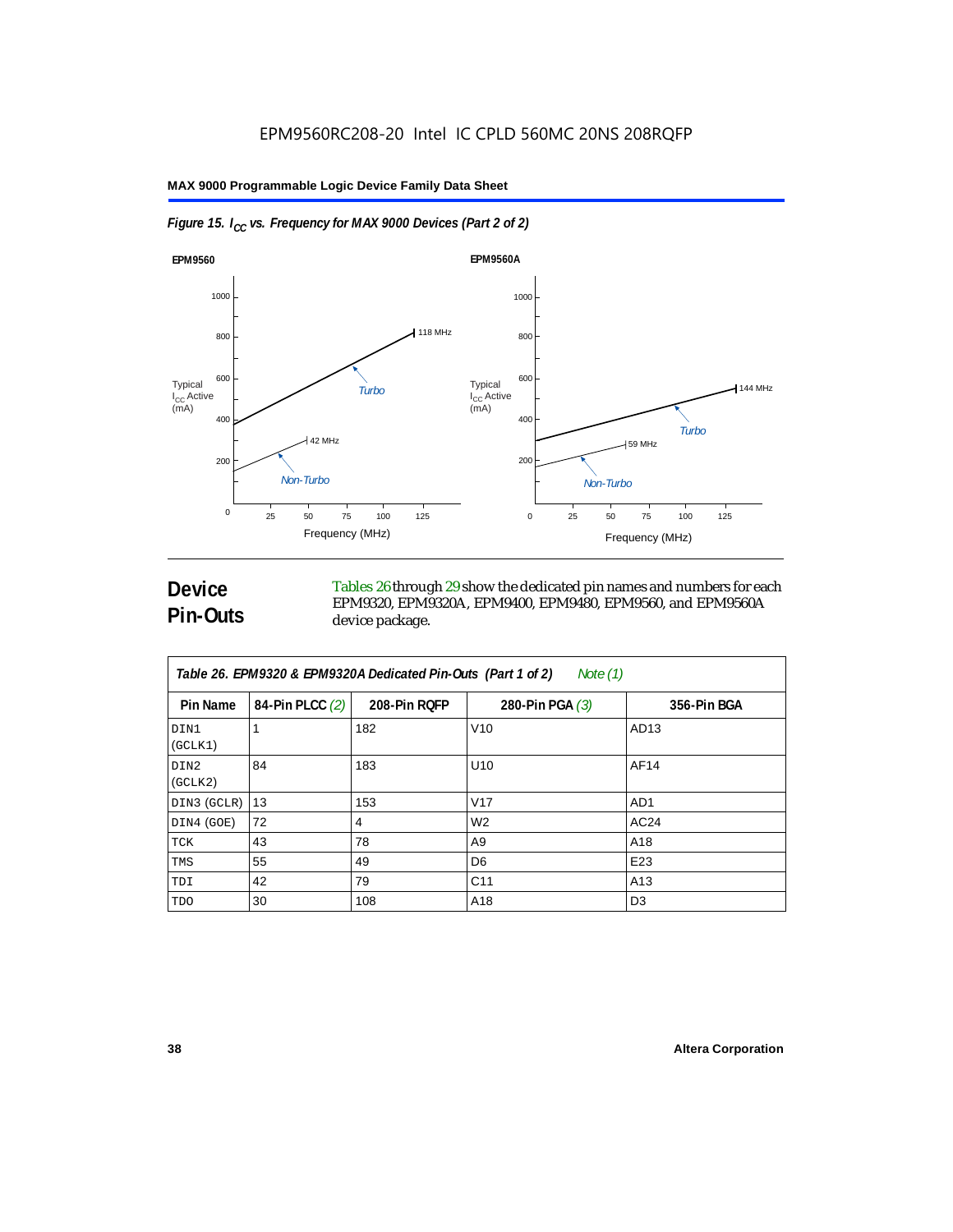| Table 26. EPM9320 & EPM9320A Dedicated Pin-Outs (Part 2 of 2)<br>Note $(1)$ |                                  |                                                                                                                                                      |                                                                                                                                                                                                                                                        |                                                                                                                                                                                                                                                                                                                                                                                                                                                                                                                                                                                                                                           |  |  |
|-----------------------------------------------------------------------------|----------------------------------|------------------------------------------------------------------------------------------------------------------------------------------------------|--------------------------------------------------------------------------------------------------------------------------------------------------------------------------------------------------------------------------------------------------------|-------------------------------------------------------------------------------------------------------------------------------------------------------------------------------------------------------------------------------------------------------------------------------------------------------------------------------------------------------------------------------------------------------------------------------------------------------------------------------------------------------------------------------------------------------------------------------------------------------------------------------------------|--|--|
| Pin Name                                                                    | 84-Pin PLCC (2)                  | 208-Pin RQFP                                                                                                                                         | 280-Pin PGA (3)                                                                                                                                                                                                                                        | 356-Pin BGA                                                                                                                                                                                                                                                                                                                                                                                                                                                                                                                                                                                                                               |  |  |
| <b>GND</b>                                                                  | 6, 18, 24, 25, 48,<br>61, 67, 70 | 14, 20, 24, 31, 35,<br>41, 42, 43, 44, 46,<br>47, 66, 85, 102,<br>110, 113, 114, 115,<br>116, 118, 121, 122,<br>132, 133, 143, 152,<br>170, 189, 206 | D4, D5, D16, E4, E5, E6,<br>E15, E16, F5, F15, G5,<br>G15, H5, H15, J5, J15, K5,<br>K15, L5, L15, M5, M15, N5,<br>N15, P4, P5, P15, P16, R4,<br>R5, R15, R16, T4, T5, T16                                                                              | A9, A22, A25, A26, B25,<br>B26, D2, E1, E26, F2, G1,<br>G25, G26, H2, J1, J25, J26,<br>K2, L26, M26, N1, N25,<br>P26, R2, T1, U2, U26, V1,<br>V25, W25, Y26, AA2, AB1,<br>AB26, AC26, AE1, AF1,<br>AF2, AF4, AF7, AF20                                                                                                                                                                                                                                                                                                                                                                                                                    |  |  |
| VCCINT<br>(5.0 V only)                                                      | 14, 21, 28, 57,<br>64, 71        | 10, 19, 30, 45, 112,<br>128, 139, 148                                                                                                                | D15, E8, E10, E12, E14,<br>R7, R9, R11, R13, R14,<br>T14                                                                                                                                                                                               | D26, F1, H1, K26, N26, P1,<br>U1, W26, AE26, AF25,<br>AF26                                                                                                                                                                                                                                                                                                                                                                                                                                                                                                                                                                                |  |  |
| <b>VCCIO</b><br>$(3.3 \text{ or } 5.0 \text{ V})$                           | 15, 37, 60, 79                   | 5, 25, 36, 55, 72,<br>91, 111, 127, 138,<br>159, 176, 195                                                                                            | D14, E7, E9, E11, E13, R6,<br>R8, R10, R12, T13, T15                                                                                                                                                                                                   | A1, A2, A21, B1, B10, B24,<br>D1, H26, K1, M25, R1, V26,<br>AA1, AC25, AF5, AF8,<br>AF19                                                                                                                                                                                                                                                                                                                                                                                                                                                                                                                                                  |  |  |
| No Connect<br>(N.C.)                                                        | 29                               | 6, 7, 8, 9, 11, 12,<br>13, 15, 16, 17, 18,<br>109, 140, 141, 142,<br>144, 145, 146, 147,<br>149, 150, 151                                            | B6, K19, L2, L4, L18, L19,<br>M1, M2, M3, M4, M16, M17,<br>M18, M19, N1, N2, N3, N4,<br>N16, N17, N18, N19, P1,<br>P2, P3, P17, P18, P19, R1,<br>R2, R3, R17, R18, R19, T1,<br>T2, T3, T17, T18, T19, U1,<br>U2, U3, U17, U18, U19, V1,<br>V2, V19, W1 | B4, B5, B6, B7, B8, B9,<br>B11, B12, B13, B14, B15,<br>B16, B18, B19, B20, B21,<br>B22, B23, C4, C23, D4,<br>D23, E4, E22, F4, F23, G4,<br>H4, H23, J23, K4, L4, L23,<br>N4, P4, P23, R3, R26, T2,<br>T3, T4, T5, T22, T23, T24,<br>T25, T26, U3, U4, U5, U22,<br>U23, U24, U25, V2, V3, V4,<br>V5, V22, V23, V24, W1,<br>W2, W3, W4, W5, W22,<br>W23, W24, Y1, Y2, Y3, Y4,<br>Y5, Y22, Y23, Y24, Y25,<br>AA3, AA4, AA5, AA22,<br>AA23, AA24, AA25, AA26,<br>AB2, AB3, AB4, AB5,<br>AB23, AB24, AB25, AC1,<br>AC2, AC23, AD4, AD23,<br>AE4, AE5, AE6, AE7, AE9,<br>AE11, AE12, AE14, AE15,<br>AE16, AE18, AE19, AE20,<br>AE21, AE22, AE23 |  |  |
| VPP(4)                                                                      | 56                               | 48                                                                                                                                                   | C4                                                                                                                                                                                                                                                     | E <sub>25</sub>                                                                                                                                                                                                                                                                                                                                                                                                                                                                                                                                                                                                                           |  |  |
| <b>Total User</b><br>I/O Pins $(5)$                                         | 60                               | 132                                                                                                                                                  | 168                                                                                                                                                                                                                                                    | 168                                                                                                                                                                                                                                                                                                                                                                                                                                                                                                                                                                                                                                       |  |  |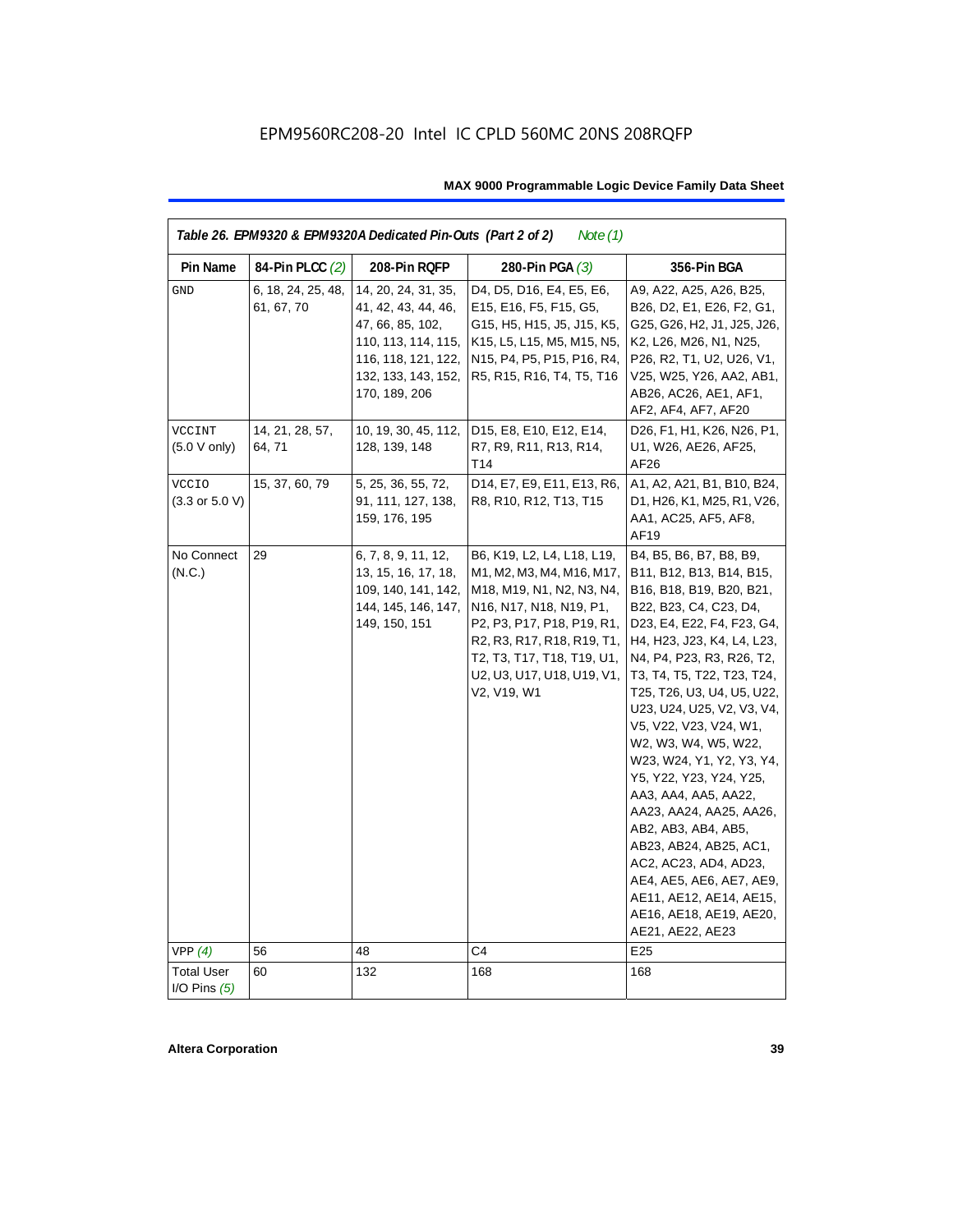# *Notes:*<br>(1) A

 $\overline{1}$ 

- (1) All pins not listed are user  $I/O$  pins.<br>(2) Perform a complete thermal analysis
- (2) Perform a complete thermal analysis before committing a design to this device package. See *Application Note 74 (Evaluating Power for Altera Devices)*.
- (3) EPM9320A devices are not offered in this package.
- (4) During in-system programming, each device's VPP pin must be connected to the 5.0-V power supply. During normal device operation, the VPP pin is pulled up internally and can be connected to the 5.0-V supply or left unconnected.
- (5) The user I/O pin count includes dedicated input pins and all I/O pins.

| Table 27. EPM9400 Dedicated Pin-Outs<br>Note $(1)$ |                                          |                                                                                                                                                |                                                                                                                                                             |  |  |  |
|----------------------------------------------------|------------------------------------------|------------------------------------------------------------------------------------------------------------------------------------------------|-------------------------------------------------------------------------------------------------------------------------------------------------------------|--|--|--|
| <b>Pin Name</b>                                    | 84-Pin PLCC (2)                          | 208-Pin RQFP                                                                                                                                   | 240-Pin RQFP                                                                                                                                                |  |  |  |
| DIN1 (GCLK1)                                       | $\overline{2}$                           | 182                                                                                                                                            | 210                                                                                                                                                         |  |  |  |
| DIN2 (GCLK2)                                       | 1                                        | 183                                                                                                                                            | 211                                                                                                                                                         |  |  |  |
| DIN3 (GCLR)                                        | 12                                       | 153                                                                                                                                            | 187                                                                                                                                                         |  |  |  |
| DIN4 (GOE)                                         | 74                                       | $\overline{4}$                                                                                                                                 | 234                                                                                                                                                         |  |  |  |
| TCK                                                | 43                                       | 78                                                                                                                                             | 91                                                                                                                                                          |  |  |  |
| TMS                                                | 54                                       | 49                                                                                                                                             | 68                                                                                                                                                          |  |  |  |
| TDI                                                | 42                                       | 79                                                                                                                                             | 92                                                                                                                                                          |  |  |  |
| TDO                                                | 31                                       | 108                                                                                                                                            | 114                                                                                                                                                         |  |  |  |
| <b>GND</b>                                         | 6, 13, 20, 26, 27, 47, 60,<br>66, 69, 73 | 14, 20, 24, 31, 35, 41, 42,<br>43, 44, 46, 47, 66, 85, 102,<br>110, 113, 114, 115, 116,<br>118, 121, 122, 132, 133,<br>143, 152, 170, 189, 206 | 5, 14, 25, 34, 45, 54, 65,<br>66, 81, 96, 110, 115, 126,<br>127, 146, 147, 166, 167,<br>186, 200, 216, 229                                                  |  |  |  |
| VCCINT (5.0 V only)                                | 16, 23, 30, 56, 63, 70                   | 10, 19, 30, 45, 112, 128,<br>139, 148                                                                                                          | 4, 24, 44, 64, 117, 137,<br>157, 177                                                                                                                        |  |  |  |
| VCCIO (3.3 or 5.0 V)                               | 17, 37, 59, 80                           | 5, 25, 36, 55, 72, 91, 111,<br>127, 138, 159, 176, 195                                                                                         | 15, 35, 55, 73, 86, 101,<br>116, 136, 156, 176, 192,<br>205, 220, 235                                                                                       |  |  |  |
| No Connect (N.C.)                                  |                                          | 6, 7, 8, 9, 11, 12, 13, 109,<br>144, 145, 146, 147, 149,<br>150, 151                                                                           | 1, 2, 3, 6, 7, 8, 9, 10, 11,<br>12, 13, 168, 169, 170,<br>171, 172, 173, 174, 175,<br>178, 179, 180, 181, 182,<br>183, 184, 185, 236, 237,<br>238, 239, 240 |  |  |  |
| VPP(3)                                             | 55                                       | 48                                                                                                                                             | 67                                                                                                                                                          |  |  |  |
| Total User I/O Pins (4)                            | 59                                       | 139                                                                                                                                            | 159                                                                                                                                                         |  |  |  |

#### *Notes:*

(1) All pins not listed are user I/O pins.

(4) The user I/O pin count includes dedicated input pins and all I/O pins.

<sup>(2)</sup> Perform a complete thermal analysis before committing a design to this device package. See *Application Note 74 (Evaluating Power for Altera Devices)* for more information.

<sup>(3)</sup> During in-system programming, each device's VPP pin must be connected to the 5.0-V power supply. During normal device operation, the VPP pin is pulled up internally and can be connected to the 5.0-V supply or left unconnected.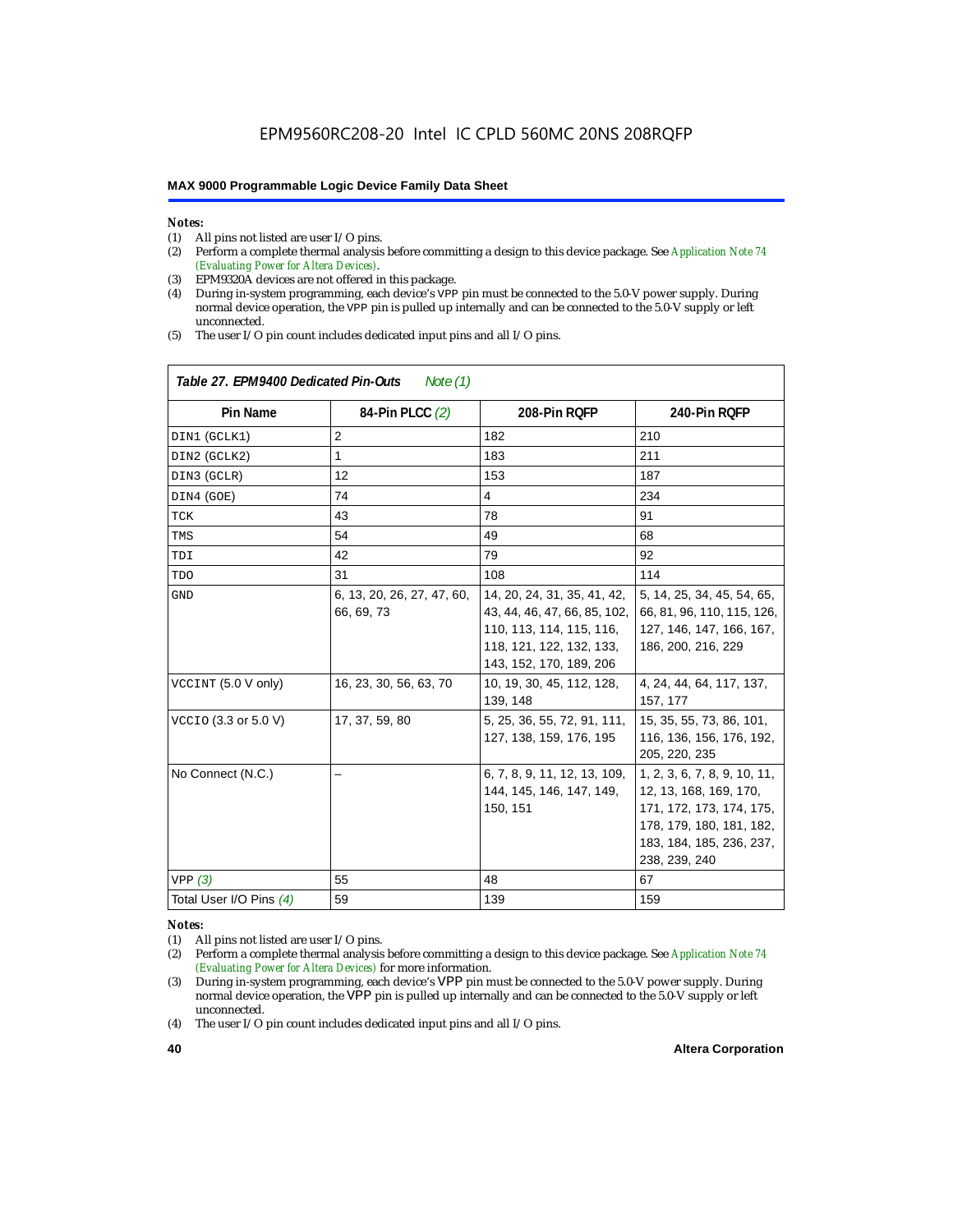| Table 28. EPM9480 Dedicated Pin-Outs<br>Note (1) |                                                                                                                                                   |                                                                                                            |  |  |  |
|--------------------------------------------------|---------------------------------------------------------------------------------------------------------------------------------------------------|------------------------------------------------------------------------------------------------------------|--|--|--|
| Pin Name                                         | 208-Pin ROFP                                                                                                                                      | 240-Pin RQFP                                                                                               |  |  |  |
| DIN1 (GCLK1)                                     | 182                                                                                                                                               | 210                                                                                                        |  |  |  |
| DIN2 (GCLK2)                                     | 183                                                                                                                                               | 211                                                                                                        |  |  |  |
| DIN3 (GCLR)                                      | 153                                                                                                                                               | 187                                                                                                        |  |  |  |
| DIN4 (GOE)                                       | 4                                                                                                                                                 | 234                                                                                                        |  |  |  |
| TCK                                              | 78                                                                                                                                                | 91                                                                                                         |  |  |  |
| TMS                                              | 49                                                                                                                                                | 68                                                                                                         |  |  |  |
| TDI                                              | 79                                                                                                                                                | 92                                                                                                         |  |  |  |
| TDO                                              | 108                                                                                                                                               | 114                                                                                                        |  |  |  |
| <b>GND</b>                                       | 14, 20, 24, 31, 35, 41, 42,<br>43, 44, 46, 47, 66, 85,<br>102, 110, 113, 114, 115,<br>116, 118, 121, 122, 132,<br>133, 143, 152, 170, 189,<br>206 | 5, 14, 25, 34, 45, 54, 65,<br>66, 81, 96, 110, 115, 126,<br>127, 146, 147, 166, 167,<br>186, 200, 216, 229 |  |  |  |
| VCCINT (5.0 V only)                              | 10, 19, 30, 45, 112, 128,<br>139, 148                                                                                                             | 4, 24, 44, 64, 117, 137,<br>157, 177                                                                       |  |  |  |
| VCCIO (3.3 or 5.0 V)                             | 5, 25, 36, 55, 72, 91, 111,<br>127, 138, 159, 176, 195                                                                                            | 15, 35, 55, 73, 86, 101,<br>116, 136, 156, 176, 192,<br>205, 220, 235                                      |  |  |  |
| No Connect (N.C.)                                | 6, 7, 8, 9, 109, 149, 150,<br>151                                                                                                                 | 1, 2, 3, 178, 179, 180,<br>181, 182, 183, 184, 185,<br>236, 237, 238, 239, 240                             |  |  |  |
| VPP(2)                                           | 48                                                                                                                                                | 67                                                                                                         |  |  |  |
| Total User I/O Pins (3)                          | 146                                                                                                                                               | 175                                                                                                        |  |  |  |

#### *Notes:*

- (1) All pins not listed are user I/O pins.
- (2) During in-system programming, each device's VPP pin must be connected to the 5.0-V power supply. During normal device operation, the VPP pin is pulled up internally and can be connected to the 5.0-V supply or left unconnected.
- (3) The user I/O pin count includes dedicated input pins and all I/O pins.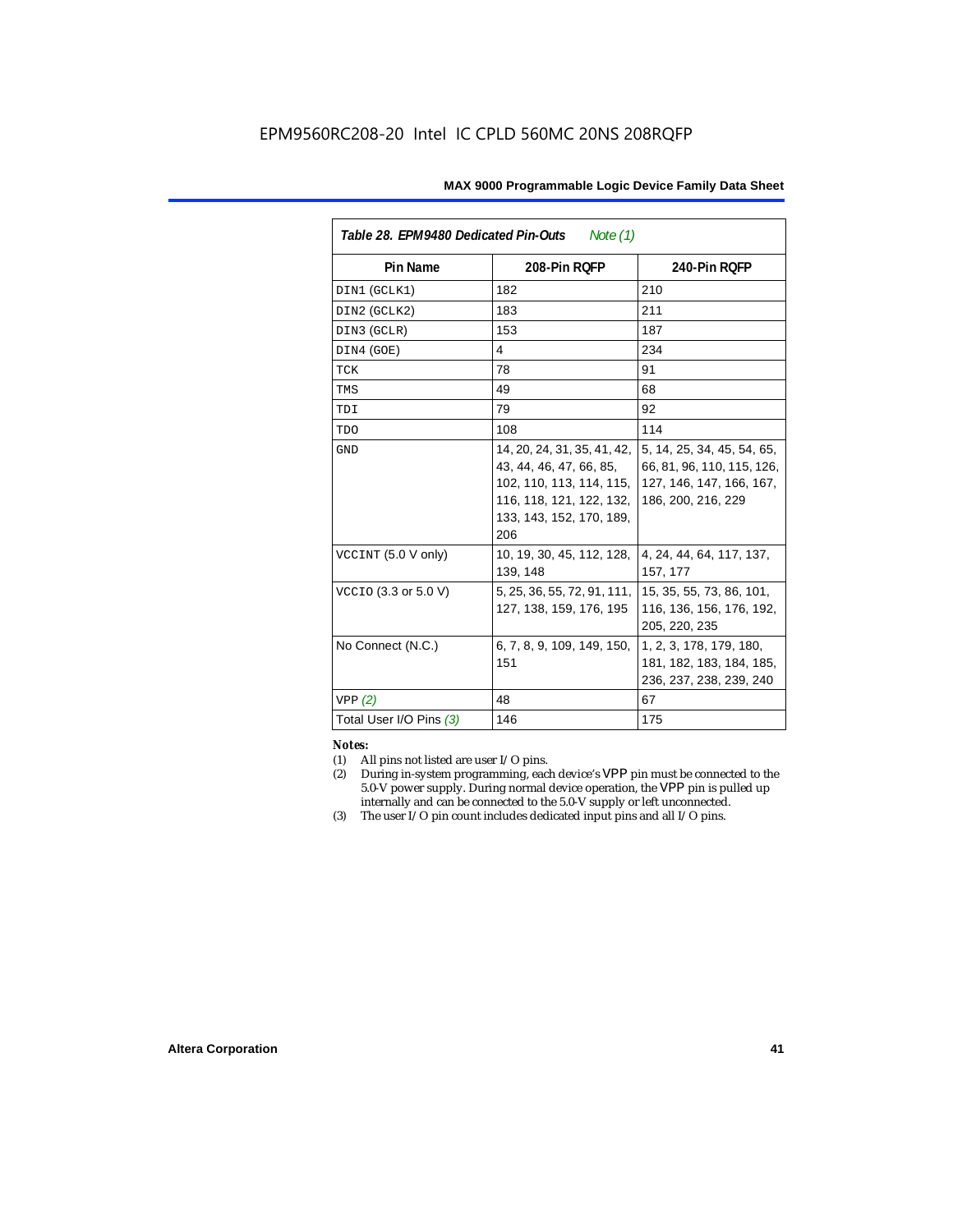| Pin Name                                          | 208-Pin RQFP                                                                                                                                            | 240-Pin RQFP                                                                                                     | 280-Pin PGA (2)                                                                                                                                                                                                                        | 304-Pin RQFP (2)                                                                                                       | 356-Pin BGA                                                                                                                                                                                                                           |
|---------------------------------------------------|---------------------------------------------------------------------------------------------------------------------------------------------------------|------------------------------------------------------------------------------------------------------------------|----------------------------------------------------------------------------------------------------------------------------------------------------------------------------------------------------------------------------------------|------------------------------------------------------------------------------------------------------------------------|---------------------------------------------------------------------------------------------------------------------------------------------------------------------------------------------------------------------------------------|
| DIN1<br>(GCLK1)                                   | 182                                                                                                                                                     | 210                                                                                                              | V10                                                                                                                                                                                                                                    | 266                                                                                                                    | AD13                                                                                                                                                                                                                                  |
| DIN2<br>(GCLK2)                                   | 183                                                                                                                                                     | 211                                                                                                              | U10                                                                                                                                                                                                                                    | 267                                                                                                                    | AF14                                                                                                                                                                                                                                  |
| DIN3 (GCLR)                                       | 153                                                                                                                                                     | 187                                                                                                              | V17                                                                                                                                                                                                                                    | 237                                                                                                                    | AD1                                                                                                                                                                                                                                   |
| DIN4 (GOE)                                        | 4                                                                                                                                                       | 234                                                                                                              | W <sub>2</sub>                                                                                                                                                                                                                         | 296                                                                                                                    | AC24                                                                                                                                                                                                                                  |
| TCK                                               | 78                                                                                                                                                      | 91                                                                                                               | A9                                                                                                                                                                                                                                     | 114                                                                                                                    | A18                                                                                                                                                                                                                                   |
| TMS                                               | 49                                                                                                                                                      | 68                                                                                                               | D <sub>6</sub>                                                                                                                                                                                                                         | 85                                                                                                                     | E23                                                                                                                                                                                                                                   |
| TDI                                               | 79                                                                                                                                                      | 92                                                                                                               | C <sub>11</sub>                                                                                                                                                                                                                        | 115                                                                                                                    | A13                                                                                                                                                                                                                                   |
| <b>TDO</b>                                        | 108                                                                                                                                                     | 114                                                                                                              | A18                                                                                                                                                                                                                                    | 144                                                                                                                    | D <sub>3</sub>                                                                                                                                                                                                                        |
| $\operatorname{GND}$                              | 14, 20, 24, 31, 35,<br>41, 42, 43, 44, 46,<br>47, 66, 85, 102,<br>110, 113, 114,<br>115, 116, 118,<br>121, 122, 132,<br>133, 143, 152,<br>170, 189, 206 | 5, 14, 25, 34, 45,<br>54, 65, 66, 81, 96,<br>110, 115, 126,<br>127, 146, 147,<br>166, 167, 186,<br>200, 216, 229 | D4, D5, D16, E4,<br>E5, E6, E15, E16,<br>F5, F15, G5, G15,<br>H5, H15, J5, J15,<br>K5, K15, L5, L15,<br>M5, M15, N5,<br>N15, P4, P5, P15,<br>P <sub>16</sub> , R <sub>4</sub> , R <sub>5</sub> , R <sub>15</sub> ,<br>R16, T4, T5, T16 | 13, 22, 33, 42, 53,<br>62, 73, 74, 102,<br>121, 138, 155,<br>166, 167, 186,<br>187, 206, 207,<br>226, 254, 273,<br>290 | A9, A22, A25,<br>A26, B25, B26,<br>D2, E1, E26, F2,<br>G1, G25, G26,<br>H2, J1, J25, J26,<br>K2, L26, M26, N1,<br>N25, P26, R2, T1,<br>U2, U26, V1, V25,<br>W25, Y26, AA2,<br>AB1, AB26,<br>AC26, AE1, AF1,<br>AF2, AF4, AF7,<br>AF20 |
| VCCINT<br>(5.0 V only)                            | 10, 19, 30, 45,<br>112, 128, 139,<br>148                                                                                                                | 4, 24, 44, 64, 117, D15, E8, E10,<br>137, 157, 177                                                               | E12, E14, R7, R9,<br>R11, R13, R14,<br>T14                                                                                                                                                                                             | 12, 32, 52, 72,<br>157, 177, 197,<br>217                                                                               | D26, F1, H1, K26,<br>N26, P1, U1,<br>W26, AE26,<br>AF25, AF26                                                                                                                                                                         |
| <b>VCCIO</b><br>$(3.3 \text{ or } 5.0 \text{ V})$ | 5, 25, 36, 55, 72,<br>91, 111, 127, 138,<br>159, 176, 195                                                                                               | 15, 35, 55, 73, 86,<br>101, 116, 136,<br>156, 176, 192,<br>205, 220, 235                                         | D14, E7, E9, E11,<br>E13, R6, R8, R10,<br>R12, T13, T15                                                                                                                                                                                | 3, 23, 43, 63, 91,<br>108, 127, 156,<br>176, 196, 216,<br>243, 260, 279                                                | A1, A2, A21, B1,<br>B10, B24, D1,<br>H26, K1, M25,<br>R1, V26, AA1,<br>AC25, AF5, AF8,<br>AF19                                                                                                                                        |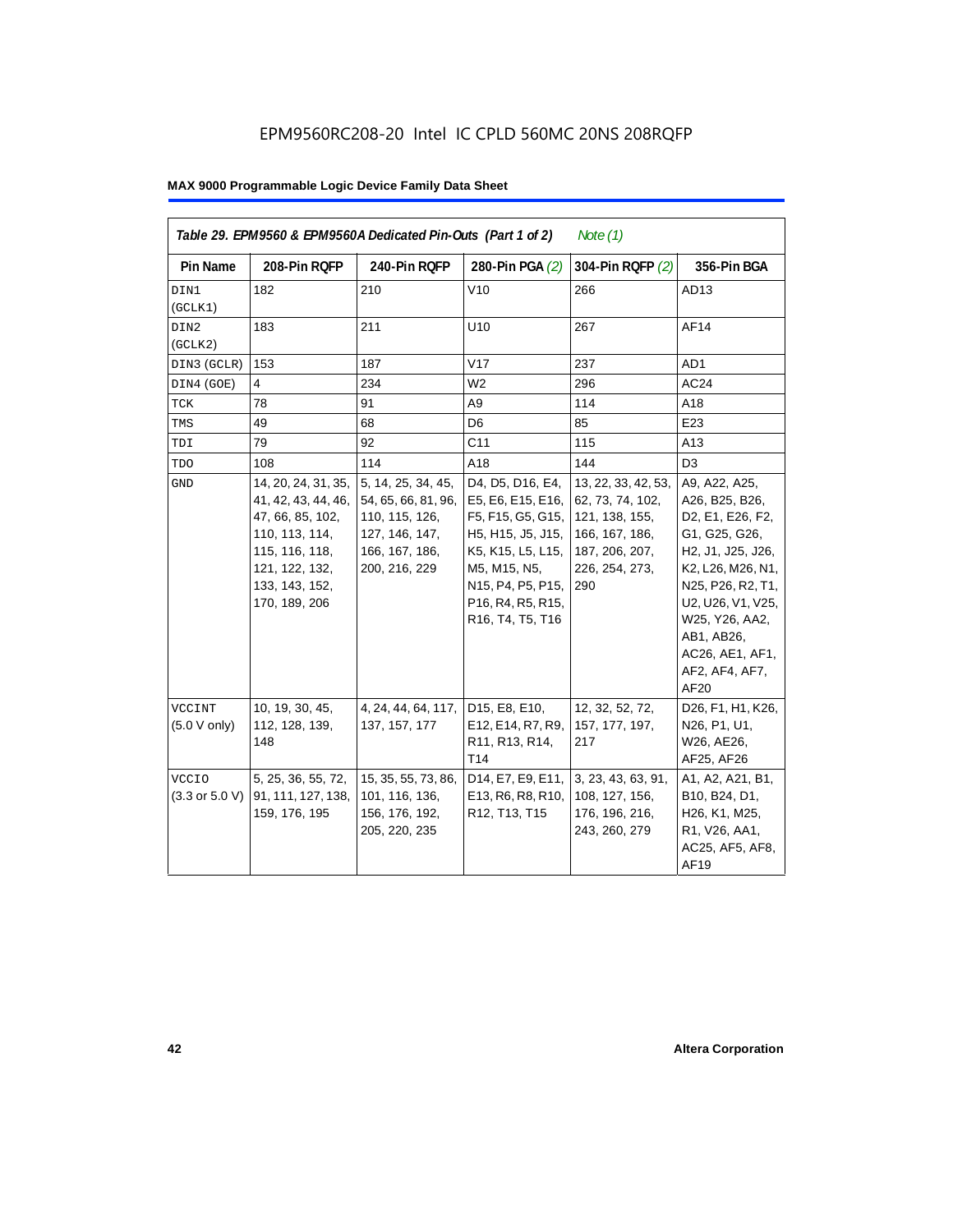| Note $(1)$<br>Table 29. EPM9560 & EPM9560A Dedicated Pin-Outs (Part 2 of 2) |              |              |                 |                                                                                                                                                                                                                       |                                                                                                                                                                                                                                                                                                                                                                                                   |  |
|-----------------------------------------------------------------------------|--------------|--------------|-----------------|-----------------------------------------------------------------------------------------------------------------------------------------------------------------------------------------------------------------------|---------------------------------------------------------------------------------------------------------------------------------------------------------------------------------------------------------------------------------------------------------------------------------------------------------------------------------------------------------------------------------------------------|--|
| <b>Pin Name</b>                                                             | 208-Pin RQFP | 240-Pin RQFP | 280-Pin PGA (2) | 304-Pin RQFP (2)                                                                                                                                                                                                      | 356-Pin BGA                                                                                                                                                                                                                                                                                                                                                                                       |  |
| No Connect<br>(N.C.)                                                        | 109          |              | B6, W1          | 1, 2, 76, 77, 78,<br>79, 80, 81, 82, 83,<br>84, 145, 146, 147,<br>148, 149, 150,<br>151, 152, 153,<br>154, 227, 228,<br>229, 230, 231,<br>232, 233, 234,<br>235, 236, 297,<br>298, 299, 300,<br>301, 302, 303,<br>304 | B4, B5, B6, B7,<br>B8, B9, B11, B12,<br>B13, B14, B15,<br>B16, B18, B19,<br>B20, B21, B22,<br>B23, C4, C23, D4,<br>D23, E4, E22, F4,<br>F23, G4, H4, H23,<br>J23, K4, L4, L23,<br>N4, P4, P23, T4,<br>T23, U4, V4, V23,<br>W4, Y4, AA4,<br>AA23, AB4,<br>AB23, AC23,<br>AD4, AD23, AE4,<br>AE5, AE6, AE7,<br>AE9, AE11,<br>AE12, AE14,<br>AE15, AE16,<br>AE18, AE19,<br>AE20, AE21,<br>AE22, AE23 |  |
| VPP(3)                                                                      | 48           | 67           | C <sub>4</sub>  | 75                                                                                                                                                                                                                    | E <sub>25</sub>                                                                                                                                                                                                                                                                                                                                                                                   |  |
| <b>Total User</b><br>I/O Pins $(4)$                                         | 153          | 191          | 216             | 216                                                                                                                                                                                                                   | 216                                                                                                                                                                                                                                                                                                                                                                                               |  |

#### *Notes:*

(1) All pins not listed are user I/O pins.

(2) EPM9560A devices are not offered in this package.

(3) During in-system programming, each device's VPP pin must be connected to the 5.0-V power supply. During normal device operation, the VPP pin is pulled up internally and can be connected to the 5.0-V supply or left unconnected.

(4) The user I/O pin count includes dedicated input pins and all I/O pins.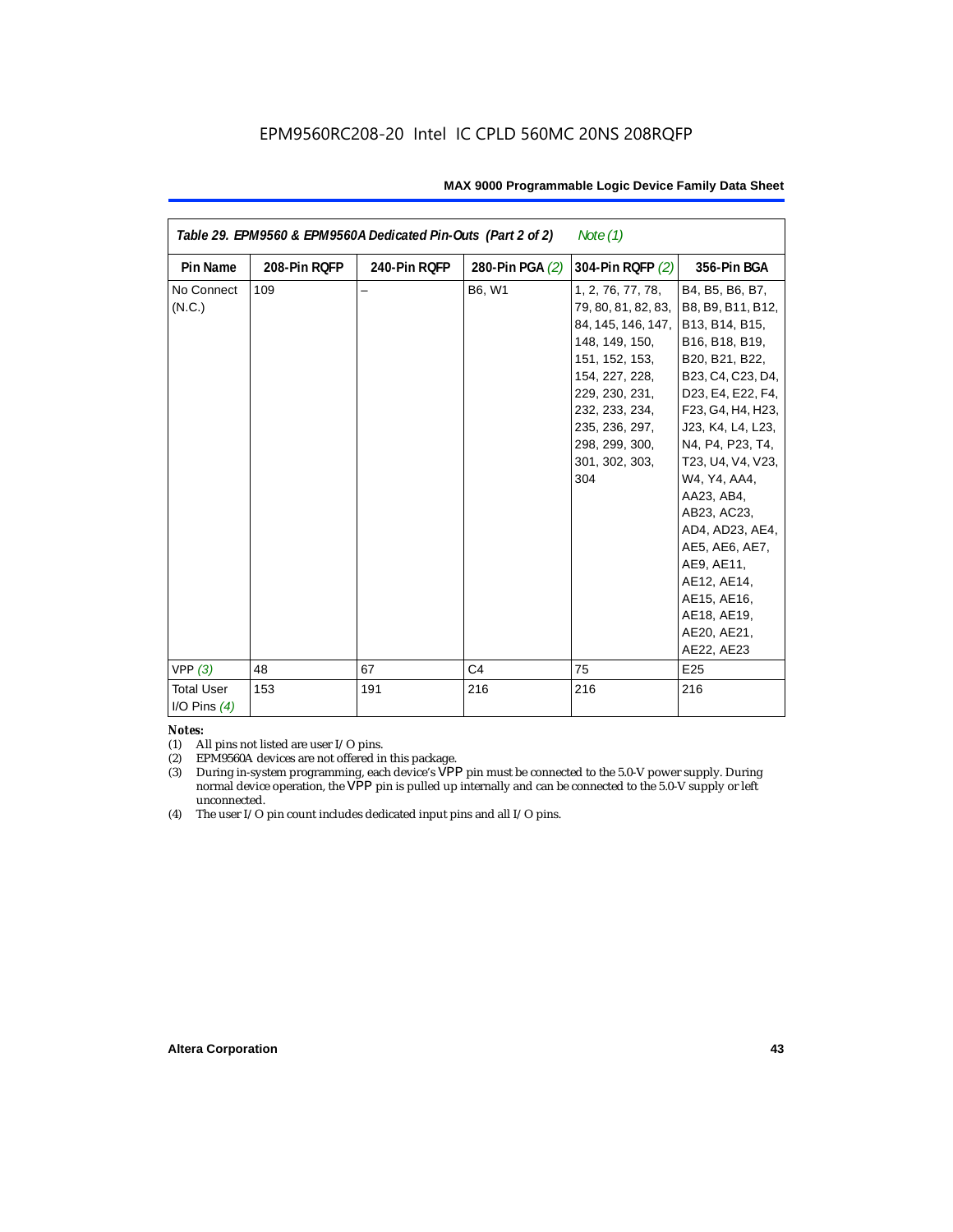**Revision History** Information contained in the *MAX 9000 Programmable Logic Device Family Data Sheet* version 6.5 supersedes information published in previous versions.

#### **Version 6.5**

Version 6.6 of the *MAX 9000 Programmable Logic Device Family Data Sheet* contains the following change:

- Added Tables 7 through 9.
- Added "Programming Sequence" on page 20 and "Programming Times" on page 20

#### **Version 6.4**

Version 6.4 of the *MAX 9000 Programmable Logic Device Family Data Sheet* contains the following change: Updated text on page 23.

#### **Version 6.3**

Version 6.3 of the *MAX 9000 Programmable Logic Device Family Data Sheet* contains the following change: added Note (7) to Table 16.



101 Innovation Drive San Jose, CA 95134 (408) 544-7000 http://www.altera.com Applications Hotline: (800) 800-EPLD Customer Marketing: (408) 544-7104 Literature Services: lit\_req@altera.com

Copyright © 2003 Altera Corporation. All rights reserved. Altera, The Programmable Solutions Company, the stylized Altera logo, specific device designations, and all other words and logos that are identified as trademarks and/or service marks are, unless noted otherwise, the trademarks and service marks of Altera Corporation in the U.S. and other countries. All other product or service names are the property of their respective holders. Altera products are protected under numerous U.S. and foreign patents and pending applications, maskwork rights, and copyrights. Altera warrants performance of its semiconductor products to current specifications in accordance with Altera's standard warranty, but reserves the right to make changes

to any products and services at any time without notice. Altera assumes no responsibility or liability arising out of the application or use of any information, product, or service described herein except as expressly agreed to in writing by Altera Corporation. Altera customers are advised to obtain the latest version of device specifications before relying on any published information and before placing orders for products or services.



**44 Altera Corporation**